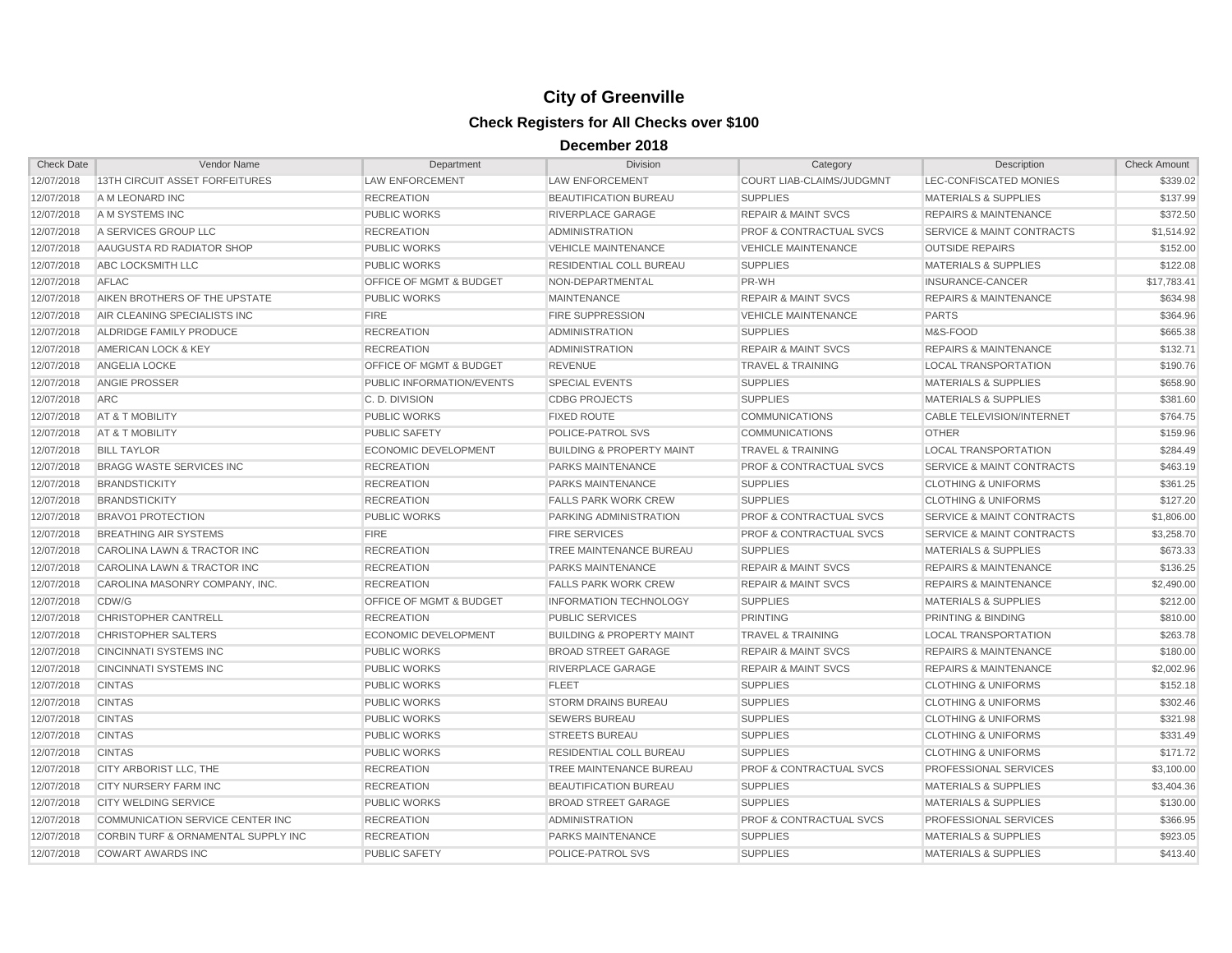| <b>Check Date</b> | Vendor Name                            | Department                         | <b>Division</b>                  | Category                           | Description                          | <b>Check Amount</b> |
|-------------------|----------------------------------------|------------------------------------|----------------------------------|------------------------------------|--------------------------------------|---------------------|
| 12/07/2018        | CRESCENT SUPPLY CO INC                 | PUBLIC WORKS                       | RIVERPLACE GARAGE                | <b>SUPPLIES</b>                    | <b>MATERIALS &amp; SUPPLIES</b>      | \$1,596.53          |
| 12/07/2018        | CRESCENT SUPPLY CO INC                 | PUBLIC WORKS                       | <b>RIVER STREET GARAGE</b>       | <b>SUPPLIES</b>                    | <b>MATERIALS &amp; SUPPLIES</b>      | \$286.20            |
| 12/07/2018        | <b>CSX TRANSPORTATION</b>              | <b>RECREATION</b>                  | <b>PARKS MAINTENANCE</b>         | <b>PROF &amp; CONTRACTUAL SVCS</b> | <b>RENTAL OF REAL PROPERTY</b>       | \$921.11            |
| 12/07/2018        | <b>CUMMINS ATLANTIC</b>                | <b>PUBLIC WORKS</b>                | <b>FLEET</b>                     | <b>VEHICLE MAINTENANCE</b>         | <b>OUTSIDE REPAIRS</b>               | \$330.10            |
| 12/07/2018        | DANA SAFETY SUPPLY INC                 | <b>FIRE</b>                        | FIRE SUPPRESSION                 | <b>VEHICLE MAINTENANCE</b>         | <b>PARTS</b>                         | \$1,515.42          |
| 12/07/2018        | DEBORAH K LEPOROWSKI PSY. D. LLC       | <b>HUMAN RESOURCES</b>             | <b>HUMAN RESOURCES</b>           | <b>PROF &amp; CONTRACTUAL SVCS</b> | PROFESSIONAL SERVICES                | \$1,275.00          |
| 12/07/2018        | <b>DELL MARKETING LP</b>               | <b>PUBLIC SAFETY</b>               | POLICE-PATROL SVS                | <b>SUPPLIES</b>                    | <b>MATERIALS &amp; SUPPLIES</b>      | \$26,677.66         |
| 12/07/2018        | <b>DESIGNLAB INC</b>                   | PUBLIC SAFETY                      | <b>POLICE-PATROL SVS</b>         | <b>SUPPLIES</b>                    | <b>CLOTHING &amp; UNIFORMS</b>       | \$1,384.85          |
| 12/07/2018        | <b>DISYS SOLUTIONS INC</b>             | <b>PUBLIC WORKS</b>                | <b>FLEET</b>                     | <b>SUPPLIES</b>                    | <b>MATERIALS &amp; SUPPLIES</b>      | \$331.04            |
| 12/07/2018        | DIVERSIFIED ELECTRONICS INC            | <b>PUBLIC SAFETY</b>               | POLICE-PATROL SVS                | <b>REPAIR &amp; MAINT SVCS</b>     | <b>REPAIRS &amp; MAINTENANCE</b>     | \$520.00            |
| 12/07/2018        | <b>DLT SOLUTIONS LLC</b>               | OFFICE OF MGMT & BUDGET            | <b>INFORMATION TECHNOLOGY</b>    | PROF & CONTRACTUAL SVCS            | <b>SERVICE &amp; MAINT CONTRACTS</b> | \$9,287.55          |
| 12/07/2018        | <b>DONNIE WHITMIRE</b>                 | <b>CITY MANAGER</b>                | NON-DEPARTMENTAL                 | <b>SUNDRY</b>                      | <b>CONTINGENCY</b>                   | \$2,000.00          |
| 12/07/2018        | <b>DUKE ENERGY</b>                     | PUBLIC WORKS                       | <b>BUILDING SERVICE DIVISION</b> | <b>UTILITIES</b>                   | <b>ELECTRICITY</b>                   | \$4,853.78          |
| 12/07/2018        | <b>DUKE ENERGY</b>                     | <b>PUBLIC WORKS</b>                | <b>FLEET</b>                     | <b>UTILITIES</b>                   | <b>ELECTRICITY</b>                   | \$3.981.03          |
| 12/07/2018        | <b>DUKE ENERGY</b>                     | <b>FIRE</b>                        | <b>FIRE SERVICES</b>             | <b>UTILITIES</b>                   | <b>ELECTRICITY</b>                   | \$2,072.29          |
| 12/07/2018        | <b>DUKE ENERGY</b>                     | <b>PUBLIC WORKS</b>                | RIVERPLACE GARAGE                | <b>UTILITIES</b>                   | <b>ELECTRICITY</b>                   | \$1,465.43          |
| 12/07/2018        | <b>DUKE ENERGY</b>                     | <b>PUBLIC SAFETY</b>               | <b>POLICE-PATROL SVS</b>         | <b>UTILITIES</b>                   | <b>ELECTRICITY</b>                   | \$281.74            |
| 12/07/2018        | <b>DUKE ENERGY</b>                     | <b>PUBLIC WORKS</b>                | <b>SEWERS BUREAU</b>             | <b>UTILITIES</b>                   | <b>ELECTRICITY</b>                   | \$290.21            |
| 12/07/2018        | <b>DUKE ENERGY</b>                     | <b>RECREATION</b>                  | PARKS MAINTENANCE                | <b>UTILITIES</b>                   | <b>ELECTRICITY</b>                   | \$7,903.18          |
| 12/07/2018        | <b>DUKE ENERGY</b>                     | <b>RECREATION</b>                  | <b>COMMUNITY CENTERS</b>         | <b>UTILITIES</b>                   | <b>ELECTRICITY</b>                   | \$2,178.60          |
| 12/07/2018        | <b>DUKE ENERGY</b>                     | <b>PUBLIC WORKS</b>                | <b>TRAFFIC ENGINEERING</b>       | <b>UTILITIES</b>                   | <b>ELECTRICITY</b>                   | \$3,147.79          |
| 12/07/2018        | <b>EAGLE FIRE INC</b>                  | <b>OFFICE OF MGMT &amp; BUDGET</b> | <b>REVENUE</b>                   | <b>BUSINESS LIC &amp; PERMITS</b>  | <b>BUSINESS LIC-SERVICE</b>          | \$4,105.24          |
| 12/07/2018        | <b>ECHOLS OIL COMPANY INC</b>          | PUBLIC WORKS                       | <b>ADMINISTRATION</b>            | <b>VEHICLE MAINTENANCE</b>         | <b>FUEL</b>                          | \$14,594.80         |
| 12/07/2018        | <b>ECHOLS OIL COMPANY INC</b>          | <b>PUBLIC WORKS</b>                | <b>FLEET</b>                     | <b>VEHICLE MAINTENANCE</b>         | <b>FUEL</b>                          | \$33,963.39         |
| 12/07/2018        | <b>EMPLOYMENT SCREENING RESOURCES</b>  | <b>HUMAN RESOURCES</b>             | <b>HUMAN RESOURCES</b>           | <b>PROF &amp; CONTRACTUAL SVCS</b> | PROFESSIONAL SERVICES                | \$645.50            |
| 12/07/2018        | <b>FGP INTERNATIONAL</b>               | <b>FIRE</b>                        | <b>FIRE PREVENTION</b>           | <b>PROF &amp; CONTRACTUAL SVCS</b> | TEMP PERSONNEL SVCS                  | \$512.69            |
| 12/07/2018        | <b>FGP INTERNATIONAL</b>               | <b>OFFICE OF MGMT &amp; BUDGET</b> | <b>REVENUE</b>                   | <b>PROF &amp; CONTRACTUAL SVCS</b> | <b>TEMP PERSONNEL SVCS</b>           | \$215.16            |
| 12/07/2018        | <b>FGP INTERNATIONAL</b>               | <b>ECONOMIC DEVELOPMENT</b>        | PLANNING AND ZONING              | <b>PROF &amp; CONTRACTUAL SVCS</b> | <b>TEMP PERSONNEL SVCS</b>           | \$597.85            |
| 12/07/2018        | <b>FGP INTERNATIONAL</b>               | PUBLIC SAFETY                      | POLICE-PATROL SVS                | <b>PROF &amp; CONTRACTUAL SVCS</b> | TEMP PERSONNEL SVCS                  | \$184.62            |
| 12/07/2018        | FIVE BELOW INC #6026                   | <b>OFFICE OF MGMT &amp; BUDGET</b> | <b>REVENUE</b>                   | <b>BUSINESS LICENSE(HOLDING)</b>   | <b>REFUND</b>                        | \$1,937.00          |
| 12/07/2018        | <b>FLEET PRIDE INC</b>                 | <b>PUBLIC WORKS</b>                | <b>VEHICLE MAINTENANCE</b>       | <b>VEHICLE MAINTENANCE</b>         | <b>PARTS</b>                         | \$1,260.66          |
| 12/07/2018        | <b>FLIGELS UNIFORM CO INC</b>          | <b>PUBLIC WORKS</b>                | <b>VEHICLE MAINTENANCE</b>       | <b>SUPPLIES</b>                    | <b>CLOTHING &amp; UNIFORMS</b>       | \$197.82            |
| 12/07/2018        | <b>FORMS &amp; SUPPLY INC</b>          | <b>OFFICE OF MGMT &amp; BUDGET</b> | <b>ACCOUNTING</b>                | <b>SUPPLIES</b>                    | <b>OFFICE SUPPLIES&amp;MATERIALS</b> | \$153.74            |
| 12/07/2018        | <b>GCR TIRE CENTERS</b>                | <b>PUBLIC WORKS</b>                | <b>FIXED ROUTE</b>               | <b>VEHICLE MAINTENANCE</b>         | <b>TIRES AND TUBES</b>               | \$12,810.00         |
| 12/07/2018        | <b>GFOASC</b>                          | <b>OFFICE OF MGMT &amp; BUDGET</b> | <b>ACCOUNTING</b>                | <b>SUNDRY</b>                      | DUES, SUBSCRIPTN, PUBLICATN          | \$200.00            |
| 12/07/2018        | <b>GHS LIFE CENTER</b>                 | <b>HUMAN RESOURCES</b>             | <b>HEALTH CARE</b>               | <b>SUNDRY</b>                      | <b>WELLNESS ACTIVITIES</b>           | \$375.00            |
| 12/07/2018        | GRAINGER 803858935                     | <b>PUBLIC WORKS</b>                | <b>ONE GARAGE</b>                | <b>SUPPLIES</b>                    | <b>MATERIALS &amp; SUPPLIES</b>      | \$372.00            |
| 12/07/2018        | GRAINGER 803858935                     | PUBLIC WORKS                       | <b>FLEET</b>                     | <b>SUPPLIES</b>                    | <b>MATERIALS &amp; SUPPLIES</b>      | \$132.39            |
| 12/07/2018        | GRAINGER 803858935                     | <b>FIRE</b>                        | FIRE SUPPRESSION                 | <b>SUPPLIES</b>                    | <b>MATERIALS &amp; SUPPLIES</b>      | \$927.33            |
| 12/07/2018        | <b>GREENVILLE COUNTY</b>               | <b>LAW ENFORCEMENT</b>             | <b>LAW ENFORCEMENT</b>           | COURT LIAB-CLAIMS/JUDGMNT          | LEC-CONFISCATED MONIES               | \$512.13            |
| 12/07/2018        | <b>GREENVILLE OFFICE SUPPLY CO INC</b> | <b>PUBLIC WORKS</b>                | <b>ENFORCEMENT</b>               | <b>SUPPLIES</b>                    | <b>CLOTHING &amp; UNIFORMS</b>       | \$1,000.00          |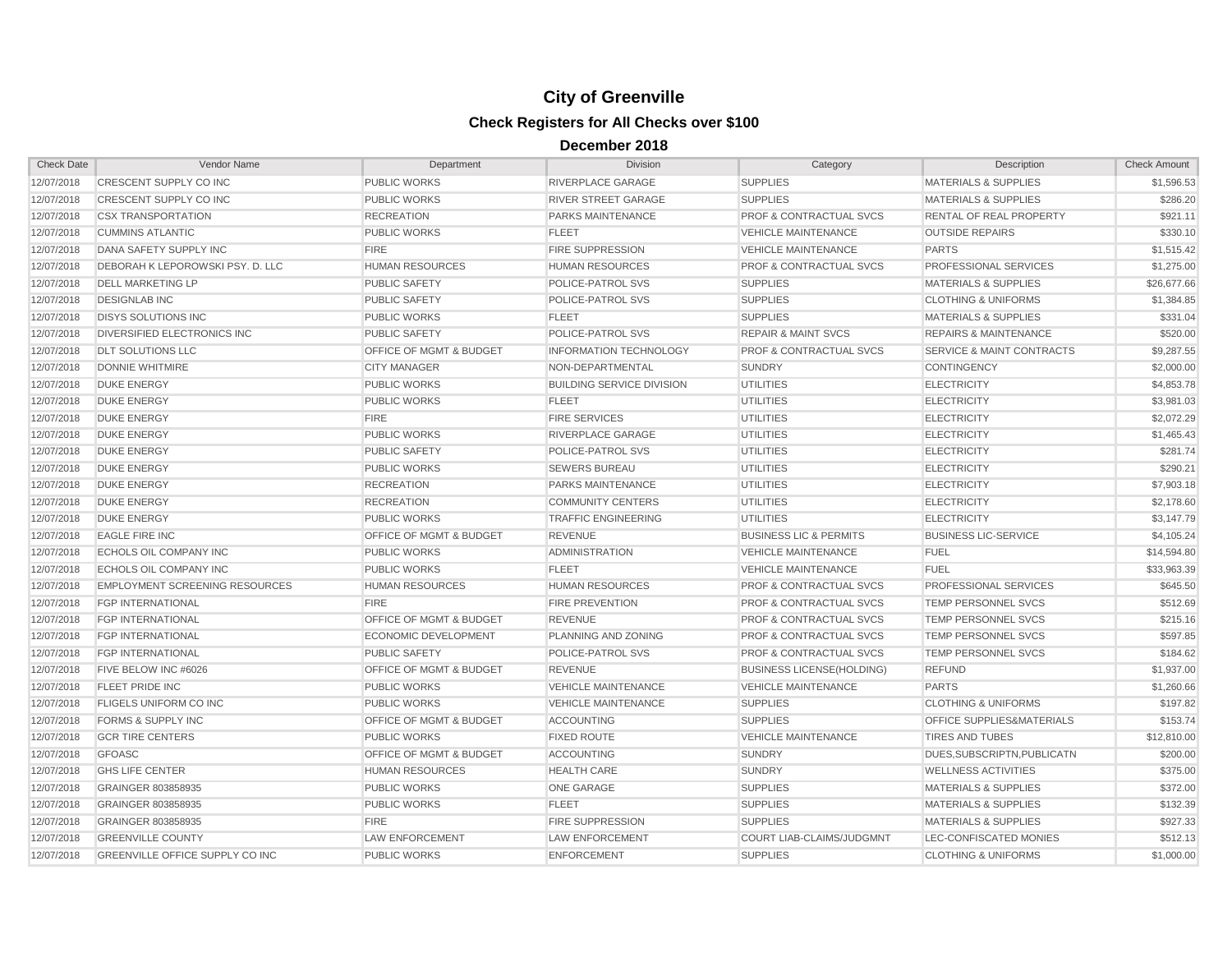| <b>Check Date</b> | Vendor Name                              | Department                         | <b>Division</b>                      | Category                           | Description                          | <b>Check Amount</b> |
|-------------------|------------------------------------------|------------------------------------|--------------------------------------|------------------------------------|--------------------------------------|---------------------|
| 12/07/2018        | GREENVILLE OFFICE SUPPLY CO INC          | <b>PUBLIC WORKS</b>                | <b>MAINTENANCE</b>                   | <b>SUPPLIES</b>                    | <b>CLOTHING &amp; UNIFORMS</b>       | \$1,038.85          |
| 12/07/2018        | <b>GREENVILLE OFFICE SUPPLY CO INC</b>   | <b>RECREATION</b>                  | <b>PARKS AND RECREATION</b>          | <b>SUPPLIES</b>                    | <b>OFFICE SUPPLIES&amp;MATERIALS</b> | \$177.05            |
| 12/07/2018        | GREENVILLE OFFICE SUPPLY CO INC          | <b>HUMAN RESOURCES</b>             | <b>HUMAN RESOURCES</b>               | <b>SUPPLIES</b>                    | <b>MATERIALS &amp; SUPPLIES</b>      | \$152.08            |
| 12/07/2018        | <b>GREENVILLE WATER</b>                  | <b>PUBLIC WORKS</b>                | <b>BUILDING SERVICE DIVISION</b>     | <b>UTILITIES</b>                   | <b>OTHER</b>                         | \$5,134.36          |
| 12/07/2018        | <b>GREENVILLE WATER</b>                  | <b>PUBLIC WORKS</b>                | NON VEHICLE MAINTENANCE              | <b>UTILITIES</b>                   | WATER/WASTEWATER                     | \$342.38            |
| 12/07/2018        | <b>GREENVILLE WATER</b>                  | <b>RECREATION</b>                  | <b>FALLS PARK WORK CREW</b>          | <b>UTILITIES</b>                   | <b>OTHER</b>                         | \$829.21            |
| 12/07/2018        | <b>GREYBEARD LLC</b>                     | NON DEPARTMENTAL                   | <b>CAPITAL PROJECTS</b>              | <b>CAPITAL PROJECTS</b>            | <b>CONSTRUCTION</b>                  | \$10,387.00         |
| 12/07/2018        | <b>HARRISON'S WORKWEAR</b>               | <b>RECREATION</b>                  | RIGHTS-OF-WAY                        | <b>SUPPLIES</b>                    | <b>CLOTHING &amp; UNIFORMS</b>       | \$105.99            |
| 12/07/2018        | <b>HDR INC</b>                           | <b>PUBLIC WORKS</b>                | STORMWATER MANAGEMENT                | <b>PROF &amp; CONTRACTUAL SVCS</b> | PROFESSIONAL SERVICES                | \$10,050.28         |
| 12/07/2018        | HERITAGE SYNTHETIC TURF LLC              | PUBLIC INFORMATION/EVENTS          | <b>EVENTS MANAGEMENT</b>             | <b>PROF &amp; CONTRACTUAL SVCS</b> | PROFESSIONAL SERVICES                | \$3,691.50          |
| 12/07/2018        | <b>HILLS MACHINERY COMP LLC</b>          | <b>PUBLIC WORKS</b>                | <b>STREETS BUREAU</b>                | <b>VEHICLES</b>                    | <b>VEHICLE</b>                       | \$11,728.44         |
| 12/07/2018        | HILL'S PET NUTRITION SALES INC           | <b>RECREATION</b>                  | <b>ADMINISTRATION</b>                | <b>SUPPLIES</b>                    | M&S-FOOD                             | \$175.40            |
| 12/07/2018        | HOME DEPOT CREDIT SERVICE 0978           | PUBLIC WORKS                       | <b>VEHICLE MAINTENANCE</b>           | <b>VEHICLE MAINTENANCE</b>         | <b>SMALL PARTS</b>                   | \$168.83            |
| 12/07/2018        | HOME DEPOT CREDIT SERVICE 0978           | <b>PUBLIC WORKS</b>                | <b>TROLLEY</b>                       | <b>SUPPLIES</b>                    | <b>MATERIALS &amp; SUPPLIES</b>      | \$399.15            |
| 12/07/2018        | HOME DEPOT CREDIT SERVICE 0978           | <b>PUBLIC WORKS</b>                | NON VEHICLE MAINTENANCE              | <b>SUPPLIES</b>                    | <b>MATERIALS &amp; SUPPLIES</b>      | \$151.74            |
| 12/07/2018        | HOME DEPOT CREDIT SERVICE 5914           | <b>RECREATION</b>                  | <b>ADMINISTRATION</b>                | <b>SUPPLIES</b>                    | <b>M&amp;S-ANIMALS</b>               | \$915.88            |
| 12/07/2018        | HOME DEPOT CREDIT SERVICE 5922           | <b>RECREATION</b>                  | <b>PARKS MAINTENANCE</b>             | <b>SUPPLIES</b>                    | <b>MATERIALS &amp; SUPPLIES</b>      | \$131.27            |
| 12/07/2018        | HOME DEPOT CREDIT SERVICE 5922           | <b>RECREATION</b>                  | BEAUTIFICATION BUREAU                | <b>SUPPLIES</b>                    | <b>MATERIALS &amp; SUPPLIES</b>      | \$587.30            |
| 12/07/2018        | <b>HYDRADYNE LLC</b>                     | <b>PUBLIC WORKS</b>                | <b>VEHICLE MAINTENANCE</b>           | <b>VEHICLE MAINTENANCE</b>         | <b>PARTS</b>                         | \$167.96            |
| 12/07/2018        | <b>HYDRAULIC ONSITE EQUIPMENT REPAIR</b> | <b>PUBLIC WORKS</b>                | <b>FLEET</b>                         | <b>VEHICLE MAINTENANCE</b>         | <b>OUTSIDE REPAIRS</b>               | \$2,120.92          |
| 12/07/2018        | <b>IMSA</b>                              | PUBLIC WORKS                       | <b>TRAFFIC ENGINEERING</b>           | <b>SUNDRY</b>                      | DUES, SUBSCRIPTN, PUBLICATN          | \$1,040.00          |
| 12/07/2018        | INK4                                     | PUBLIC INFORMATION/EVENTS          | <b>EVENTS MANAGEMENT</b>             | <b>PRINTING</b>                    | PRINTING & BINDING                   | \$967.78            |
| 12/07/2018        | ISA INTERNATIONAL SOCIETY OF             | <b>RECREATION</b>                  | <b>PARKS AND RECREATION</b>          | <b>SUNDRY</b>                      | DUES.SUBSCRIPTN.PUBLICATN            | \$135.00            |
| 12/07/2018        | <b>ISGETT DISTRIBUTORS, INC.</b>         | <b>FIRE</b>                        | <b>FIRE SUPPRESSION</b>              | <b>VEHICLE MAINTENANCE</b>         | <b>PARTS</b>                         | \$279.46            |
| 12/07/2018        | <b>IVEY COMMUNICATIONS INC</b>           | <b>PUBLIC WORKS</b>                | <b>SEWERS BUREAU</b>                 | <b>SUPPLIES</b>                    | <b>MATERIALS &amp; SUPPLIES</b>      | \$180.92            |
| 12/07/2018        | <b>IVEY COMMUNICATIONS INC</b>           | MUNICIPAL COURT                    | <b>MUNICIPAL COURT</b>               | <b>PROF &amp; CONTRACTUAL SVCS</b> | <b>SERVICE &amp; MAINT CONTRACTS</b> | \$367.74            |
| 12/07/2018        | <b>JAMES CROSBY JR</b>                   | PUBLIC WORKS                       | <b>BUILDING SERVICE DIVISION</b>     | <b>TRAVEL &amp; TRAINING</b>       | <b>TRAVEL &amp; TRAINING</b>         | \$224.12            |
| 12/07/2018        | <b>JEFFREY A BOWMAN</b>                  | OFFICE OF MGMT & BUDGET            | <b>REVENUE</b>                       | <b>TRAVEL &amp; TRAINING</b>       | <b>LOCAL TRANSPORTATION</b>          | \$109.55            |
| 12/07/2018        | <b>JOEL PATTERSON</b>                    | <b>ECONOMIC DEVELOPMENT</b>        | <b>BUILDING &amp; PROPERTY MAINT</b> | <b>TRAVEL &amp; TRAINING</b>       | <b>LOCAL TRANSPORTATION</b>          | \$412.57            |
| 12/07/2018        | <b>JOHN DAVEY</b>                        | <b>CITY MANAGER</b>                | UTILITY UNDERGROUNDING FU            | <b>SUNDRY</b>                      | METER BOX CONVERSIONS                | \$300.00            |
| 12/07/2018        | <b>JULIA HORTON</b>                      | <b>CITY MANAGER</b>                | <b>CITY MANAGER</b>                  | <b>COMMUNICATIONS</b>              | <b>OTHER</b>                         | \$120.00            |
| 12/07/2018        | <b>KAREN K CRAWFORD</b>                  | <b>OFFICE OF MGMT &amp; BUDGET</b> | <b>ACCOUNTING</b>                    | <b>TRAVEL &amp; TRAINING</b>       | <b>TRAVEL &amp; TRAINING</b>         | \$298.00            |
| 12/07/2018        | <b>KRISTIN MOSTELLER</b>                 | MUNICIPAL COURT                    | MUNICIPAL COURT                      | <b>TRAVEL &amp; TRAINING</b>       | <b>TRAVEL &amp; TRAINING</b>         | \$100.83            |
| 12/07/2018        | <b>KROC CENTER GREENVILLE</b>            | C. D. DIVISION                     | <b>CDBG PROJECTS</b>                 | <b>CD PROJECTS</b>                 | PUBLIC SERVICES (GENERAL)            | \$162.50            |
| 12/07/2018        | LARK & ASSOCIATES POLYGRAPH SERVICE      | <b>HUMAN RESOURCES</b>             | <b>HUMAN RESOURCES</b>               | <b>PROF &amp; CONTRACTUAL SVCS</b> | PROFESSIONAL SERVICES                | \$180.00            |
| 12/07/2018        | LAWN & ORDER LLC                         | <b>PUBLIC WORKS</b>                | PARKING ADMINISTRATION               | <b>PROF &amp; CONTRACTUAL SVCS</b> | SERVICE & MAINT CONTRACTS            | \$325.00            |
| 12/07/2018        | <b>LESLIE LYLES</b>                      | <b>CITY MANAGER</b>                | <b>DONATIONS</b>                     | CONTRIBUTIONS/DONATIONS            | SENIOR ACTION ACTIVITIES             | \$700.00            |
| 12/07/2018        | L-J INC                                  | NON DEPARTMENTAL                   | <b>CAPITAL PROJECTS</b>              | <b>CAPITAL PROJECTS</b>            | <b>CONSTRUCTION</b>                  | \$130,735.51        |
| 12/07/2018        | <b>LORI SONDOV</b>                       | <b>CITY MANAGER</b>                | <b>CITY CLERK</b>                    | <b>TRAVEL &amp; TRAINING</b>       | <b>TRAVEL &amp; TRAINING</b>         | \$193.36            |
| 12/07/2018        | LOWES                                    | <b>PUBLIC WORKS</b>                | <b>TRAFFIC ENGINEERING</b>           | <b>SUPPLIES</b>                    | M&S-SIGNALS                          | \$219.85            |
| 12/07/2018        | LOWES                                    | <b>FIRE</b>                        | <b>FIRE SUPPRESSION</b>              | <b>SUPPLIES</b>                    | <b>MATERIALS &amp; SUPPLIES</b>      | \$153.78            |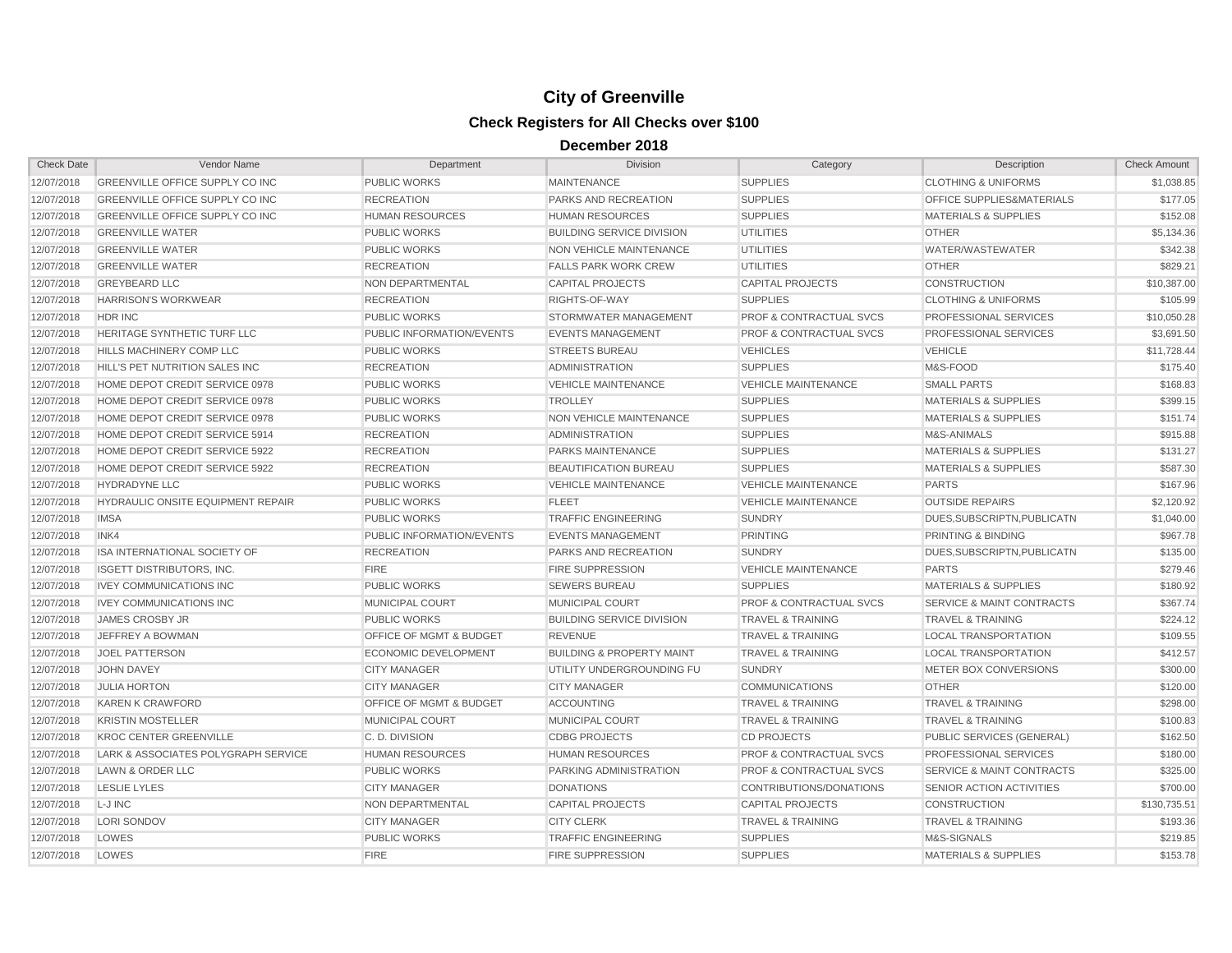| <b>Check Date</b> | Vendor Name                         | Department                         | <b>Division</b>             | Category                           | Description                      | <b>Check Amount</b> |
|-------------------|-------------------------------------|------------------------------------|-----------------------------|------------------------------------|----------------------------------|---------------------|
| 12/07/2018        | LOWES                               | <b>FIRE</b>                        | <b>FIRE SERVICES</b>        | <b>SUPPLIES</b>                    | <b>MATERIALS &amp; SUPPLIES</b>  | \$233.65            |
| 12/07/2018        | MANSFIELD OIL COMPANY OF GAINESVILL | <b>PUBLIC WORKS</b>                | <b>FLEET</b>                | <b>VEHICLE MAINTENANCE</b>         | <b>FUEL CARD</b>                 | \$33,932.80         |
| 12/07/2018        | <b>MARATHON STAFFING INC</b>        | <b>PUBLIC SAFETY</b>               | POLICE-DISPATCH BUREAU      | <b>PROF &amp; CONTRACTUAL SVCS</b> | <b>TEMP PERSONNEL SVCS</b>       | \$2.156.34          |
| 12/07/2018        | MARLBORO BULB CO                    | <b>RECREATION</b>                  | <b>FALLS PARK WORK CREW</b> | <b>SUPPLIES</b>                    | <b>MATERIALS &amp; SUPPLIES</b>  | \$1,391.13          |
| 12/07/2018        | MERUS REFRESHMENT SERVICES INC      | <b>PUBLIC SAFETY</b>               | POLICE-PATROL SVS           | <b>SUPPLIES</b>                    | <b>MATERIALS &amp; SUPPLIES</b>  | \$129.22            |
| 12/07/2018        | METROPOLITAN ARTS COUNCIL           | NON DEPARTMENTAL                   | <b>ACCOMMODATION TAX</b>    | <b>PROF &amp; CONTRACTUAL SVCS</b> | <b>SPECIAL PROJECTS</b>          | \$61,738.12         |
| 12/07/2018        | <b>MICHAEL FRIXEN</b>               | <b>ECONOMIC DEVELOPMENT</b>        | PLANNING AND ZONING         | <b>TRAVEL &amp; TRAINING</b>       | <b>TRAVEL &amp; TRAINING</b>     | \$552.50            |
| 12/07/2018        | MIKE WILLIMON TOWING & RECOVERY INC | <b>PUBLIC SAFETY</b>               | <b>POLICE-PATROL SVS</b>    | <b>SUNDRY</b>                      | <b>MISCELLANEOUS</b>             | \$200.00            |
| 12/07/2018        | MIKE'S BODY SHOP & TOWING INC       | <b>PUBLIC WORKS</b>                | <b>VEHICLE MAINTENANCE</b>  | <b>VEHICLE MAINTENANCE</b>         | <b>OUTSIDE REPAIRS</b>           | \$5,680.79          |
| 12/07/2018        | <b>MKSK</b>                         | NON DEPARTMENTAL                   | <b>CAPITAL PROJECTS</b>     | <b>CAPITAL PROJECTS</b>            | PLANNING/DESIGN                  | \$16,034.16         |
| 12/07/2018        | MOBILITY WORKS LLC                  | <b>PUBLIC WORKS</b>                | <b>VEHICLE MAINTENANCE</b>  | <b>VEHICLE MAINTENANCE</b>         | <b>OUTSIDE REPAIRS</b>           | \$547.78            |
| 12/07/2018        | MR ROOTER PLUMBING                  | <b>PUBLIC WORKS</b>                | LIBERTY SQUARE GARAGE       | <b>REPAIR &amp; MAINT SVCS</b>     | <b>REPAIRS &amp; MAINTENANCE</b> | \$400.00            |
| 12/07/2018        | NAPA AUTO PARTS                     | <b>FIRE</b>                        | <b>FIRE SUPPRESSION</b>     | <b>VEHICLE MAINTENANCE</b>         | <b>PARTS</b>                     | \$612.21            |
| 12/07/2018        | NATIONAL AUTO FLEET GROUP           | <b>PUBLIC WORKS</b>                | <b>TRAFFIC ENGINEERING</b>  | <b>VEHICLES</b>                    | <b>VEHICLE</b>                   | \$29,325.70         |
| 12/07/2018        | NATIONAL AUTO FLEET GROUP           | <b>RECREATION</b>                  | <b>PARKS MAINTENANCE</b>    | <b>VEHICLES</b>                    | <b>VEHICLE</b>                   | \$34,373,68         |
| 12/07/2018        | NEW CAROLINA CONSTRUCTION INC       | NON DEPARTMENTAL                   | <b>CAPITAL PROJECTS</b>     | <b>CAPITAL PROJECTS</b>            | <b>CONSTRUCTION</b>              | \$50,274.90         |
| 12/07/2018        | <b>NOOKUMS</b>                      | <b>RECREATION</b>                  | <b>PUBLIC SERVICES</b>      | <b>SUPPLIES</b>                    | <b>SALE GIFTS</b>                | \$190.00            |
| 12/07/2018        | NORTHERN SAFETY CO INC              | <b>RECREATION</b>                  | BEAUTIFICATION BUREAU       | <b>SUPPLIES</b>                    | <b>MATERIALS &amp; SUPPLIES</b>  | \$115.44            |
| 12/07/2018        | OGLETREE DEAKINS NASH SMOAK & STEWA | <b>FIRE</b>                        | <b>FIRE</b>                 | <b>PROF &amp; CONTRACTUAL SVCS</b> | PROFESSIONAL SERVICES            | \$133.50            |
| 12/07/2018        | <b>OUTDOORLINK INC</b>              | <b>RECREATION</b>                  | <b>COMMUNITY CENTERS</b>    | <b>PROF &amp; CONTRACTUAL SVCS</b> | PROFESSIONAL SERVICES            | \$420.00            |
| 12/07/2018        | PALMETTO BUS SALES LLC              | <b>PUBLIC WORKS</b>                | <b>VEHICLE MAINTENANCE</b>  | <b>VEHICLE MAINTENANCE</b>         | <b>PARTS</b>                     | \$422.40            |
| 12/07/2018        | PALMETTO UTILITY PROTECTION INC     | PUBLIC WORKS                       | <b>SEWERS BUREAU</b>        | <b>PROF &amp; CONTRACTUAL SVCS</b> | <b>PROFESSIONAL SERVICES</b>     | \$1,467.70          |
| 12/07/2018        | <b>PAM FULBRIGHT</b>                | <b>MUNICIPAL COURT</b>             | MUNICIPAL COURT             | <b>SUPPLIES</b>                    | <b>MATERIALS &amp; SUPPLIES</b>  | \$381.70            |
| 12/07/2018        | PANAGAKOS ASPHALT PAVING INC        | <b>PUBLIC WORKS</b>                | <b>STREETS BUREAU</b>       | <b>SUPPLIES</b>                    | <b>MATERIALS &amp; SUPPLIES</b>  | \$118.72            |
| 12/07/2018        | PECAN PIE PRODUCTIONS               | <b>RECREATION</b>                  | <b>PUBLIC SERVICES</b>      | <b>SUPPLIES</b>                    | <b>SUPPLIES PROMOTIONS</b>       | \$233.33            |
| 12/07/2018        | PETERBILT STORE OF GREENVILLE, THE  | <b>PUBLIC WORKS</b>                | <b>VEHICLE MAINTENANCE</b>  | <b>VEHICLE MAINTENANCE</b>         | <b>PARTS</b>                     | \$5,208.32          |
| 12/07/2018        | PIEDMONT NATURAL GAS CO INC         | <b>FIRE</b>                        | <b>FIRE SERVICES</b>        | <b>UTILITIES</b>                   | <b>GAS</b>                       | \$164.17            |
| 12/07/2018        | <b>PLAYER GROUP. THE</b>            | <b>OFFICE OF MGMT &amp; BUDGET</b> | <b>REVENUE</b>              | <b>BUSINESS LIC &amp; PERMITS</b>  | <b>BUSINESS LIC-SERVICE</b>      | \$275.84            |
| 12/07/2018        | <b>PRESORT PLUS INC</b>             | OFFICE OF MGMT & BUDGET            | <b>PURCHASING</b>           | <b>COMMUNICATIONS</b>              | <b>POSTAGE</b>                   | \$994.89            |
| 12/07/2018        | PRESORT PLUS INC                    | <b>RECREATION</b>                  | <b>PUBLIC SERVICES</b>      | <b>PRINTING</b>                    | PRINTING & BINDING               | \$959.30            |
| 12/07/2018        | PRO CHEM INC                        | <b>PUBLIC WORKS</b>                | <b>TRAFFIC ENGINEERING</b>  | <b>SUPPLIES</b>                    | M&S-SIGNS                        | \$362.72            |
| 12/07/2018        | <b>PROFORMA</b>                     | NON DEPARTMENTAL                   | <b>CAPITAL PROJECTS</b>     | <b>CAPITAL PROJECTS</b>            | PLANNING/DESIGN                  | \$1,173.73          |
| 12/07/2018        | PROVIDENT LIFE & ACCIDENT INS CO    | <b>HUMAN RESOURCES</b>             | <b>HEALTH CARE</b>          | <b>OTHER INSURANCE</b>             | <b>LIFE INSURANCE</b>            | \$2,331.96          |
| 12/07/2018        | R J SHIRLEY INC                     | PUBLIC INFORMATION/EVENTS          | <b>EVENTS MANAGEMENT</b>    | PROF & CONTRACTUAL SVCS            | <b>EQUIPMENT RENTAL</b>          | \$500.00            |
| 12/07/2018        | R J SHIRLEY INC                     | <b>RECREATION</b>                  | TREE MAINTENANCE BUREAU     | <b>SUPPLIES</b>                    | <b>MATERIALS &amp; SUPPLIES</b>  | \$506.85            |
| 12/07/2018        | <b>RAY BRACKEN NURSERY INC</b>      | <b>RECREATION</b>                  | TREE MAINTENANCE BUREAU     | <b>SUPPLIES</b>                    | <b>MATERIALS &amp; SUPPLIES</b>  | \$400.00            |
| 12/07/2018        | RAY WALKER TRUCKING CO INC          | <b>RECREATION</b>                  | <b>ADMINISTRATION</b>       | <b>SUPPLIES</b>                    | M&S-EXHIBITS                     | \$709.05            |
| 12/07/2018        | <b>REID ELECTRIC</b>                | NON DEPARTMENTAL                   | <b>CAPITAL PROJECTS</b>     | CAPITAL PROJECTS                   | <b>CONSTRUCTION</b>              | \$8,980.85          |
| 12/07/2018        | RHOMAR INDUSTRIES INC               | <b>PUBLIC WORKS</b>                | <b>CBD TIF CREW</b>         | <b>SUPPLIES</b>                    | <b>MATERIALS &amp; SUPPLIES</b>  | \$2,091.14          |
| 12/07/2018        | <b>ROCIC</b>                        | <b>PUBLIC SAFETY</b>               | POLICE-PATROL SVS           | <b>TRAVEL &amp; TRAINING</b>       | <b>TRAVEL &amp; TRAINING</b>     | \$250.00            |
| 12/07/2018        | <b>RON TURLEY ASSOCIATES INC</b>    | <b>PUBLIC WORKS</b>                | <b>FLEET</b>                | <b>TRAVEL &amp; TRAINING</b>       | <b>TRAVEL &amp; TRAINING</b>     | \$1,750.00          |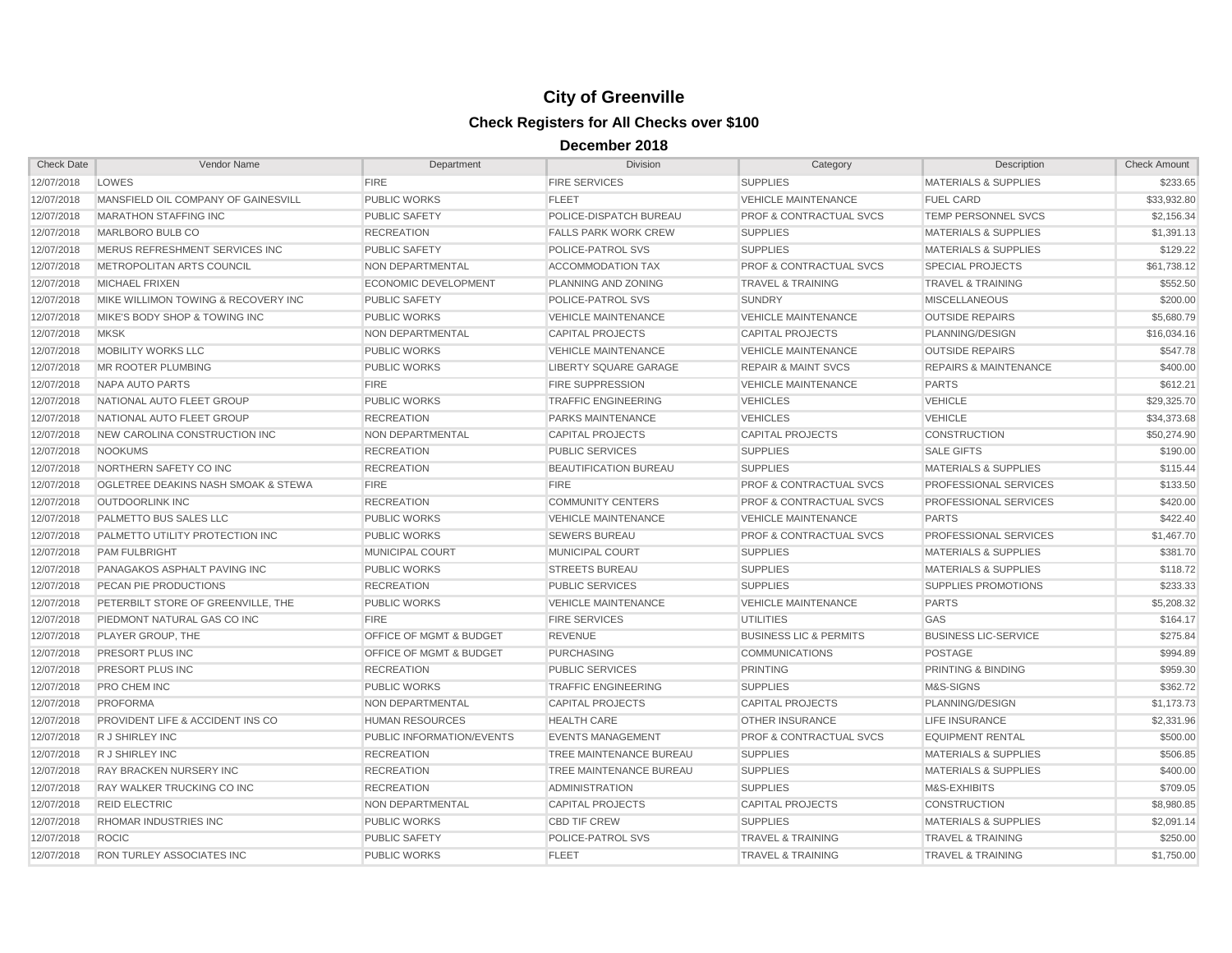| <b>Check Date</b> | Vendor Name                                 | Department                | <b>Division</b>                      | Category                           | Description                          | <b>Check Amount</b> |
|-------------------|---------------------------------------------|---------------------------|--------------------------------------|------------------------------------|--------------------------------------|---------------------|
| 12/07/2018        | S C BAR                                     | MUNICIPAL COURT           | MUNICIPAL COURT                      | <b>SUNDRY</b>                      | <b>MISCELLANEOUS</b>                 | \$660.00            |
| 12/07/2018        | S C DEPARTMENT OF MOTOR VEHICLES            | PUBLIC WORKS              | <b>STORM DRAINS BUREAU</b>           | <b>VEHICLES</b>                    | <b>VEHICLE</b>                       | \$517.00            |
| 12/07/2018        | <b>S C DEPARTMENT OF MOTOR VEHICLES</b>     | <b>RECREATION</b>         | <b>PARKS MAINTENANCE</b>             | <b>VEHICLES</b>                    | <b>VEHICLE</b>                       | \$517.00            |
| 12/07/2018        | S C DEPARTMENT OF MOTOR VEHICLES            | <b>PUBLIC WORKS</b>       | <b>STREETS BUREAU</b>                | <b>VEHICLES</b>                    | <b>VEHICLE</b>                       | \$517.00            |
| 12/07/2018        | <b>S C DEPARTMENT OF MOTOR VEHICLES</b>     | <b>PUBLIC WORKS</b>       | RESIDENTIAL COLL BUREAU              | <b>VEHICLES</b>                    | <b>VEHICLE</b>                       | \$1,034.00          |
| 12/07/2018        | <b>S C DEPARTMENT OF MOTOR VEHICLES</b>     | PUBLIC WORKS              | <b>TRAFFIC ENGINEERING</b>           | <b>VEHICLES</b>                    | <b>VEHICLE</b>                       | \$517.00            |
| 12/07/2018        | S C DEPARTMENT OF MOTOR VEHICLES            | PUBLIC WORKS              | <b>CONSTRUCTION &amp; INSPECTION</b> | <b>VEHICLES</b>                    | <b>VEHICLE</b>                       | \$517.00            |
| 12/07/2018        | <b>IS C SUMMARY COURT JUDGES ASSOCIATIO</b> | MUNICIPAL COURT           | <b>MUNICIPAL COURT</b>               | <b>SUNDRY</b>                      | DUES, SUBSCRIPTN, PUBLICATN          | \$300.00            |
| 12/07/2018        | SAFETY PRODUCTS INC                         | <b>PUBLIC WORKS</b>       | <b>RECYCLING</b>                     | <b>SUPPLIES</b>                    | <b>CLOTHING &amp; UNIFORMS</b>       | \$214.92            |
| 12/07/2018        | <b>SAFEWARE INC</b>                         | <b>FIRE</b>               | <b>FIRE SUPPRESSION</b>              | <b>SUPPLIES</b>                    | <b>MATERIALS &amp; SUPPLIES</b>      | \$3,255.99          |
| 12/07/2018        | <b>SCRPA</b>                                | <b>RECREATION</b>         | PARKS AND RECREATION                 | <b>SUNDRY</b>                      | DUES, SUBSCRIPTN, PUBLICATN          | \$202.50            |
| 12/07/2018        | <b>SCRPA</b>                                | <b>RECREATION</b>         | <b>COMMUNITY CENTERS</b>             | SUNDRY                             | DUES.SUBSCRIPTN.PUBLICATN            | \$1,147.50          |
| 12/07/2018        | <b>SEJ SERVICES LLC</b>                     | <b>RECREATION</b>         | <b>FALLS PARK WORK CREW</b>          | <b>PROF &amp; CONTRACTUAL SVCS</b> | <b>SERVICE &amp; MAINT CONTRACTS</b> | \$5,334.60          |
| 12/07/2018        | <b>SEJ SERVICES LLC</b>                     | PUBLIC WORKS              | <b>NON VEHICLE MAINTENANCE</b>       | <b>PROF &amp; CONTRACTUAL SVCS</b> | <b>SERVICE &amp; MAINT CONTRACTS</b> | \$429.00            |
| 12/07/2018        | SIEMENS INDUSTRY INC                        | OFFICE OF MGMT & BUDGET   | <b>REVENUE</b>                       | <b>BUSINESS LICENSE(HOLDING)</b>   | <b>REFUND</b>                        | \$564.52            |
| 12/07/2018        | <b>SIGNATURE INC</b>                        | PUBLIC INFORMATION/EVENTS | <b>EVENTS MANAGEMENT</b>             | <b>SUPPLIES</b>                    | <b>CLOTHING &amp; UNIFORMS</b>       | \$1,358.97          |
| 12/07/2018        | SITEONE LANDSCAPE SUPPLY LLC                | <b>RECREATION</b>         | <b>PARKS MAINTENANCE</b>             | <b>SUPPLIES</b>                    | <b>MATERIALS &amp; SUPPLIES</b>      | \$616.13            |
| 12/07/2018        | SITEONE LANDSCAPE SUPPLY LLC                | <b>RECREATION</b>         | <b>FALLS PARK WORK CREW</b>          | <b>SUPPLIES</b>                    | <b>MATERIALS &amp; SUPPLIES</b>      | \$3,021.15          |
| 12/07/2018        | SNIDER FLEET SOLUTIONS                      | <b>PUBLIC WORKS</b>       | <b>FLEET</b>                         | <b>VEHICLE MAINTENANCE</b>         | <b>OUTSIDE REPAIRS</b>               | \$4,019.13          |
| 12/07/2018        | SOUTHEASTERN EMERGENCY EQUIPMENT CO         | <b>FIRE</b>               | <b>FIRE SUPPRESSION</b>              | <b>SUPPLIES</b>                    | <b>OTHER MEDICAL SUPPLIES</b>        | \$441.27            |
| 12/07/2018        | SPECIAL SYSTEMS INC                         | <b>PUBLIC WORKS</b>       | <b>BROAD STREET GARAGE</b>           | <b>PROF &amp; CONTRACTUAL SVCS</b> | <b>SERVICE &amp; MAINT CONTRACTS</b> | \$800.00            |
| 12/07/2018        | SPRING SERVICE GREENVILLE                   | PUBLIC WORKS              | <b>VEHICLE MAINTENANCE</b>           | <b>VEHICLE MAINTENANCE</b>         | <b>OUTSIDE REPAIRS</b>               | \$979.88            |
| 12/07/2018        | <b>SPX GENFARE</b>                          | PUBLIC WORKS              | <b>VEHICLE MAINTENANCE</b>           | <b>VEHICLE MAINTENANCE</b>         | <b>PARTS</b>                         | \$525.21            |
| 12/07/2018        | <b>SS HANDCRAFTED ART LLC</b>               | <b>RECREATION</b>         | <b>PUBLIC SERVICES</b>               | <b>SUPPLIES</b>                    | <b>SALE GIFTS</b>                    | \$417.96            |
| 12/07/2018        | <b>STATE ETHICS COMMISSION</b>              | <b>COUNCIL</b>            | <b>CITY COUNCIL</b>                  | <b>SUNDRY</b>                      | <b>MISCELLANEOUS</b>                 | \$238.90            |
| 12/07/2018        | <b>STEVE WHITMAN</b>                        | <b>FIRE</b>               | <b>FIRE PREVENTION</b>               | <b>TRAVEL &amp; TRAINING</b>       | <b>TRAVEL &amp; TRAINING</b>         | \$191.00            |
| 12/07/2018        | <b>STEVEN GALLANT</b>                       | ECONOMIC DEVELOPMENT      | <b>BUILDING &amp; PROPERTY MAINT</b> | TRAVEL & TRAINING                  | <b>LOCAL TRANSPORTATION</b>          | \$215.28            |
| 12/07/2018        | <b>SUBURBAN PROPANE</b>                     | <b>PUBLIC WORKS</b>       | <b>FLEET</b>                         | <b>VEHICLE MAINTENANCE</b>         | <b>FUEL</b>                          | \$194.29            |
| 12/07/2018        | <b>T2 SYSTEMS CANADA INC</b>                | <b>PUBLIC WORKS</b>       | <b>ENFORCEMENT</b>                   | <b>PROF &amp; CONTRACTUAL SVCS</b> | <b>SERVICE &amp; MAINT CONTRACTS</b> | \$106.00            |
| 12/07/2018        | <b>TIM COGGINS</b>                          | ECONOMIC DEVELOPMENT      | <b>BUILDING &amp; PROPERTY MAINT</b> | <b>TRAVEL &amp; TRAINING</b>       | <b>LOCAL TRANSPORTATION</b>          | \$412.02            |
| 12/07/2018        | <b>TONY MULLINAX</b>                        | PUBLIC INFORMATION/EVENTS | <b>SPECIAL EVENTS</b>                | PROF & CONTRACTUAL SVCS            | PROFESSIONAL SERVICES                | \$350.00            |
| 12/07/2018        | TRAVELERS REST FEED & SEED INC              | <b>RECREATION</b>         | <b>ADMINISTRATION</b>                | <b>SUPPLIES</b>                    | M&S-FOOD                             | \$200.00            |
| 12/07/2018        | <b>UNIFIRST</b>                             | <b>PUBLIC WORKS</b>       | <b>VEHICLE MAINTENANCE</b>           | <b>SUPPLIES</b>                    | <b>CLOTHING &amp; UNIFORMS</b>       | \$286.36            |
| 12/07/2018        | USI INSURANCE SERVICES                      | <b>HUMAN RESOURCES</b>    | <b>HUMAN RESOURCES</b>               | <b>PROF &amp; CONTRACTUAL SVCS</b> | PROFESSIONAL SERVICES                | \$12,000.00         |
| 12/07/2018        | <b>VALERIE HOLMES</b>                       | <b>PUBLIC WORKS</b>       | <b>TRAFFIC ENGINEERING</b>           | <b>TRAVEL &amp; TRAINING</b>       | <b>TRAVEL &amp; TRAINING</b>         | \$223.90            |
| 12/07/2018        | <b>VERIZON WIRELESS</b>                     | <b>PUBLIC SAFETY</b>      | POLICE-PATROL SVS                    | <b>COMMUNICATIONS</b>              | <b>OTHER</b>                         | \$190.09            |
| 12/07/2018        | <b>VERIZON WIRELESS</b>                     | <b>PUBLIC WORKS</b>       | <b>FIXED ROUTE</b>                   | <b>COMMUNICATIONS</b>              | CABLE TELEVISION/INTERNET            | \$1,027.71          |
| 12/07/2018        | <b>VIRGINIA STROUD</b>                      | C. D. DIVISION            | <b>CDBG PROJECTS</b>                 | <b>SUPPLIES</b>                    | <b>MATERIALS &amp; SUPPLIES</b>      | \$136.74            |
| 12/07/2018        | WADE HAMPTON FIRE DISTRICT                  | PUBLIC WORKS              | <b>SEWERS BUREAU</b>                 | PROF & CONTRACTUAL SVCS            | <b>INTERGOVT AGREEMENTS</b>          | \$6,350.09          |
| 12/07/2018        | WALMART COMMUNITY/RFCSLLC                   | PUBLIC SAFETY             | POLICE-PATROL SVS                    | <b>SUPPLIES</b>                    | <b>MATERIALS &amp; SUPPLIES</b>      | \$1,672.82          |
| 12/07/2018        | <b>WALMART COMMUNITY/RFCSLLC</b>            | <b>RECREATION</b>         | <b>COMMUNITY CENTERS</b>             | <b>SUPPLIES</b>                    | <b>MATERIALS &amp; SUPPLIES</b>      | \$860.92            |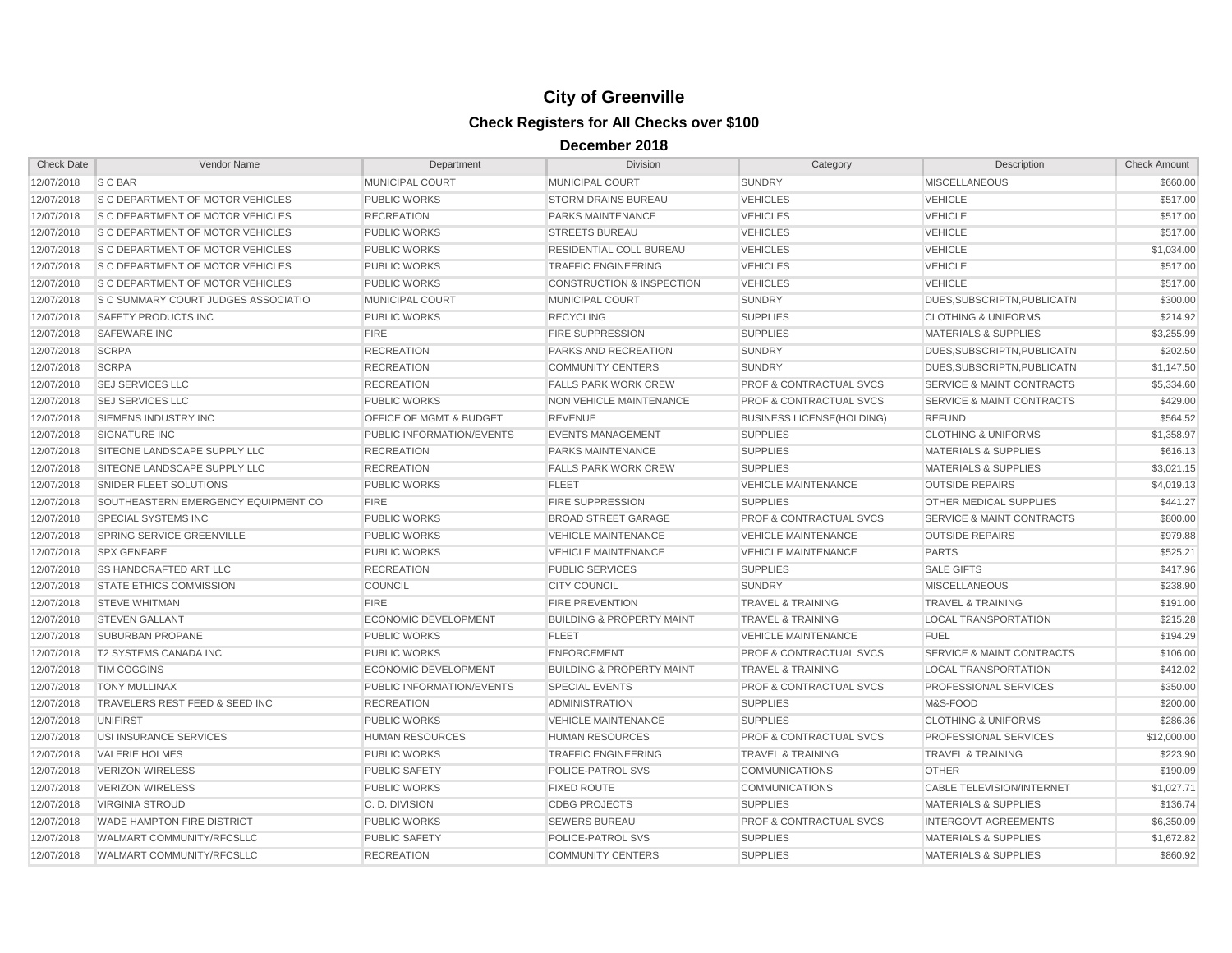| <b>Check Date</b> | Vendor Name                             | Department                         | <b>Division</b>                      | Category                           | Description                          | <b>Check Amount</b> |
|-------------------|-----------------------------------------|------------------------------------|--------------------------------------|------------------------------------|--------------------------------------|---------------------|
| 12/07/2018        | <b>WARM FUZZY TOYS</b>                  | <b>RECREATION</b>                  | PUBLIC SERVICES                      | <b>SUPPLIES</b>                    | <b>SALE GIFTS</b>                    | \$970.04            |
| 12/07/2018        | <b>WAYNE OWENS</b>                      | <b>PUBLIC WORKS</b>                | <b>STORM DRAINS BUREAU</b>           | <b>SUPPLIES</b>                    | <b>MATERIALS &amp; SUPPLIES</b>      | \$126.65            |
| 12/07/2018        | <b>WILLIAM BOWEN</b>                    | <b>ECONOMIC DEVELOPMENT</b>        | <b>BUILDING &amp; PROPERTY MAINT</b> | <b>TRAVEL &amp; TRAINING</b>       | <b>LOCAL TRANSPORTATION</b>          | \$324.28            |
| 12/07/2018        | <b>WILLIAM CARROLL VAUGHN</b>           | OFFICE OF MGMT & BUDGET            | <b>REVENUE</b>                       | <b>PERMITS</b>                     | <b>ELECTRICAL PERMITS</b>            | \$105.05            |
| 12/07/2018        | WOOLPERT INC                            | NON DEPARTMENTAL                   | <b>CAPITAL PROJECTS</b>              | <b>CAPITAL PROJECTS</b>            | PLANNING/DESIGN                      | \$84,410.14         |
| 12/07/2018        | <b>WOOLPERT INC</b>                     | NON DEPARTMENTAL                   | <b>CAPITAL PROJECTS</b>              | <b>CAPITAL PROJECTS</b>            | <b>CONSTRUCTION</b>                  | \$11,279.71         |
| 12/07/2018        | <b>XEROX CORPORATION</b>                | <b>OFFICE OF MGMT &amp; BUDGET</b> | <b>INFORMATION TECHNOLOGY</b>        | <b>PROF &amp; CONTRACTUAL SVCS</b> | <b>EQUIPMENT RENTAL</b>              | \$8,130.75          |
| 12/07/2018        | <b>ZYNNOVATION LLC</b>                  | <b>RECREATION</b>                  | <b>BEAUTIFICATION BUREAU</b>         | <b>SUPPLIES</b>                    | <b>MATERIALS &amp; SUPPLIES</b>      | \$2,402.28          |
| 12/12/2018        | TESS MIMS WORKING CASH                  | PUBLIC INFORMATION/EVENTS          | NON-DEPARTMENTAL                     | <b>WORKING CASH</b>                | <b>WORKING CASH-PKG SP EVENTS</b>    | \$2,000.00          |
| 12/14/2018        | 1ST TIMOTHY 4:4 LLC                     | <b>PUBLIC WORKS</b>                | PARKING ADMINISTRATION               | <b>PROF &amp; CONTRACTUAL SVCS</b> | <b>RENTAL EXPENSE</b>                | \$240.00            |
| 12/14/2018        | A SERVICES GROUP LLC                    | <b>RECREATION</b>                  | <b>ADMINISTRATION</b>                | <b>PROF &amp; CONTRACTUAL SVCS</b> | <b>SERVICE &amp; MAINT CONTRACTS</b> | \$1,389.15          |
| 12/14/2018        | ACROSS THE STREET PRODUCTIONS INC       | <b>FIRE</b>                        | <b>FIRE SUPPRESSION</b>              | <b>TRAVEL &amp; TRAINING</b>       | <b>TRAVEL &amp; TRAINING</b>         | \$13,500.00         |
| 12/14/2018        | ALDRIDGE FAMILY PRODUCE                 | <b>RECREATION</b>                  | <b>ADMINISTRATION</b>                | <b>SUPPLIES</b>                    | M&S-FOOD                             | \$564.95            |
| 12/14/2018        | ANSWERLIVE LLC GREENVILLE               | PUBLIC WORKS                       | PARKING ADMINISTRATION               | <b>PROF &amp; CONTRACTUAL SVCS</b> | SERVICE & MAINT CONTRACTS            | \$250.67            |
| 12/14/2018        | AT&T                                    | OFFICE OF MGMT & BUDGET            | <b>INFORMATION TECHNOLOGY</b>        | <b>COMMUNICATIONS</b>              | TELECOMMUNICATIONS/WIRELE            | \$12,517.57         |
| 12/14/2018        | <b>BANK OF NEW YORK MELLON</b>          | <b>PUBLIC WORKS</b>                | PARKING ADMINISTRATION               | <b>FISCAL AGENT</b>                | <b>FISCAL AGENT FEES</b>             | \$2,750.00          |
| 12/14/2018        | BATSON ELECTRICAL CONTRACTORS INC       | <b>SOLID WASTE</b>                 | <b>SOLID WASTE</b>                   | <b>FEES &amp; CHARGES</b>          | REFUSE COLLECTION FEE                | \$396.00            |
| 12/14/2018        | <b>BATTERY SPECIALISTS INC</b>          | PUBLIC WORKS                       | <b>SEWERS BUREAU</b>                 | <b>SUPPLIES</b>                    | <b>MATERIALS &amp; SUPPLIES</b>      | \$169.55            |
| 12/14/2018        | <b>BEACON RISK STRATEGIES</b>           | <b>HUMAN RESOURCES</b>             | <b>HEALTH CARE</b>                   | <b>HEALTH</b>                      | <b>HEALTH STOP LOSS</b>              | \$68,725.96         |
| 12/14/2018        | <b>BEATTIE ASHMORE</b>                  | <b>LAW ENFORCEMENT</b>             | <b>LAW ENFORCEMENT</b>               | <b>COURT LIAB-CLAIMS/JUDGMNT</b>   | LEC-CONFISCATED MONIES               | \$25,000.00         |
| 12/14/2018        | <b>BELK BELK - ATTN: HAILEY SARANEY</b> | MUNICIPAL COURT                    | <b>MUNICIPAL COURT</b>               | <b>COURT LIABILITY</b>             | <b>COURT-RESTITUTION</b>             | \$242.50            |
| 12/14/2018        | <b>BLANCHARD MACHINERY CO</b>           | <b>PUBLIC WORKS</b>                | <b>SEWERS BUREAU</b>                 | <b>PROF &amp; CONTRACTUAL SVCS</b> | <b>EQUIPMENT RENTAL</b>              | \$1,355.30          |
| 12/14/2018        | BLUE EAGLE RENTALS INC                  | PUBLIC WORKS                       | <b>SEWERS BUREAU</b>                 | <b>SUPPLIES</b>                    | <b>MATERIALS &amp; SUPPLIES</b>      | \$430.75            |
| 12/14/2018        | <b>BURLINGTON COAT FACTORY</b>          | MUNICIPAL COURT                    | <b>MUNICIPAL COURT</b>               | <b>COURT LIABILITY</b>             | <b>COURT-RESTITUTION</b>             | \$189.00            |
| 12/14/2018        | <b>BWI COMPANIES INC</b>                | <b>RECREATION</b>                  | <b>PARKS MAINTENANCE</b>             | <b>SUPPLIES</b>                    | <b>MATERIALS &amp; SUPPLIES</b>      | \$1,130.04          |
| 12/14/2018        | <b>BWI COMPANIES INC</b>                | <b>RECREATION</b>                  | <b>FALLS PARK WORK CREW</b>          | <b>SUPPLIES</b>                    | <b>MATERIALS &amp; SUPPLIES</b>      | \$262.80            |
| 12/14/2018        | C PATE JR STUDIO & GALLERY              | NON DEPARTMENTAL                   | <b>CAPITAL PROJECTS</b>              | <b>CAPITAL PROJECTS</b>            | <b>CONSTRUCTION</b>                  | \$20,000.00         |
| 12/14/2018        | C.A. CARTER INC                         | <b>PUBLIC WORKS</b>                | <b>SEWERS BUREAU</b>                 | <b>SUPPLIES</b>                    | <b>MATERIALS &amp; SUPPLIES</b>      | \$148.40            |
| 12/14/2018        | C.A. CARTER INC                         | PUBLIC WORKS                       | <b>STREETS BUREAU</b>                | <b>SUPPLIES</b>                    | MATERIALS & SUPPLIES                 | \$172.25            |
| 12/14/2018        | C.A. CARTER INC                         | PUBLIC WORKS                       | <b>STORM DRAINS BUREAU</b>           | <b>SUPPLIES</b>                    | <b>MATERIALS &amp; SUPPLIES</b>      | \$148.40            |
| 12/14/2018        | CAPSTONE FILTER SERVICES LLC            | <b>PUBLIC WORKS</b>                | <b>TRAFFIC ENGINEERING</b>           | <b>SUPPLIES</b>                    | M&S-SIGNALS                          | \$524.70            |
| 12/14/2018        | CAROLINA INDUSTRIAL EQUIPMENT INC       | PUBLIC WORKS                       | <b>RESIDENTIAL COLL BUREAU</b>       | <b>VEHICLES</b>                    | <b>VEHICLE</b>                       | \$173,045.30        |
| 12/14/2018        | CAROLINA INDUSTRIAL EQUIPMENT INC       | <b>PUBLIC WORKS</b>                | <b>STORM DRAINS BUREAU</b>           | <b>VEHICLES</b>                    | <b>VEHICLE</b>                       | \$173,045.30        |
| 12/14/2018        | CAROLINA LAWN & TRACTOR INC             | <b>RECREATION</b>                  | TREE MAINTENANCE BUREAU              | <b>SUPPLIES</b>                    | <b>MATERIALS &amp; SUPPLIES</b>      | \$254.43            |
| 12/14/2018        | CAROLINA LAWN & TRACTOR INC             | <b>RECREATION</b>                  | <b>PARKS MAINTENANCE</b>             | <b>REPAIR &amp; MAINT SVCS</b>     | <b>REPAIRS &amp; MAINTENANCE</b>     | \$1,074.02          |
| 12/14/2018        | CARSON'S NUT-BOLT & TOOL CO INC         | <b>PUBLIC WORKS</b>                | <b>BUILDING SERVICE DIVISION</b>     | <b>SUPPLIES</b>                    | <b>MATERIALS &amp; SUPPLIES</b>      | \$212.75            |
| 12/14/2018        | CDW/G                                   | PUBLIC WORKS                       | <b>SEWERS BUREAU</b>                 | <b>SUPPLIES</b>                    | <b>MATERIALS &amp; SUPPLIES</b>      | \$1,687.00          |
| 12/14/2018        | <b>CELESTE GRIFFITH</b>                 | MUNICIPAL COURT                    | MUNICIPAL COURT                      | <b>COURT LIABILITY</b>             | <b>COURT-RESTITUTION</b>             | \$200.00            |
| 12/14/2018        | <b>CESAR MANENT</b>                     | <b>PUBLIC WORKS</b>                | PARKING ADMINISTRATION               | MISCELLANEOUS REVENUE              | <b>PARKING REFUNDS</b>               | \$160.00            |
| 12/14/2018        | CHARLES LEOPARD C/O BIG O' DODGE        | <b>MUNICIPAL COURT</b>             | MUNICIPAL COURT                      | <b>COURT LIABILITY</b>             | <b>COURT-RESTITUTION</b>             | \$295.00            |
| 12/14/2018        | <b>CHARLIE MILLS</b>                    | <b>PUBLIC SAFETY</b>               | POLICE-PATROL SVS                    | <b>SUPPLIES</b>                    | <b>MATERIALS &amp; SUPPLIES</b>      | \$125.93            |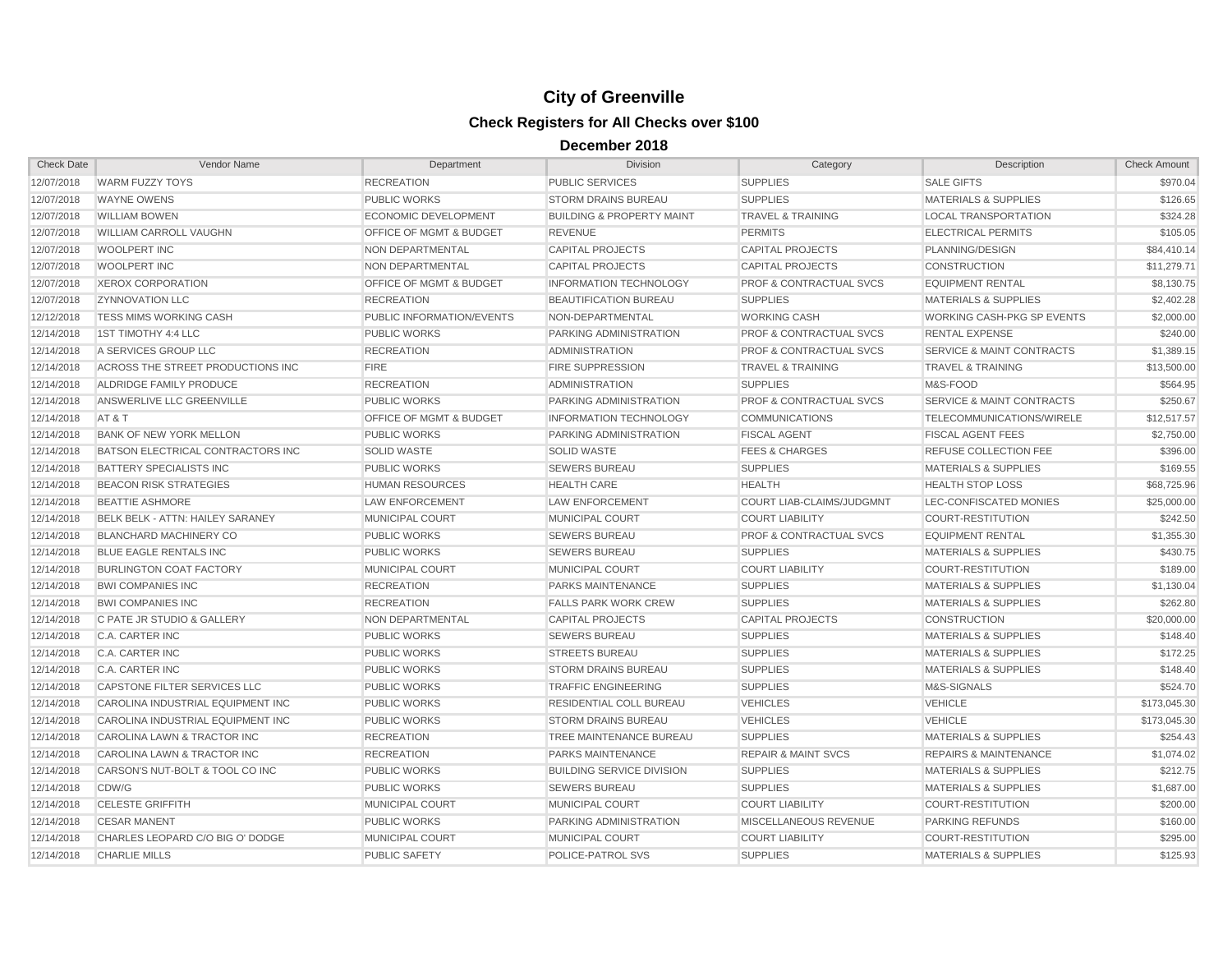| <b>Check Date</b> | Vendor Name                       | Department                         | Division                         | Category                           | Description                          | <b>Check Amount</b> |
|-------------------|-----------------------------------|------------------------------------|----------------------------------|------------------------------------|--------------------------------------|---------------------|
| 12/14/2018        | CHARTER COMMUNICATIONS            | <b>PUBLIC WORKS</b>                | PARKING ADMINISTRATION           | <b>PROF &amp; CONTRACTUAL SVCS</b> | SERVICE & MAINT CONTRACTS            | \$1,278.67          |
| 12/14/2018        | CHARTER COMMUNICATIONS            | <b>PUBLIC WORKS</b>                | <b>STORM DRAINS BUREAU</b>       | <b>PROF &amp; CONTRACTUAL SVCS</b> | SERVICE & MAINT CONTRACTS            | \$459.92            |
| 12/14/2018        | CHARTER COMMUNICATIONS            | NON DEPARTMENTAL                   | <b>CAPITAL PROJECTS</b>          | <b>CAPITAL PROJECTS</b>            | <b>EQUIPMENT</b>                     | \$1,699.30          |
| 12/14/2018        | CHARTER COMMUNICATIONS            | <b>PUBLIC WORKS</b>                | <b>PARKING LOTS</b>              | <b>COMMUNICATIONS</b>              | <b>BSWA</b>                          | \$124.59            |
| 12/14/2018        | <b>CHARTER COMMUNICATIONS</b>     | <b>RECREATION</b>                  | <b>COMMUNITY CENTERS</b>         | <b>COMMUNICATIONS</b>              | <b>CABLE TELEVISION/INTERNET</b>     | \$124.59            |
| 12/14/2018        | CHARTER COMMUNICATIONS            | PUBLIC WORKS                       | <b>STREETS BUREAU</b>            | PROF & CONTRACTUAL SVCS            | SERVICE & MAINT CONTRACTS            | \$459.92            |
| 12/14/2018        | CHARTER COMMUNICATIONS            | <b>PUBLIC WORKS</b>                | <b>SEWERS BUREAU</b>             | <b>PROF &amp; CONTRACTUAL SVCS</b> | MAINTENANCE CONTRACTS                | \$459.92            |
| 12/14/2018        | CHARTER COMMUNICATIONS            | <b>PUBLIC WORKS</b>                | <b>PARKING LOTS</b>              | <b>COMMUNICATIONS</b>              | <b>WEST END PARK &amp; RIDE</b>      | \$150.04            |
| 12/14/2018        | <b>CHARTER COMMUNICATIONS</b>     | <b>FIRE</b>                        | <b>FIRE SUPPRESSION</b>          | <b>COMMUNICATIONS</b>              | <b>CABLE TELEVISION/INTERNET</b>     | \$1,626.91          |
| 12/14/2018        | CHARTER COMMUNICATIONS            | <b>PUBLIC WORKS</b>                | <b>FLEET</b>                     | <b>PROF &amp; CONTRACTUAL SVCS</b> | SERVICE & MAINT CONTRACTS            | \$459.92            |
| 12/14/2018        | <b>CHARTER COMMUNICATIONS</b>     | <b>PUBLIC SAFETY</b>               | NARCOTICS FUNDS                  | <b>PROF &amp; CONTRACTUAL SVCS</b> | <b>RENTAL OF REAL PROPERTY</b>       | \$737.69            |
| 12/14/2018        | CHARTER COMMUNICATIONS            | <b>PUBLIC WORKS</b>                | <b>RESIDENTIAL COLL BUREAU</b>   | <b>PROF &amp; CONTRACTUAL SVCS</b> | MAINTENANCE CONTRACTS                | \$459.92            |
| 12/14/2018        | CHARTER COMMUNICATIONS            | <b>OFFICE OF MGMT &amp; BUDGET</b> | <b>INFORMATION TECHNOLOGY</b>    | <b>COMMUNICATIONS</b>              | TELECOMMUNICATIONS/WIRELE            | \$9,036.12          |
| 12/14/2018        | <b>CINCINNATI SYSTEMS INC</b>     | <b>PUBLIC WORKS</b>                | <b>RIVERPLACE GARAGE</b>         | <b>PROF &amp; CONTRACTUAL SVCS</b> | <b>SERVICE &amp; MAINT CONTRACTS</b> | \$2,002.50          |
| 12/14/2018        | <b>CINCINNATI SYSTEMS INC</b>     | <b>PUBLIC WORKS</b>                | <b>RIVER STREET GARAGE</b>       | <b>REPAIR &amp; MAINT SVCS</b>     | <b>REPAIRS &amp; MAINTENANCE</b>     | \$348.75            |
| 12/14/2018        | <b>CINCINNATI SYSTEMS INC</b>     | <b>PUBLIC WORKS</b>                | <b>RIVERPLACE GARAGE</b>         | <b>REPAIR &amp; MAINT SVCS</b>     | <b>REPAIRS &amp; MAINTENANCE</b>     | \$652.50            |
| 12/14/2018        | <b>CINTAS</b>                     | <b>PUBLIC WORKS</b>                | <b>BUILDING SERVICE DIVISION</b> | <b>SUPPLIES</b>                    | <b>CLOTHING &amp; UNIFORMS</b>       | \$913.70            |
| 12/14/2018        | <b>CINTAS</b>                     | <b>PUBLIC WORKS</b>                | <b>STORM DRAINS BUREAU</b>       | <b>SUPPLIES</b>                    | <b>CLOTHING &amp; UNIFORMS</b>       | \$2,134.07          |
| 12/14/2018        | <b>CINTAS</b>                     | <b>PUBLIC WORKS</b>                | <b>FLEET</b>                     | <b>SUPPLIES</b>                    | <b>CLOTHING &amp; UNIFORMS</b>       | \$153.14            |
| 12/14/2018        | CITY ARBORIST LLC, THE            | <b>RECREATION</b>                  | TREE MAINTENANCE BUREAU          | <b>PROF &amp; CONTRACTUAL SVCS</b> | PROFESSIONAL SERVICES                | \$4,700.00          |
| 12/14/2018        | <b>CITY WELDING SERVICE</b>       | <b>PUBLIC WORKS</b>                | <b>RIVER STREET GARAGE</b>       | <b>REPAIR &amp; MAINT SVCS</b>     | <b>REPAIRS &amp; MAINTENANCE</b>     | \$424.25            |
| 12/14/2018        | CLEMSON DEPT PESTICIDE REGULATION | <b>RECREATION</b>                  | PARKS MAINTENANCE                | <b>TRAVEL &amp; TRAINING</b>       | <b>TRAVEL &amp; TRAINING</b>         | \$100.00            |
| 12/14/2018        | CLEMSON DEPT PESTICIDE REGULATION | <b>RECREATION</b>                  | RIGHTS-OF-WAY                    | <b>TRAVEL &amp; TRAINING</b>       | <b>TRAVEL &amp; TRAINING</b>         | \$150.00            |
| 12/14/2018        | <b>CLERK OF COURT ANDERSON</b>    | <b>OFFICE OF MGMT &amp; BUDGET</b> | NON-DEPARTMENTAL                 | PR-WH                              | <b>GARNISHMENTS</b>                  | \$365.40            |
| 12/14/2018        | CLERK OF COURT PICKENS COUNTY     | OFFICE OF MGMT & BUDGET            | NON-DEPARTMENTAL                 | PR-WH                              | <b>GARNISHMENTS</b>                  | \$304.34            |
| 12/14/2018        | <b>CLERK OF COURT ROCK HILL</b>   | <b>OFFICE OF MGMT &amp; BUDGET</b> | NON-DEPARTMENTAL                 | PR-WH                              | <b>GARNISHMENTS</b>                  | \$211.05            |
| 12/14/2018        | <b>CLERK OF COURT SPARTANBURG</b> | <b>OFFICE OF MGMT &amp; BUDGET</b> | NON-DEPARTMENTAL                 | PR-WH                              | <b>GARNISHMENTS</b>                  | \$457.80            |
| 12/14/2018        | <b>CLERKBASE</b>                  | <b>CITY MANAGER</b>                | <b>CITY CLERK</b>                | <b>PROF &amp; CONTRACTUAL SVCS</b> | PROFESSIONAL SERVICES                | \$2,800.00          |
| 12/14/2018        | <b>COLE WORKMAN</b>               | PUBLIC WORKS                       | PARKING ADMINISTRATION           | PARKING DEPOSITS                   | PKG DEPOSITS-RICHARDSON              | \$144.00            |
| 12/14/2018        | <b>COMMERCE CLUB</b>              | <b>CITY MANAGER</b>                | <b>CITY MANAGER</b>              | <b>SUNDRY</b>                      | <b>MISCELLANEOUS</b>                 | \$146.00            |
| 12/14/2018        | <b>CRX LABORATORIES LLC</b>       | <b>PUBLIC WORKS</b>                | <b>SEWERS BUREAU</b>             | <b>SUPPLIES</b>                    | <b>MATERIALS &amp; SUPPLIES</b>      | \$169.37            |
| 12/14/2018        | <b>CUMMINS ATLANTIC</b>           | <b>FIRE</b>                        | <b>FIRE SERVICES</b>             | <b>SUPPLIES</b>                    | <b>MATERIALS &amp; SUPPLIES</b>      | \$556.50            |
| 12/14/2018        | <b>CUMMINS ATLANTIC</b>           | <b>PUBLIC WORKS</b>                | <b>VEHICLE MAINTENANCE</b>       | <b>VEHICLE MAINTENANCE</b>         | <b>SMALL PARTS</b>                   | \$144.18            |
| 12/14/2018        | <b>DENNIS BELK: CARUSO</b>        | <b>MUNICIPAL COURT</b>             | <b>MUNICIPAL COURT</b>           | <b>COURT LIABILITY</b>             | <b>COURT-RESTITUTION</b>             | \$225.00            |
| 12/14/2018        | <b>DESIGNLAB INC</b>              | <b>PUBLIC SAFETY</b>               | POLICE-PATROL SVS                | <b>SUPPLIES</b>                    | <b>CLOTHING &amp; UNIFORMS</b>       | \$1,346.18          |
| 12/14/2018        | DIXIE RUBBER & PLASTICS INC       | <b>RECREATION</b>                  | <b>ADMINISTRATION</b>            | <b>SUPPLIES</b>                    | M&S-EXHIBITS                         | \$492.26            |
| 12/14/2018        | <b>DR FLUSH</b>                   | <b>PUBLIC WORKS</b>                | <b>SEWERS BUREAU</b>             | <b>SUPPLIES</b>                    | <b>MATERIALS &amp; SUPPLIES</b>      | \$400.00            |
| 12/14/2018        | <b>DUKE ENERGY</b>                | PUBLIC WORKS                       | LIBERTY SQUARE GARAGE            | <b>UTILITIES</b>                   | <b>ELECTRICITY</b>                   | \$2,036.84          |
| 12/14/2018        | <b>DUKE ENERGY</b>                | <b>FIRE</b>                        | <b>FIRE SERVICES</b>             | <b>UTILITIES</b>                   | <b>ELECTRICITY</b>                   | \$851.83            |
| 12/14/2018        | <b>DUKE ENERGY</b>                | <b>PUBLIC WORKS</b>                | <b>ONE GARAGE</b>                | <b>UTILITIES</b>                   | <b>ELECTRICITY</b>                   | \$1,978.18          |
| 12/14/2018        | <b>DUKE ENERGY</b>                | <b>PUBLIC SAFETY</b>               | POLICE-PATROL SVS                | <b>UTILITIES</b>                   | <b>ELECTRICITY</b>                   | \$1,400.64          |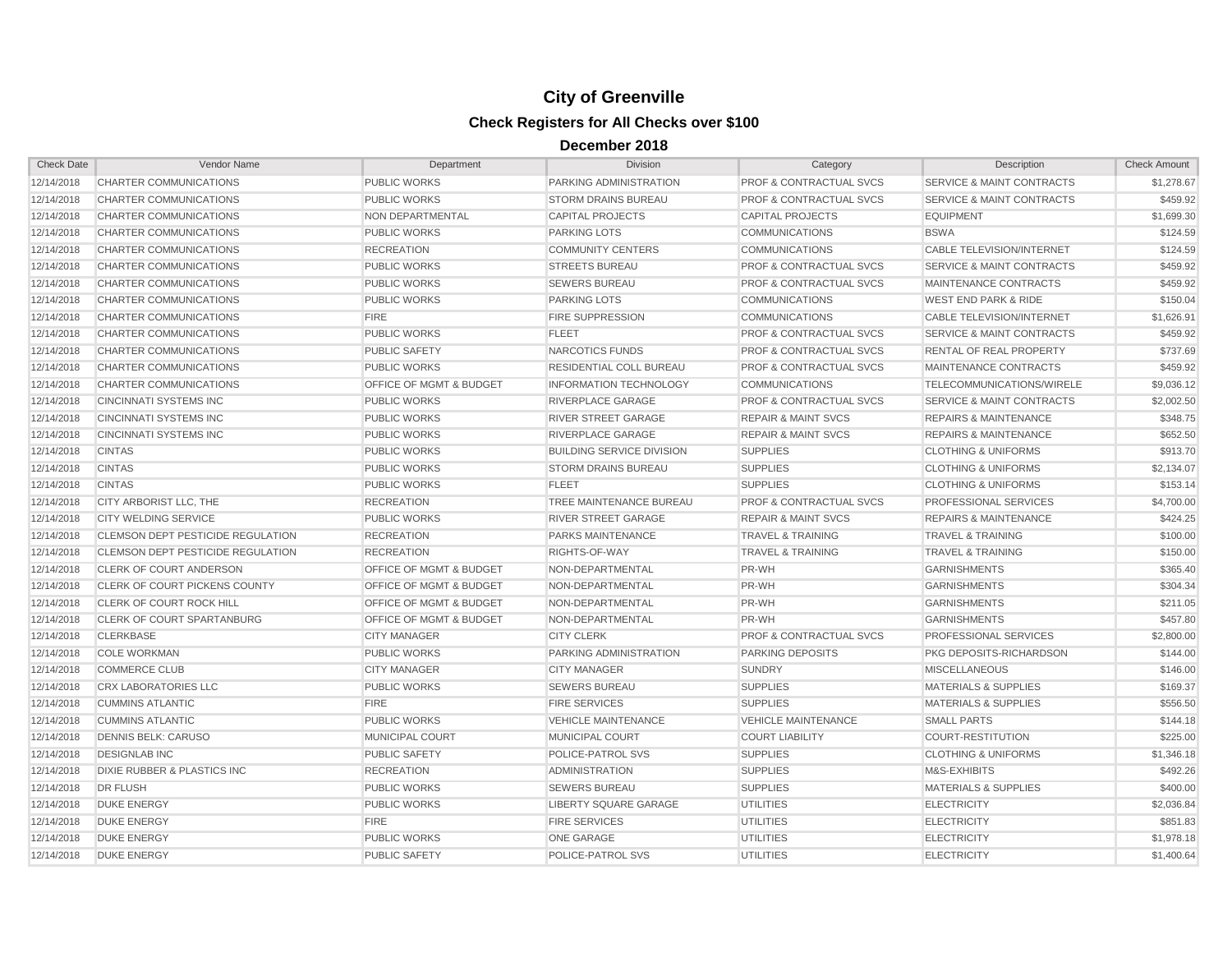| <b>Check Date</b> | Vendor Name                            | Department                         | <b>Division</b>                  | Category                           | Description                          | <b>Check Amount</b> |
|-------------------|----------------------------------------|------------------------------------|----------------------------------|------------------------------------|--------------------------------------|---------------------|
| 12/14/2018        | <b>DUKE ENERGY</b>                     | <b>RECREATION</b>                  | <b>COMMUNITY CENTERS</b>         | <b>UTILITIES</b>                   | <b>ELECTRICITY</b>                   | \$2,056.17          |
| 12/14/2018        | <b>DUKE ENERGY</b>                     | <b>PUBLIC WORKS</b>                | <b>COMMONS GARAGE</b>            | <b>UTILITIES</b>                   | <b>ELECTRICITY</b>                   | \$1,732.25          |
| 12/14/2018        | <b>DUKE ENERGY</b>                     | <b>PUBLIC WORKS</b>                | <b>CHURCH STREET GARAGE</b>      | <b>UTILITIES</b>                   | <b>ELECTRICITY</b>                   | \$2,385.43          |
| 12/14/2018        | <b>DUKE ENERGY</b>                     | <b>PUBLIC WORKS</b>                | <b>BROAD STREET GARAGE</b>       | <b>UTILITIES</b>                   | <b>ELECTRICITY</b>                   | \$648.00            |
| 12/14/2018        | <b>DUKE ENERGY</b>                     | <b>PUBLIC WORKS</b>                | RICHARDSON STREET GARAGE         | <b>UTILITIES</b>                   | <b>ELECTRICITY</b>                   | \$3.371.78          |
| 12/14/2018        | <b>DUKE ENERGY</b>                     | <b>PUBLIC WORKS</b>                | PARKING ADMINISTRATION           | <b>UTILITIES</b>                   | <b>ELECTRICITY</b>                   | \$677.34            |
| 12/14/2018        | <b>DUKE ENERGY</b>                     | <b>PUBLIC WORKS</b>                | <b>BUILDING SERVICE DIVISION</b> | <b>UTILITIES</b>                   | <b>ELECTRICITY</b>                   | \$18,497.78         |
| 12/14/2018        | <b>DUKE ENERGY</b>                     | <b>RECREATION</b>                  | <b>ADMINISTRATION</b>            | <b>UTILITIES</b>                   | <b>ELECTRICITY</b>                   | \$5,321.20          |
| 12/14/2018        | <b>DUKE ENERGY</b>                     | <b>PUBLIC WORKS</b>                | <b>RIVER STREET GARAGE</b>       | <b>UTILITIES</b>                   | <b>ELECTRICITY</b>                   | \$1,330.19          |
| 12/14/2018        | <b>DUKE ENERGY</b>                     | <b>PUBLIC WORKS</b>                | N LAURENS ST GARAGE              | <b>UTILITIES</b>                   | <b>ELECTRICITY</b>                   | \$449.82            |
| 12/14/2018        | <b>DUKE ENERGY</b>                     | <b>MUNICIPAL COURT</b>             | <b>MUNICIPAL COURT</b>           | <b>UTILITIES</b>                   | <b>ELECTRICITY</b>                   | \$1,342.84          |
| 12/14/2018        | <b>DUKE ENERGY</b>                     | <b>PUBLIC WORKS</b>                | POINSETT GARAGE                  | <b>UTILITIES</b>                   | <b>ELECTRICITY</b>                   | \$2,347.35          |
| 12/14/2018        | <b>DUKE ENERGY</b>                     | <b>RECREATION</b>                  | <b>PARKS MAINTENANCE</b>         | <b>UTILITIES</b>                   | <b>ELECTRICITY</b>                   | \$15,766,16         |
| 12/14/2018        | <b>DUKE ENERGY</b>                     | <b>PUBLIC WORKS</b>                | <b>TRAFFIC ENGINEERING</b>       | <b>UTILITIES</b>                   | <b>ELECTRICITY</b>                   | \$1,027.94          |
| 12/14/2018        | <b>DUKE ENERGY</b>                     | PUBLIC WORKS                       | RIVERPLACE GARAGE                | <b>UTILITIES</b>                   | <b>ELECTRICITY</b>                   | \$1,882.77          |
| 12/14/2018        | <b>DUKE ENERGY</b>                     | <b>PUBLIC WORKS</b>                | S. SPRING STREET GARAGE          | <b>UTILITIES</b>                   | <b>ELECTRICITY</b>                   | \$2,708.02          |
| 12/14/2018        | <b>DUKE ENERGY CORP</b>                | <b>CITY MANAGER</b>                | UTILITY UNDERGROUNDING FU        | <b>SUNDRY</b>                      | UNDERGROUNDING EXPEND                | \$35,686.94         |
| 12/14/2018        | ECHOLS OIL COMPANY INC                 | <b>PUBLIC WORKS</b>                | <b>FLEET</b>                     | <b>VEHICLE MAINTENANCE</b>         | <b>FUEL</b>                          | \$211.98            |
| 12/14/2018        | ENVIRO-MASTER SERVICES OF GREENVILL    | <b>RECREATION</b>                  | <b>ADMINISTRATION</b>            | <b>PROF &amp; CONTRACTUAL SVCS</b> | <b>SERVICE &amp; MAINT CONTRACTS</b> | \$198.00            |
| 12/14/2018        | <b>ERIC K ENGLEHARDT</b>               | <b>MUNICIPAL COURT</b>             | <b>MUNICIPAL COURT</b>           | <b>COURT LIABILITY</b>             | <b>COURT-RESTITUTION</b>             | \$300.00            |
| 12/14/2018        | <b>FAIRWAY FORD INC</b>                | <b>PUBLIC WORKS</b>                | <b>FLEET</b>                     | <b>VEHICLE MAINTENANCE</b>         | <b>OUTSIDE REPAIRS</b>               | \$115.00            |
| 12/14/2018        | <b>FAIRWAY OUTDOOR ADVERTISING LLC</b> | <b>RECREATION</b>                  | <b>PUBLIC SERVICES</b>           | <b>SUPPLIES</b>                    | <b>SUPPLIES PROMOTIONS</b>           | \$1,500.00          |
| 12/14/2018        | FAMILY CT OF THE 13TH CIRCUIT          | <b>OFFICE OF MGMT &amp; BUDGET</b> | NON-DEPARTMENTAL                 | PR-WH                              | <b>GARNISHMENTS</b>                  | \$3,203.35          |
| 12/14/2018        | <b>FAMILY SUPPORT REGISTRY</b>         | OFFICE OF MGMT & BUDGET            | NON-DEPARTMENTAL                 | PR-WH                              | <b>GARNISHMENTS</b>                  | \$223.84            |
| 12/14/2018        | <b>FERGUSON ENTERPRISES INC</b>        | <b>RECREATION</b>                  | <b>ADMINISTRATION</b>            | <b>SUPPLIES</b>                    | <b>JANITORIAL SUPPLIES</b>           | \$245.45            |
| 12/14/2018        | <b>FERGUSON ENTERPRISES INC</b>        | <b>PUBLIC WORKS</b>                | <b>BUILDING SERVICE DIVISION</b> | <b>SUPPLIES</b>                    | <b>MATERIALS &amp; SUPPLIES</b>      | \$133.25            |
| 12/14/2018        | <b>FGP INTERNATIONAL</b>               | <b>PUBLIC SAFETY</b>               | POLICE-PATROL SVS                | <b>PROF &amp; CONTRACTUAL SVCS</b> | TEMP PERSONNEL SVCS                  | \$307.69            |
| 12/14/2018        | FGP INTERNATIONAL                      | <b>FIRE</b>                        | <b>FIRE PREVENTION</b>           | <b>PROF &amp; CONTRACTUAL SVCS</b> | <b>TEMP PERSONNEL SVCS</b>           | \$854.49            |
| 12/14/2018        | <b>FGP INTERNATIONAL</b>               | <b>OFFICE OF MGMT &amp; BUDGET</b> | <b>REVENUE</b>                   | <b>PROF &amp; CONTRACTUAL SVCS</b> | <b>TEMP PERSONNEL SVCS</b>           | \$391.19            |
| 12/14/2018        | <b>FGP INTERNATIONAL</b>               | <b>ECONOMIC DEVELOPMENT</b>        | PLANNING AND ZONING              | <b>PROF &amp; CONTRACTUAL SVCS</b> | <b>TEMP PERSONNEL SVCS</b>           | \$811.37            |
| 12/14/2018        | <b>FIRST SUN EAP</b>                   | <b>HUMAN RESOURCES</b>             | OCCUPATIONAL HEALTH              | <b>PROF &amp; CONTRACTUAL SVCS</b> | PROFESSIONAL SERVICES                | \$1,554.00          |
| 12/14/2018        | FISHER SCIENTIFIC COMPANY LLC          | <b>FIRE</b>                        | <b>FIRE SUPPRESSION</b>          | <b>SUPPLIES</b>                    | <b>MATERIALS &amp; SUPPLIES</b>      | \$9,526.09          |
| 12/14/2018        | <b>FLORES &amp; ASSOCIATES LLC</b>     | <b>HUMAN RESOURCES</b>             | <b>HEALTH CARE</b>               | <b>HEALTH</b>                      | <b>FSA ADMIN FEES</b>                | \$855.00            |
| 12/14/2018        | <b>FORMS &amp; SUPPLY INC</b>          | <b>PUBLIC WORKS</b>                | <b>TRAFFIC ENGINEERING</b>       | <b>SUPPLIES</b>                    | <b>MATERIALS &amp; SUPPLIES</b>      | \$117.63            |
| 12/14/2018        | <b>FREELAND &amp; ASSOCIATES</b>       | <b>PUBLIC WORKS</b>                | STORMWATER MANAGEMENT            | <b>PROF &amp; CONTRACTUAL SVCS</b> | PROFESSIONAL SERVICES                | \$750.00            |
| 12/14/2018        | <b>FROG 911</b>                        | <b>FIRE</b>                        | <b>FIRE SUPPRESSION</b>          | <b>VEHICLE MAINTENANCE</b>         | <b>PARTS</b>                         | \$413.40            |
| 12/14/2018        | <b>GALLS LLC</b>                       | <b>PUBLIC SAFETY</b>               | POLICE-PATROL SVS                | <b>SUPPLIES</b>                    | <b>MATERIALS &amp; SUPPLIES</b>      | \$185.04            |
| 12/14/2018        | <b>GEORGIA BARK COMPANY</b>            | <b>RECREATION</b>                  | <b>PARKS MAINTENANCE</b>         | <b>SUPPLIES</b>                    | <b>MATERIALS &amp; SUPPLIES</b>      | \$1,431.00          |
| 12/14/2018        | <b>GILLIG LLC</b>                      | <b>PUBLIC WORKS</b>                | <b>VEHICLE MAINTENANCE</b>       | <b>VEHICLE MAINTENANCE</b>         | <b>PARTS</b>                         | \$1,822.53          |
| 12/14/2018        | <b>GILLIG LLC</b>                      | <b>PUBLIC WORKS</b>                | <b>VEHICLE MAINTENANCE</b>       | <b>VEHICLE MAINTENANCE</b>         | <b>SMALL PARTS</b>                   | \$427.48            |
| 12/14/2018        | GRAINGER 803858935                     | PUBLIC WORKS                       | <b>STREETS BUREAU</b>            | <b>SUPPLIES</b>                    | <b>MATERIALS &amp; SUPPLIES</b>      | \$367.29            |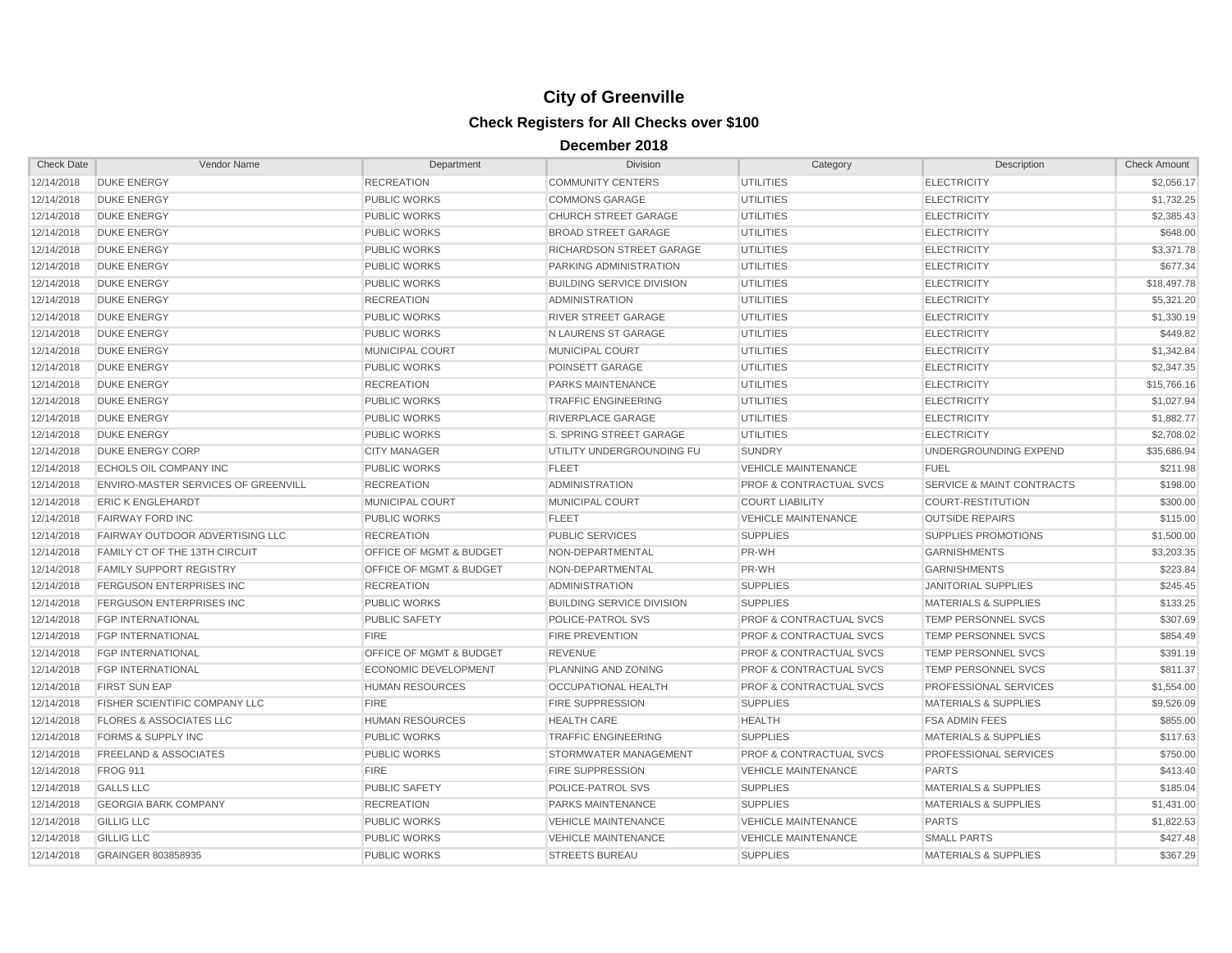| <b>Check Date</b> | Vendor Name                            | Department                         | <b>Division</b>                  | Category                           | Description                          | <b>Check Amount</b> |
|-------------------|----------------------------------------|------------------------------------|----------------------------------|------------------------------------|--------------------------------------|---------------------|
| 12/14/2018        | GRAINGER 803858935                     | PUBLIC WORKS                       | <b>FLEET</b>                     | <b>SUPPLIES</b>                    | <b>MATERIALS &amp; SUPPLIES</b>      | \$345.92            |
| 12/14/2018        | GRAINGER 803858935                     | <b>PUBLIC WORKS</b>                | <b>SEWERS BUREAU</b>             | <b>SUPPLIES</b>                    | <b>MATERIALS &amp; SUPPLIES</b>      | \$100.69            |
| 12/14/2018        | GRAINGER 803858935                     | <b>PUBLIC WORKS</b>                | <b>CBD TIF CREW</b>              | <b>SUPPLIES</b>                    | <b>MATERIALS &amp; SUPPLIES</b>      | \$354.56            |
| 12/14/2018        | GRAINGER 803858935                     | <b>RECREATION</b>                  | <b>ADMINISTRATION</b>            | <b>SUPPLIES</b>                    | M&S-MAINTENANCE                      | \$460.65            |
| 12/14/2018        | GRAINGER 803858935                     | <b>PUBLIC WORKS</b>                | <b>STORM DRAINS BUREAU</b>       | <b>SUPPLIES</b>                    | <b>MATERIALS &amp; SUPPLIES</b>      | \$200.09            |
| 12/14/2018        | <b>GRAYBAR ELECTRIC CO INC</b>         | <b>RECREATION</b>                  | <b>ADMINISTRATION</b>            | <b>REPAIR &amp; MAINT SVCS</b>     | <b>REPAIRS &amp; MAINTENANCE</b>     | \$141.52            |
| 12/14/2018        | <b>GREENVILLE ARENA DISTRICT</b>       | <b>PUBLIC WORKS</b>                | <b>PARKING LOTS</b>              | LIAB-BI-LO ARENA PARKING           | <b>PARKING LEASES</b>                | \$14,468.48         |
| 12/14/2018        | <b>GREENVILLE COUNTY</b>               | <b>PUBLIC SAFETY</b>               | POLICE-PATROL SVS                | UTILITIES                          | <b>GAS</b>                           | \$3.531.35          |
| 12/14/2018        | <b>GREENVILLE COUNTY</b>               | <b>PUBLIC SAFETY</b>               | POLICE-PATROL SVS                | <b>UTILITIES</b>                   | WATER                                | \$4,134.38          |
| 12/14/2018        | <b>GREENVILLE COUNTY</b>               | <b>LAW ENFORCEMENT</b>             | <b>LAW ENFORCEMENT</b>           | <b>COURT LIAB-CLAIMS/JUDGMNT</b>   | LEC-CONFISCATED MONIES               | \$13,038.83         |
| 12/14/2018        | <b>GREENVILLE COUNTY</b>               | <b>PUBLIC SAFETY</b>               | <b>POLICE-PATROL SVS</b>         | <b>UTILITIES</b>                   | <b>ELECTRICITY</b>                   | \$14,185.14         |
| 12/14/2018        | <b>GREENVILLE COUNTY</b>               | MUNICIPAL COURT                    | MUNICIPAL COURT                  | PROF & CONTRACTUAL SVCS            | PROFESSIONAL SERVICES                | \$22,104.08         |
| 12/14/2018        | <b>GREENVILLE COUNTY</b>               | <b>PUBLIC SAFETY</b>               | POLICE-PATROL SVS                | <b>PROF &amp; CONTRACTUAL SVCS</b> | PROFESSIONAL SERVICES                | \$3,285.73          |
| 12/14/2018        | <b>GREENVILLE OFFICE SUPPLY CO INC</b> | PUBLIC WORKS                       | <b>SEWERS BUREAU</b>             | <b>SUPPLIES</b>                    | <b>MATERIALS &amp; SUPPLIES</b>      | \$104.03            |
| 12/14/2018        | GREENVILLE OFFICE SUPPLY CO INC        | <b>PUBLIC WORKS</b>                | <b>ENFORCEMENT</b>               | <b>SUPPLIES</b>                    | OFFICE SUPPLIES&MATERIALS            | \$250.06            |
| 12/14/2018        | <b>GREENVILLE OFFICE SUPPLY CO INC</b> | <b>FIRE</b>                        | <b>FIRE SUPPRESSION</b>          | <b>SUPPLIES</b>                    | <b>OFFICE SUPPLIES&amp;MATERIALS</b> | \$101.08            |
| 12/14/2018        | <b>GREENVILLE WATER</b>                | <b>PUBLIC WORKS</b>                | <b>BUILDING SERVICE DIVISION</b> | <b>UTILITIES</b>                   | <b>OTHER</b>                         | \$1,650.58          |
| 12/14/2018        | <b>GREGORY PEST SOLUTIONS</b>          | <b>PUBLIC WORKS</b>                | <b>BUILDING SERVICE DIVISION</b> | <b>PROF &amp; CONTRACTUAL SVCS</b> | <b>SERVICE &amp; MAINT CONTRACTS</b> | \$516.50            |
| 12/14/2018        | HENRY SCHEIN ANIMAL HEALTH             | <b>RECREATION</b>                  | ADMINISTRATION                   | <b>SUPPLIES</b>                    | M&S-MEDICINE                         | \$259.84            |
| 12/14/2018        | HENRY SCHEIN ANIMAL HEALTH             | <b>RECREATION</b>                  | <b>ADMINISTRATION</b>            | <b>SUPPLIES</b>                    | M&S-VETERINARY                       | \$117.96            |
| 12/14/2018        | <b>HESC</b>                            | OFFICE OF MGMT & BUDGET            | NON-DEPARTMENTAL                 | PR-WH                              | <b>GARNISHMENTS</b>                  | \$195.40            |
| 12/14/2018        | HOFFMAN MECHANICAL SOLUTIONS INC       | <b>PUBLIC WORKS</b>                | <b>BUILDING SERVICE DIVISION</b> | <b>REPAIR &amp; MAINT SVCS</b>     | <b>REPAIRS &amp; MAINTENANCE</b>     | \$5,762.00          |
| 12/14/2018        | HOLDER ELECTRIC SUPPLY INC             | <b>PUBLIC WORKS</b>                | <b>BUILDING SERVICE DIVISION</b> | <b>SUPPLIES</b>                    | <b>MATERIALS &amp; SUPPLIES</b>      | \$161.30            |
| 12/14/2018        | HOME DEPOT CREDIT SERVICE 0978         | PUBLIC WORKS                       | <b>TROLLEY</b>                   | <b>SUPPLIES</b>                    | <b>MATERIALS &amp; SUPPLIES</b>      | \$290.41            |
| 12/14/2018        | HOME DEPOT CREDIT SERVICE 4123         | <b>PUBLIC WORKS</b>                | <b>SEWERS BUREAU</b>             | <b>SUPPLIES</b>                    | <b>MATERIALS &amp; SUPPLIES</b>      | \$105.47            |
| 12/14/2018        | HOME DEPOT CREDIT SERVICE 5906         | <b>PUBLIC WORKS</b>                | <b>BUILDING SERVICE DIVISION</b> | <b>SUPPLIES</b>                    | <b>MATERIALS &amp; SUPPLIES</b>      | \$402.69            |
| 12/14/2018        | HOME DEPOT CREDIT SERVICE 5914         | <b>RECREATION</b>                  | <b>ADMINISTRATION</b>            | <b>SUPPLIES</b>                    | M&S-MAINTENANCE                      | \$487.98            |
| 12/14/2018        | HOME DEPOT CREDIT SERVICE 5922         | <b>RECREATION</b>                  | TREE MAINTENANCE BUREAU          | <b>SUPPLIES</b>                    | <b>MATERIALS &amp; SUPPLIES</b>      | \$175.51            |
| 12/14/2018        | <b>IMSA</b>                            | <b>PUBLIC WORKS</b>                | <b>TRAFFIC ENGINEERING</b>       | <b>TRAVEL &amp; TRAINING</b>       | <b>TRAVEL &amp; TRAINING</b>         | \$140.00            |
| 12/14/2018        | IMSA SOUTHEASTERN SECTION              | <b>PUBLIC WORKS</b>                | <b>TRAFFIC ENGINEERING</b>       | <b>TRAVEL &amp; TRAINING</b>       | <b>TRAVEL &amp; TRAINING</b>         | \$200.00            |
| 12/14/2018        | <b>INTERNAL REVENUE SERVICE</b>        | OFFICE OF MGMT & BUDGET            | NON-DEPARTMENTAL                 | PR-WH                              | <b>GARNISHMENTS</b>                  | \$202.50            |
| 12/14/2018        | <b>IPSWITCH INC</b>                    | <b>OFFICE OF MGMT &amp; BUDGET</b> | <b>INFORMATION TECHNOLOGY</b>    | <b>PROF &amp; CONTRACTUAL SVCS</b> | <b>SERVICE &amp; MAINT CONTRACTS</b> | \$654.50            |
| 12/14/2018        | <b>IRON MOUNTAIN 27128</b>             | <b>PUBLIC SAFETY</b>               | POLICE-PATROL SVS                | <b>PROF &amp; CONTRACTUAL SVCS</b> | <b>SERVICE &amp; MAINT CONTRACTS</b> | \$388.53            |
| 12/14/2018        | <b>IVEY COMMUNICATIONS INC</b>         | <b>PUBLIC SAFETY</b>               | POLICE-PATROL SVS                | <b>SUNDRY</b>                      | <b>MISCELLANEOUS</b>                 | \$180.00            |
| 12/14/2018        | <b>IVEY COMMUNICATIONS INC</b>         | OFFICE OF MGMT & BUDGET            | INFORMATION TECHNOLOGY           | <b>REPAIR &amp; MAINT SVCS</b>     | <b>REPAIRS &amp; MAINTENANCE</b>     | \$147.73            |
| 12/14/2018        | <b>JACK DOHENY COMPANIES</b>           | <b>PUBLIC WORKS</b>                | <b>STORM DRAINS BUREAU</b>       | <b>SUPPLIES</b>                    | <b>CONSTRUCTION &amp; REPAIR</b>     | \$316.94            |
| 12/14/2018        | JOHNSON CONTROLS SECURITY SOLUTIONS    | <b>PUBLIC WORKS</b>                | <b>TRAFFIC ENGINEERING</b>       | <b>SUNDRY</b>                      | <b>MISCELLANEOUS</b>                 | \$271.81            |
| 12/14/2018        | JOHNSON CONTROLS SECURITY SOLUTIONS    | <b>FIRE</b>                        | <b>FIRE SERVICES</b>             | PROF & CONTRACTUAL SVCS            | <b>SERVICE &amp; MAINT CONTRACTS</b> | \$430.35            |
| 12/14/2018        | JOHNSTONE SUPPLY OF GREENVILLE         | <b>PUBLIC WORKS</b>                | <b>BUILDING SERVICE DIVISION</b> | <b>SUPPLIES</b>                    | <b>MATERIALS &amp; SUPPLIES</b>      | \$346.87            |
| 12/14/2018        | JORGE GOMEZ-LOPEZ                      | <b>PUBLIC SAFETY</b>               | POLICE-PATROL SVS                | <b>SUPPLIES</b>                    | <b>CLOTHING &amp; UNIFORMS</b>       | \$106.00            |
| 12/14/2018        | <b>JOSEPHINE CURETON TRUST</b>         | <b>PUBLIC WORKS</b>                | <b>PARKING LOTS</b>              | <b>PROF &amp; CONTRACTUAL SVCS</b> | PARKING-LEASES                       | \$1.049.41          |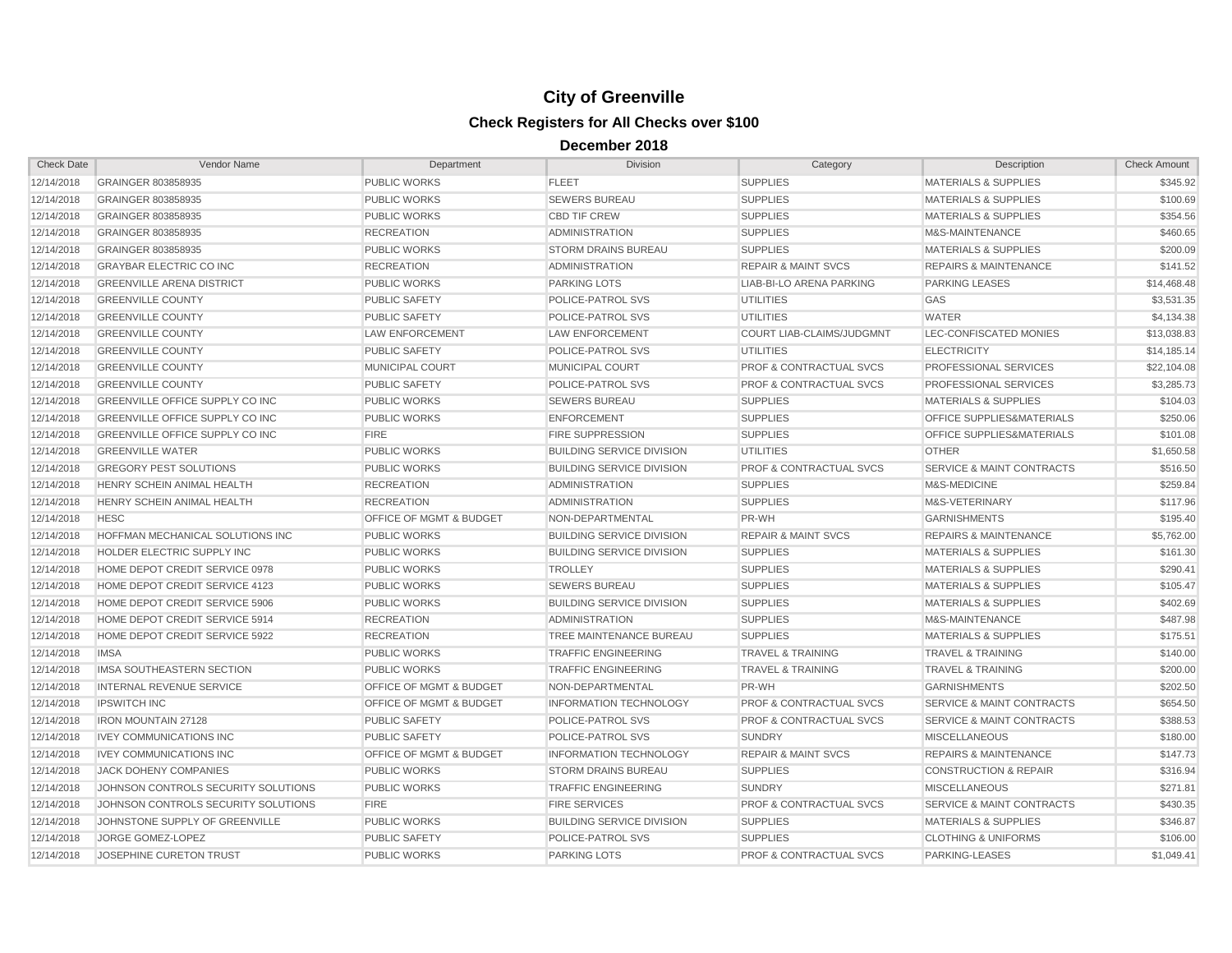| <b>Check Date</b> | Vendor Name                         | Department                         | <b>Division</b>                      | Category                           | Description                          | <b>Check Amount</b> |
|-------------------|-------------------------------------|------------------------------------|--------------------------------------|------------------------------------|--------------------------------------|---------------------|
| 12/14/2018        | K & M INTERNATIONAL WILD REPUBLIC   | <b>RECREATION</b>                  | <b>PUBLIC SERVICES</b>               | <b>SUPPLIES</b>                    | <b>SALE GIFTS</b>                    | \$658.18            |
| 12/14/2018        | <b>KELLY MCCOMAS</b>                | <b>MUNICIPAL COURT</b>             | <b>MUNICIPAL COURT</b>               | <b>COURT LIABILITY</b>             | COURT-RESTITUTION                    | \$365.00            |
| 12/14/2018        | <b>KELSEY WESTMORELAND</b>          | MUNICIPAL COURT                    | MUNICIPAL COURT                      | <b>COURT LIABILITY</b>             | COURT-RESTITUTION                    | \$119.24            |
| 12/14/2018        | K-MART STORE 4016                   | <b>RECREATION</b>                  | <b>COMMUNITY CENTERS</b>             | <b>SUPPLIES</b>                    | <b>MATERIALS &amp; SUPPLIES</b>      | \$153.40            |
| 12/14/2018        | K-MART STORE 4016                   | PUBLIC WORKS                       | RESIDENTIAL COLL BUREAU              | <b>SUPPLIES</b>                    | <b>MATERIALS &amp; SUPPLIES</b>      | \$254.61            |
| 12/14/2018        | <b>KRISTEN SPAULDING</b>            | MUNICIPAL COURT                    | MUNICIPAL COURT                      | <b>COURT LIABILITY</b>             | <b>COURT-RESTITUTION</b>             | \$100.00            |
| 12/14/2018        | LABORATORY CORPORATION OF AMERICA   | <b>HUMAN RESOURCES</b>             | <b>OCCUPATIONAL HEALTH</b>           | PROF & CONTRACTUAL SVCS            | PROFESSIONAL SERVICES                | \$2,420.27          |
| 12/14/2018        | <b>LAURA MERRIFIELD</b>             | <b>OFFICE OF MGMT &amp; BUDGET</b> | <b>ACCOUNTING</b>                    | <b>TRAVEL &amp; TRAINING</b>       | <b>TRAVEL &amp; TRAINING</b>         | \$285.39            |
| 12/14/2018        | <b>LEXISNEXIS 1239194</b>           | <b>PUBLIC SAFETY</b>               | POLICE-PATROL SVS                    | <b>PROF &amp; CONTRACTUAL SVCS</b> | PROFESSIONAL SERVICES                | \$318.00            |
| 12/14/2018        | L-J INC                             | NON DEPARTMENTAL                   | <b>CAPITAL PROJECTS</b>              | <b>CAPITAL PROJECTS</b>            | <b>CONSTRUCTION</b>                  | \$68,031.50         |
| 12/14/2018        | LOWES                               | <b>PUBLIC WORKS</b>                | <b>BROAD STREET GARAGE</b>           | <b>SUPPLIES</b>                    | <b>MATERIALS &amp; SUPPLIES</b>      | \$197.37            |
| 12/14/2018        | LOWES                               | <b>RECREATION</b>                  | PARKS MAINTENANCE                    | <b>SUPPLIES</b>                    | <b>MATERIALS &amp; SUPPLIES</b>      | \$200.39            |
| 12/14/2018        | <b>M P SERVICES LLC</b>             | <b>HOME</b>                        | <b>HOME PROJECTS</b>                 | <b>CD PROJECTS</b>                 | <b>PUBLIC INFORMATION</b>            | \$11,470.00         |
| 12/14/2018        | <b>MARATHON STAFFING INC</b>        | <b>PUBLIC SAFETY</b>               | POLICE-DISPATCH BUREAU               | <b>PROF &amp; CONTRACTUAL SVCS</b> | <b>TEMP PERSONNEL SVCS</b>           | \$2,121.86          |
| 12/14/2018        | <b>MARATHON STAFFING INC</b>        | <b>RECREATION</b>                  | <b>COMMUNITY CENTERS</b>             | <b>PROF &amp; CONTRACTUAL SVCS</b> | TEMP PERSONNEL SVCS                  | \$921.65            |
| 12/14/2018        | <b>MARATHON STAFFING INC</b>        | PUBLIC INFORMATION/EVENTS          | <b>EVENTS MANAGEMENT</b>             | <b>PROF &amp; CONTRACTUAL SVCS</b> | <b>TEMP PERSONNEL SVCS</b>           | \$3,162.61          |
| 12/14/2018        | <b>MARTHA C STIRN</b>               | <b>MUNICIPAL COURT</b>             | <b>MUNICIPAL COURT</b>               | <b>COURT LIABILITY</b>             | <b>COURT-RESTITUTION</b>             | \$100.00            |
| 12/14/2018        | MARVEL WARDELL                      | <b>MUNICIPAL COURT</b>             | <b>MUNICIPAL COURT</b>               | <b>COURT LIABILITY</b>             | <b>COURT-RESTITUTION</b>             | \$296.00            |
| 12/14/2018        | MCKINNEY LUMBER & HARDWARE LLC      | <b>RECREATION</b>                  | <b>ADMINISTRATION</b>                | <b>SUPPLIES</b>                    | M&S-MAINTENANCE                      | \$943.47            |
| 12/14/2018        | <b>MCSB INC NAKED BEE</b>           | <b>RECREATION</b>                  | <b>PUBLIC SERVICES</b>               | <b>SUPPLIES</b>                    | <b>SALE GIFTS</b>                    | \$251.38            |
| 12/14/2018        | MEANING-2-PLAY LLC                  | <b>RECREATION</b>                  | <b>PARKS MAINTENANCE</b>             | <b>REPAIR &amp; MAINT SVCS</b>     | <b>REPAIRS &amp; MAINTENANCE</b>     | \$3,680.83          |
| 12/14/2018        | <b>MEGAN GILES</b>                  | <b>ECONOMIC DEVELOPMENT</b>        | <b>BUILDING &amp; PROPERTY MAINT</b> | <b>TRAVEL &amp; TRAINING</b>       | <b>TRAVEL &amp; TRAINING</b>         | \$670.26            |
| 12/14/2018        | MELLOW MUSHROOM                     | <b>OFFICE OF MGMT &amp; BUDGET</b> | <b>REVENUE</b>                       | <b>BUSINESS LICENSE (HOLDING)</b>  | <b>REFUND</b>                        | \$136.10            |
| 12/14/2018        | <b>MICHAEL KORS</b>                 | <b>MUNICIPAL COURT</b>             | <b>MUNICIPAL COURT</b>               | <b>COURT LIABILITY</b>             | <b>COURT-RESTITUTION</b>             | \$160.00            |
| 12/14/2018        | <b>MICHAEL MASER</b>                | <b>MUNICIPAL COURT</b>             | MUNICIPAL COURT                      | <b>COURT LIABILITY</b>             | <b>COURT-RESTITUTION</b>             | \$500.00            |
| 12/14/2018        | <b>MICHAEL PITTS</b>                | <b>CITY ATTORNEY</b>               | <b>CITY ATTORNEY</b>                 | <b>TRAVEL &amp; TRAINING</b>       | <b>TRAVEL &amp; TRAINING</b>         | \$110.09            |
| 12/14/2018        | MICHAEL TIERNEY                     | PUBLIC SAFETY                      | POLICE-PATROL SVS                    | <b>TRAVEL &amp; TRAINING</b>       | <b>TRAVEL &amp; TRAINING</b>         | \$277.00            |
| 12/14/2018        | MICHELLE LENTZ                      | <b>CITY MANAGER</b>                | <b>DONATIONS</b>                     | CONTRIBUTIONS/DONATIONS            | POLICE OUTREACH                      | \$323.10            |
| 12/14/2018        | MIKE WILLIMON TOWING & RECOVERY INC | <b>PUBLIC WORKS</b>                | <b>FLEET</b>                         | <b>VEHICLE MAINTENANCE</b>         | <b>OUTSIDE REPAIRS</b>               | \$215.00            |
| 12/14/2018        | MIKE'S BODY SHOP & TOWING INC       | <b>PUBLIC WORKS</b>                | <b>FLEET</b>                         | <b>VEHICLE MAINTENANCE</b>         | <b>OUTSIDE REPAIRS</b>               | \$1,646.10          |
| 12/14/2018        | MIKE'S BODY SHOP & TOWING INC       | <b>FIRE</b>                        | <b>FIRE SUPPRESSION</b>              | <b>VEHICLE MAINTENANCE</b>         | <b>PARTS</b>                         | \$262.51            |
| 12/14/2018        | MIKE'S BODY SHOP & TOWING INC       | <b>PUBLIC WORKS</b>                | <b>VEHICLE MAINTENANCE</b>           | <b>VEHICLE MAINTENANCE</b>         | <b>OUTSIDE REPAIRS</b>               | \$659.03            |
| 12/14/2018        | MILEPOST CONSULTING                 | <b>RECREATION</b>                  | PARKS AND RECREATION                 | <b>PROF &amp; CONTRACTUAL SVCS</b> | PROFESSIONAL SERVICES                | \$2,710.81          |
| 12/14/2018        | MOTOROLA SOLUTIONS INC              | <b>PUBLIC SAFETY</b>               | POLICE-PATROL SVS                    | <b>SUPPLIES</b>                    | <b>MATERIALS &amp; SUPPLIES</b>      | \$39,005.24         |
| 12/14/2018        | <b>MST CONCRETE PRODUCTS</b>        | <b>PUBLIC WORKS</b>                | <b>STORM DRAINS BUREAU</b>           | <b>SUPPLIES</b>                    | <b>CONSTRUCTION &amp; REPAIR</b>     | \$841.02            |
| 12/14/2018        | <b>MST CONCRETE PRODUCTS</b>        | <b>PUBLIC WORKS</b>                | <b>SEWERS BUREAU</b>                 | <b>SUPPLIES</b>                    | <b>MATERIALS &amp; SUPPLIES</b>      | \$3,108.35          |
| 12/14/2018        | <b>MULCH IN MOTION</b>              | <b>RECREATION</b>                  | RIGHTS-OF-WAY                        | <b>PROF &amp; CONTRACTUAL SVCS</b> | <b>SERVICE &amp; MAINT CONTRACTS</b> | \$1,965.60          |
| 12/14/2018        | <b>NAPA</b>                         | <b>PUBLIC WORKS</b>                | <b>FLEET</b>                         | <b>VEHICLE MAINTENANCE</b>         | <b>PARTS</b>                         | \$65,866.95         |
| 12/14/2018        | <b>NAPA</b>                         | <b>PUBLIC WORKS</b>                | <b>FLEET</b>                         | <b>VEHICLE MAINTENANCE</b>         | PARTS MANAGEMENT FEES                | \$16,914.10         |
| 12/14/2018        | NAPA AUTO PARTS                     | <b>FIRE</b>                        | FIRE SUPPRESSION                     | <b>VEHICLE MAINTENANCE</b>         | <b>PARTS</b>                         | \$1,140.01          |
| 12/14/2018        | NAPA AUTO PARTS                     | <b>FIRE</b>                        | <b>FIRE SUPPRESSION</b>              | <b>SUPPLIES</b>                    | <b>MATERIALS &amp; SUPPLIES</b>      | \$151.35            |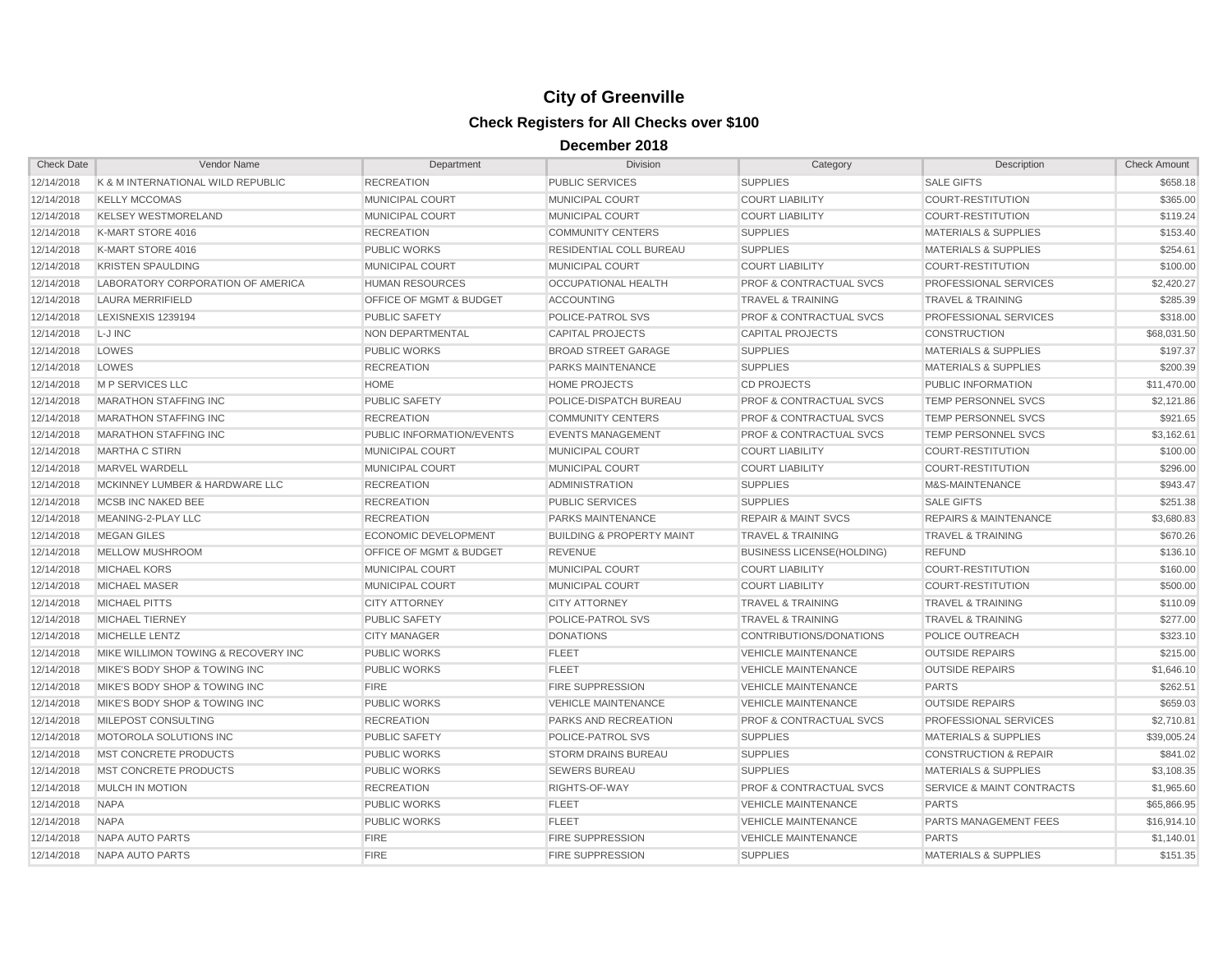| <b>Check Date</b> | Vendor Name                           | Department                         | <b>Division</b>                      | Category                           | Description                          | <b>Check Amount</b> |
|-------------------|---------------------------------------|------------------------------------|--------------------------------------|------------------------------------|--------------------------------------|---------------------|
| 12/14/2018        | NATIONAL AUTO FLEET GROUP             | <b>PUBLIC WORKS</b>                | <b>CONSTRUCTION &amp; INSPECTION</b> | <b>VEHICLES</b>                    | <b>VEHICLE</b>                       | \$31,397.32         |
| 12/14/2018        | <b>NENA</b>                           | <b>PUBLIC SAFETY</b>               | POLICE-PATROL SVS                    | <b>SUPPLIES</b>                    | <b>MATERIALS &amp; SUPPLIES</b>      | \$300.00            |
| 12/14/2018        | PANAGAKOS ASPHALT PAVING INC          | <b>PUBLIC WORKS</b>                | <b>SEWERS BUREAU</b>                 | <b>SUPPLIES</b>                    | <b>MATERIALS &amp; SUPPLIES</b>      | \$127.20            |
| 12/14/2018        | PANAGAKOS ASPHALT PAVING INC          | PUBLIC WORKS                       | <b>STREETS BUREAU</b>                | <b>SUPPLIES</b>                    | <b>MATERIALS &amp; SUPPLIES</b>      | \$254.40            |
| 12/14/2018        | PANAGAKOS ASPHALT PAVING INC          | PUBLIC WORKS                       | <b>STORM DRAINS BUREAU</b>           | <b>SUPPLIES</b>                    | <b>MATERIALS &amp; SUPPLIES</b>      | \$127.20            |
| 12/14/2018        | PETERBILT STORE OF GREENVILLE, THE    | <b>PUBLIC WORKS</b>                | <b>VEHICLE MAINTENANCE</b>           | <b>VEHICLE MAINTENANCE</b>         | <b>PARTS</b>                         | \$5,962.18          |
| 12/14/2018        | PRESORT PLUS INC                      | <b>OFFICE OF MGMT &amp; BUDGET</b> | <b>PURCHASING</b>                    | <b>COMMUNICATIONS</b>              | <b>POSTAGE</b>                       | \$5,002.83          |
| 12/14/2018        | PROFESSIONAL PARTY RENTALS INC        | PUBLIC INFORMATION/EVENTS          | <b>SPECIAL EVENTS</b>                | <b>PROF &amp; CONTRACTUAL SVCS</b> | <b>EQUIPMENT RENTAL</b>              | \$1,621.13          |
| 12/14/2018        | <b>PROSOURCE LLC</b>                  | <b>PUBLIC WORKS</b>                | <b>BUILDING SERVICE DIVISION</b>     | <b>SUPPLIES</b>                    | <b>MATERIALS &amp; SUPPLIES</b>      | \$505.40            |
| 12/14/2018        | <b>R E MICHEL COMPANY LLC</b>         | <b>PUBLIC WORKS</b>                | <b>BUILDING SERVICE DIVISION</b>     | <b>SUPPLIES</b>                    | <b>MATERIALS &amp; SUPPLIES</b>      | \$139.41            |
| 12/14/2018        | <b>REBECCA COLLINS</b>                | MUNICIPAL COURT                    | <b>MUNICIPAL COURT</b>               | <b>COURT LIABILITY</b>             | <b>COURT-RESTITUTION</b>             | \$269.00            |
| 12/14/2018        | <b>REID ELECTRIC</b>                  | PUBLIC WORKS                       | <b>BUILDING SERVICE DIVISION</b>     | <b>PROF &amp; CONTRACTUAL SVCS</b> | SERVICE & MAINT CONTRACTS            | \$6,218.31          |
| 12/14/2018        | RENEWABLE WATER RESOURCES             | OFFICE OF MGMT & BUDGET            | <b>REVENUE</b>                       | LIAB-REWA                          | <b>REWA</b>                          | \$116,375.00        |
| 12/14/2018        | <b>RICHARD GEHRICKE</b>               | <b>PUBLIC SAFETY</b>               | POLICE-PATROL SVS                    | <b>TRAVEL &amp; TRAINING</b>       | <b>TRAVEL &amp; TRAINING</b>         | \$107.74            |
| 12/14/2018        | <b>RIDDLE ENTERPRISES LLC</b>         | <b>RECREATION</b>                  | <b>BEAUTIFICATION BUREAU</b>         | <b>SUPPLIES</b>                    | <b>MATERIALS &amp; SUPPLIES</b>      | \$400.00            |
| 12/14/2018        | ROBERT CARTER                         | <b>PUBLIC WORKS</b>                | PARKING ADMINISTRATION               | PARKING DEPOSITS                   | PKG DEPOSITS-S. SPRING ST            | \$216.00            |
| 12/14/2018        | RODENT PRO.COM LLC                    | <b>RECREATION</b>                  | <b>ADMINISTRATION</b>                | <b>SUPPLIES</b>                    | M&S-FOOD                             | \$503.20            |
| 12/14/2018        | RR DONNELLEY & SONS COMPANY           | <b>CITY MANAGER</b>                | <b>CITY MANAGER</b>                  | <b>SUPPLIES</b>                    | OFFICE SUPPLIES&MATERIALS            | \$132.50            |
| 12/14/2018        | <b>S C DEPARTMENT OF CORRECTIONS</b>  | <b>RECREATION</b>                  | PARKS MAINTENANCE                    | <b>PROF &amp; CONTRACTUAL SVCS</b> | <b>TEMP PERSONNEL SVCS</b>           | \$1,118.00          |
| 12/14/2018        | <b>S C DEPARTMENT OF REVENUE</b>      | <b>RECREATION</b>                  | <b>PUBLIC SERVICES</b>               | <b>TAX LIABILITIES</b>             | <b>ADMISSION TAXES</b>               | \$2,770.07          |
| 12/14/2018        | <b>S C DEPARTMENT OF REVENUE</b>      | <b>RECREATION</b>                  | <b>PUBLIC SERVICES</b>               | <b>TAX LIABILITIES</b>             | <b>SALES TAXES</b>                   | \$1,249.75          |
| 12/14/2018        | <b>S C FIRE ACADEMY</b>               | <b>FIRE</b>                        | <b>FIRE SUPPRESSION</b>              | <b>TRAVEL &amp; TRAINING</b>       | <b>TRAVEL &amp; TRAINING</b>         | \$590.00            |
| 12/14/2018        | <b>S C POLICE OFFICERS RETIREMENT</b> | <b>OFFICE OF MGMT &amp; BUDGET</b> | <b>ACCOUNTING</b>                    | PR-WH                              | <b>RETIREMENT SVS PURCHASE</b>       | \$279.24            |
| 12/14/2018        | <b>S C RETIREMENT SYSTEM</b>          | <b>OFFICE OF MGMT &amp; BUDGET</b> | ACCOUNTING                           | PR-WH                              | RETIREMENT SVS PURCHASE              | \$1,447.22          |
| 12/14/2018        | SALUDA RIVER PET FOOD CENTER INC      | PUBLIC SAFETY                      | POLICE-PATROL SVS                    | <b>SUPPLIES</b>                    | <b>MATERIALS &amp; SUPPLIES</b>      | \$142.34            |
| 12/14/2018        | SCCJA SC CRIMINAL JUSTICE ACADEMY     | PUBLIC SAFETY                      | POLICE-PATROL SVS                    | <b>TRAVEL &amp; TRAINING</b>       | <b>TRAVEL &amp; TRAINING</b>         | \$180.00            |
| 12/14/2018        | <b>SEJ SERVICES LLC</b>               | <b>FIRE</b>                        | <b>FIRE SERVICES</b>                 | PROF & CONTRACTUAL SVCS            | SERVICE & MAINT CONTRACTS            | \$1,050.25          |
| 12/14/2018        | <b>SEJ SERVICES LLC</b>               | <b>MUNICIPAL COURT</b>             | <b>MUNICIPAL COURT</b>               | <b>PROF &amp; CONTRACTUAL SVCS</b> | <b>SERVICE &amp; MAINT CONTRACTS</b> | \$1,400.35          |
| 12/14/2018        | <b>SEJ SERVICES LLC</b>               | <b>PUBLIC SAFETY</b>               | POLICE-PATROL SVS                    | <b>PROF &amp; CONTRACTUAL SVCS</b> | SERVICE & MAINT CONTRACTS            | \$1,150.00          |
| 12/14/2018        | <b>SEJ SERVICES LLC</b>               | <b>PUBLIC WORKS</b>                | <b>STREETS BUREAU</b>                | <b>PROF &amp; CONTRACTUAL SVCS</b> | SERVICE & MAINT CONTRACTS            | \$550.03            |
| 12/14/2018        | <b>SEJ SERVICES LLC</b>               | <b>PUBLIC WORKS</b>                | <b>BUILDING SERVICE DIVISION</b>     | <b>PROF &amp; CONTRACTUAL SVCS</b> | SERVICE & MAINT CONTRACTS            | \$5,999.68          |
| 12/14/2018        | <b>SEJ SERVICES LLC</b>               | <b>PUBLIC WORKS</b>                | <b>STORM DRAINS BUREAU</b>           | <b>PROF &amp; CONTRACTUAL SVCS</b> | <b>SERVICE &amp; MAINT CONTRACTS</b> | \$550.03            |
| 12/14/2018        | <b>SEJ SERVICES LLC</b>               | PUBLIC WORKS                       | <b>SEWERS BUREAU</b>                 | <b>PROF &amp; CONTRACTUAL SVCS</b> | MAINTENANCE CONTRACTS                | \$550.03            |
| 12/14/2018        | <b>SEJ SERVICES LLC</b>               | PUBLIC WORKS                       | <b>TRAFFIC ENGINEERING</b>           | <b>PROF &amp; CONTRACTUAL SVCS</b> | <b>SERVICE &amp; MAINT CONTRACTS</b> | \$347.57            |
| 12/14/2018        | <b>SEJ SERVICES LLC</b>               | <b>PUBLIC WORKS</b>                | <b>FLEET</b>                         | <b>PROF &amp; CONTRACTUAL SVCS</b> | SERVICE & MAINT CONTRACTS            | \$550.03            |
| 12/14/2018        | <b>SEJ SERVICES LLC</b>               | <b>PUBLIC WORKS</b>                | <b>RESIDENTIAL COLL BUREAU</b>       | <b>PROF &amp; CONTRACTUAL SVCS</b> | MAINTENANCE CONTRACTS                | \$550.03            |
| 12/14/2018        | <b>SKY ZONE GREENVILLE</b>            | <b>RECREATION</b>                  | <b>COMMUNITY CENTERS</b>             | <b>SUPPLIES</b>                    | <b>MATERIALS &amp; SUPPLIES</b>      | \$134.09            |
| 12/14/2018        | SNIDER FLEET SOLUTIONS                | <b>PUBLIC WORKS</b>                | <b>FLEET</b>                         | <b>VEHICLE MAINTENANCE</b>         | <b>OUTSIDE REPAIRS</b>               | \$4,531.38          |
| 12/14/2018        | SODFATHER INC                         | NON DEPARTMENTAL                   | <b>CAPITAL PROJECTS</b>              | <b>CAPITAL PROJECTS</b>            | <b>CONSTRUCTION</b>                  | \$16,968.19         |
| 12/14/2018        | SOUND-EKLIN                           | <b>RECREATION</b>                  | <b>ADMINISTRATION</b>                | <b>PROF &amp; CONTRACTUAL SVCS</b> | <b>SERVICE &amp; MAINT CONTRACTS</b> | \$236.30            |
| 12/14/2018        | SOUTHEASTERN DOCK & DOOR LLC          | <b>PUBLIC WORKS</b>                | PARKING ADMINISTRATION               | <b>PROF &amp; CONTRACTUAL SVCS</b> | <b>SERVICE &amp; MAINT CONTRACTS</b> | \$636.00            |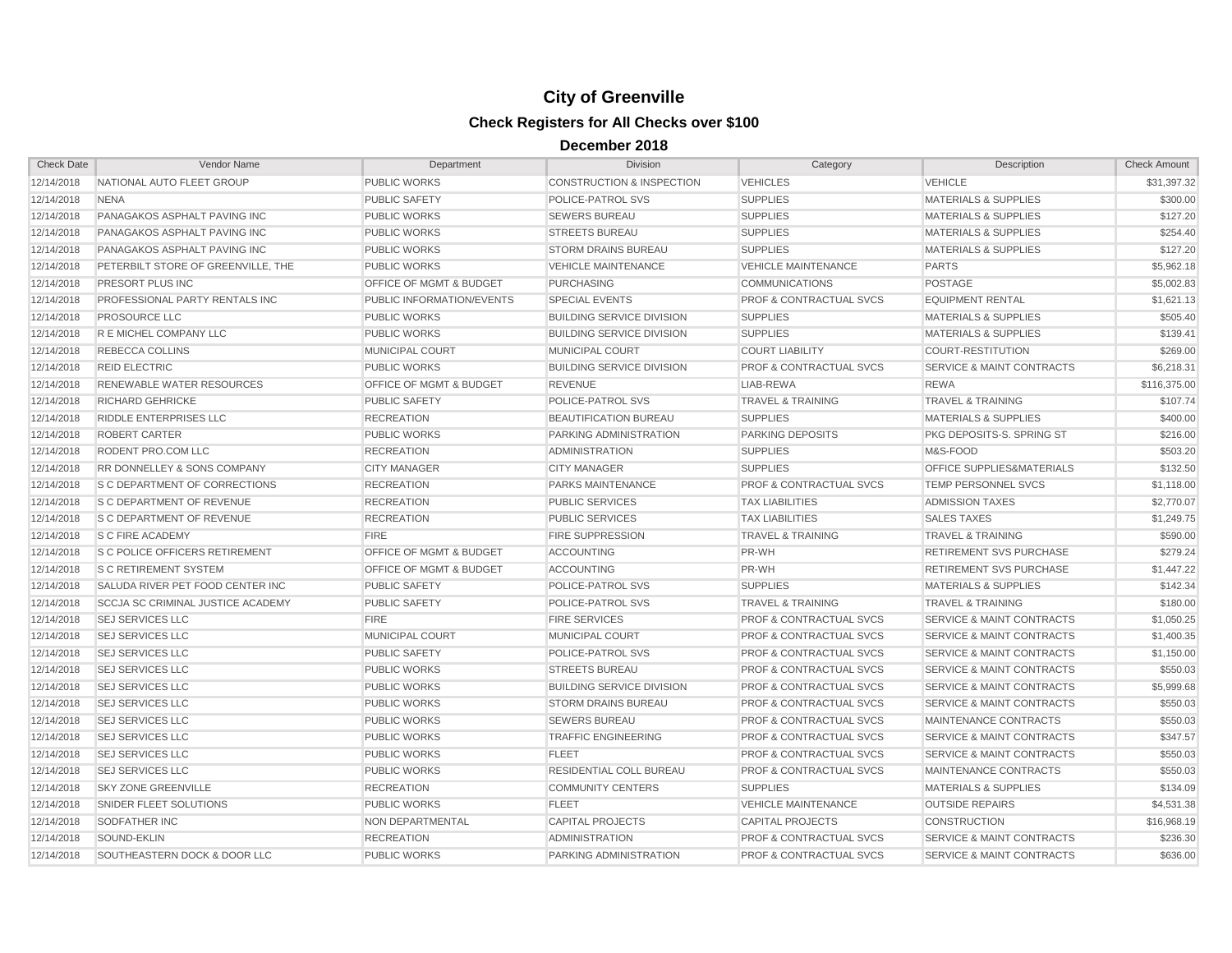| <b>Check Date</b> | Vendor Name                        | Department             | <b>Division</b>                  | Category                           | Description                          | <b>Check Amount</b> |
|-------------------|------------------------------------|------------------------|----------------------------------|------------------------------------|--------------------------------------|---------------------|
| 12/14/2018        | SOUTHEASTERN PAPER GROUP           | PUBLIC WORKS           | <b>BUILDING SERVICE DIVISION</b> | <b>SUPPLIES</b>                    | <b>JANITORIAL SUPPLIES</b>           | \$1,793.33          |
| 12/14/2018        | SOUTHERNSIDE COMMUNITY CENTER      | <b>RECREATION</b>      | <b>COMMUNITY CENTERS</b>         | <b>PROF &amp; CONTRACTUAL SVCS</b> | PROFESSIONAL SERVICES                | \$2,916.66          |
| 12/14/2018        | <b>SPX GENFARE</b>                 | <b>PUBLIC WORKS</b>    | <b>VEHICLE MAINTENANCE</b>       | <b>VEHICLE MAINTENANCE</b>         | <b>PARTS</b>                         | \$100.15            |
| 12/14/2018        | <b>STACIE WALLICE</b>              | <b>PUBLIC WORKS</b>    | PARKING ADMINISTRATION           | <b>PARKING DEPOSITS</b>            | PKG DEPOSITS-LIBERTY SQ.             | \$144.00            |
| 12/14/2018        | <b>STATE TREASURER</b>             | MUNICIPAL COURT        | MUNICIPAL COURT                  | <b>COURT LIABILITY</b>             | <b>COURT-TRAFFIC SURCHARGE</b>       | \$11,426.75         |
| 12/14/2018        | <b>STATE TREASURER</b>             | MUNICIPAL COURT        | MUNICIPAL COURT                  | <b>COURT LIABILITY</b>             | <b>DUS HWY PATROL</b>                | \$508.60            |
| 12/14/2018        | <b>STATE TREASURER</b>             | MUNICIPAL COURT        | MUNICIPAL COURT                  | <b>COURT LIABILITY</b>             | <b>COURT-DRUG SURCHARGE</b>          | \$2,560.10          |
| 12/14/2018        | <b>STATE TREASURER</b>             | <b>LAW ENFORCEMENT</b> | <b>LAW ENFORCEMENT</b>           | <b>COURT LIAB-CLAIMS/JUDGMNT</b>   | LEC-CONFISCATED MONIES               | \$3,120.76          |
| 12/14/2018        | <b>STATE TREASURER</b>             | <b>MUNICIPAL COURT</b> | <b>MUNICIPAL COURT</b>           | <b>COURT LIABILITY</b>             | <b>COURT-STATE ASSESSMENT</b>        | \$19,256.91         |
| 12/14/2018        | <b>STATE TREASURER</b>             | MUNICIPAL COURT        | <b>MUNICIPAL COURT</b>           | <b>COURT LIABILITY</b>             | COURT-DUI SPINAL CORD SUR            | \$398.78            |
| 12/14/2018        | <b>SUPPLYWORKS</b>                 | <b>PUBLIC WORKS</b>    | NON VEHICLE MAINTENANCE          | <b>SUPPLIES</b>                    | <b>JANITORIAL SUPPLIES</b>           | \$864.54            |
| 12/14/2018        | <b>SUPPLYWORKS</b>                 | <b>PUBLIC WORKS</b>    | <b>VEHICLE MAINTENANCE</b>       | <b>SUPPLIES</b>                    | <b>BUS WASHING SUPPLIES</b>          | \$475.97            |
| 12/14/2018        | <b>TALENT MANAGEMENT SOLUTIONS</b> | <b>HUMAN RESOURCES</b> | <b>HUMAN RESOURCES</b>           | <b>PROF &amp; CONTRACTUAL SVCS</b> | <b>TEMP PERSONNEL SVCS</b>           | \$1,320.00          |
| 12/14/2018        | <b>TALENT MANAGEMENT SOLUTIONS</b> | <b>PUBLIC SAFETY</b>   | POLICE-ADMIN SVCS                | PROF & CONTRACTUAL SVCS            | <b>TEMP PERSONNEL SVCS</b>           | \$802.56            |
| 12/14/2018        | TALENT MANAGEMENT SOLUTIONS        | <b>PUBLIC WORKS</b>    | RESIDENTIAL COLL BUREAU          | <b>PROF &amp; CONTRACTUAL SVCS</b> | TEMP PERSONNEL SVCS                  | \$6,214.44          |
| 12/14/2018        | <b>TALENT MANAGEMENT SOLUTIONS</b> | <b>PUBLIC WORKS</b>    | <b>ENGINEERING</b>               | <b>PROF &amp; CONTRACTUAL SVCS</b> | TEMP PERSONNEL SVCS                  | \$1,023.36          |
| 12/14/2018        | <b>TALENT MANAGEMENT SOLUTIONS</b> | <b>PUBLIC WORKS</b>    | <b>FIXED ROUTE</b>               | PROF & CONTRACTUAL SVCS            | <b>TEMP PERSONNEL SVCS</b>           | \$4,657.57          |
| 12/14/2018        | TALENT MANAGEMENT SOLUTIONS        | PUBLIC WORKS           | <b>STORM DRAINS BUREAU</b>       | PROF & CONTRACTUAL SVCS            | <b>TEMP PERSONNEL SVCS</b>           | \$3,922.95          |
| 12/14/2018        | <b>TALENT MANAGEMENT SOLUTIONS</b> | <b>RECREATION</b>      | <b>FALLS PARK WORK CREW</b>      | <b>PROF &amp; CONTRACTUAL SVCS</b> | <b>TEMP PERSONNEL SVCS</b>           | \$2,769.38          |
| 12/14/2018        | TALENT MANAGEMENT SOLUTIONS        | <b>RECREATION</b>      | <b>PARKS MAINTENANCE</b>         | <b>PROF &amp; CONTRACTUAL SVCS</b> | <b>TEMP PERSONNEL SVCS</b>           | \$679.60            |
| 12/14/2018        | <b>TALENT MANAGEMENT SOLUTIONS</b> | <b>PUBLIC WORKS</b>    | STORMWATER MANAGEMENT            | <b>PROF &amp; CONTRACTUAL SVCS</b> | <b>TEMP PERSONNEL SVCS</b>           | \$405.08            |
| 12/14/2018        | <b>TALENT MANAGEMENT SOLUTIONS</b> | <b>RECREATION</b>      | <b>BEAUTIFICATION BUREAU</b>     | <b>PROF &amp; CONTRACTUAL SVCS</b> | <b>TEMP PERSONNEL SVCS</b>           | \$679.60            |
| 12/14/2018        | TALENT MANAGEMENT SOLUTIONS        | <b>PUBLIC SAFETY</b>   | POLICE-DISPATCH BUREAU           | <b>PROF &amp; CONTRACTUAL SVCS</b> | TEMP PERSONNEL SVCS                  | \$2,048.94          |
| 12/14/2018        | <b>TALENT MANAGEMENT SOLUTIONS</b> | <b>PUBLIC WORKS</b>    | <b>STREETS BUREAU</b>            | <b>PROF &amp; CONTRACTUAL SVCS</b> | <b>TEMP PERSONNEL SVCS</b>           | \$2,800.35          |
| 12/14/2018        | <b>TALENT MANAGEMENT SOLUTIONS</b> | <b>RECREATION</b>      | <b>COMMUNITY CENTERS</b>         | <b>PROF &amp; CONTRACTUAL SVCS</b> | <b>TEMP PERSONNEL SVCS</b>           | \$168.96            |
| 12/14/2018        | <b>TAMIKA TODD</b>                 | MUNICIPAL COURT        | MUNICIPAL COURT                  | <b>COURT LIABILITY</b>             | <b>COURT-RESTITUTION</b>             | \$100.00            |
| 12/14/2018        | <b>TAPCO</b>                       | PUBLIC WORKS           | <b>BUILDING SERVICE DIVISION</b> | <b>SUPPLIES</b>                    | <b>MATERIALS &amp; SUPPLIES</b>      | \$1,405.20          |
| 12/14/2018        | <b>TD CARD SERVICES</b>            | <b>CITY MANAGER</b>    | <b>CITY CLERK</b>                | <b>TRAVEL &amp; TRAINING</b>       | <b>TRAVEL &amp; TRAINING</b>         | \$316.92            |
| 12/14/2018        | <b>TD CARD SERVICES</b>            | <b>PUBLIC SAFETY</b>   | POLICE-PATROL SVS                | <b>SUNDRY</b>                      | <b>MISCELLANEOUS</b>                 | \$313.77            |
| 12/14/2018        | TD CARD SERVICES                   | <b>PUBLIC WORKS</b>    | <b>FIXED ROUTE</b>               | <b>PRINTING</b>                    | <b>PRINTING &amp; BINDING</b>        | \$986.00            |
| 12/14/2018        | TD CARD SERVICES                   | <b>PUBLIC SAFETY</b>   | POLICE-PATROL SVS                | <b>TRAVEL &amp; TRAINING</b>       | <b>TRAVEL &amp; TRAINING</b>         | \$2,537.36          |
| 12/14/2018        | TD CARD SERVICES                   | <b>PUBLIC WORKS</b>    | <b>PUBLIC WORKS</b>              | <b>SUPPLIES</b>                    | <b>MATERIALS &amp; SUPPLIES</b>      | \$303.01            |
| 12/14/2018        | <b>TD CARD SERVICES</b>            | <b>PUBLIC SAFETY</b>   | POLICE-PATROL SVS                | <b>SUPPLIES</b>                    | <b>MATERIALS &amp; SUPPLIES</b>      | \$489.18            |
| 12/14/2018        | TD CARD SERVICES                   | <b>PUBLIC WORKS</b>    | <b>VEHICLE MAINTENANCE</b>       | <b>PROF &amp; CONTRACTUAL SVCS</b> | <b>SERVICE &amp; MAINT CONTRACTS</b> | \$1,821.99          |
| 12/14/2018        | TD CARD SERVICES                   | <b>HUMAN RESOURCES</b> | <b>HUMAN RESOURCES</b>           | <b>SUNDRY</b>                      | <b>AWARDS</b>                        | \$649.55            |
| 12/14/2018        | TD CARD SERVICES                   | PUBLIC WORKS           | <b>FIXED ROUTE</b>               | <b>SUPPLIES</b>                    | <b>MATERIALS &amp; SUPPLIES</b>      | \$498.34            |
| 12/14/2018        | TD CARD SERVICES                   | <b>MAYOR</b>           | <b>MAYOR</b>                     | <b>SUNDRY</b>                      | DUES, SUBSCRIPTN, PUBLICATN          | \$228.51            |
| 12/14/2018        | <b>TD CARD SERVICES</b>            | <b>PUBLIC WORKS</b>    | <b>FIXED ROUTE</b>               | <b>TRAVEL &amp; TRAINING</b>       | <b>TRAVEL &amp; TRAINING</b>         | \$150.00            |
| 12/14/2018        | TD CARD SERVICES                   | PUBLIC WORKS           | <b>ADMINISTRATION</b>            | <b>SUPPLIES</b>                    | <b>MATERIALS &amp; SUPPLIES</b>      | \$148.39            |
| 12/14/2018        | TD CARD SERVICES                   | <b>PUBLIC WORKS</b>    | <b>NON VEHICLE MAINTENANCE</b>   | <b>SUPPLIES</b>                    | <b>MATERIALS &amp; SUPPLIES</b>      | \$184.59            |
| 12/14/2018        | <b>TD CARD SERVICES</b>            | <b>PUBLIC WORKS</b>    | <b>VEHICLE MAINTENANCE</b>       | <b>SUPPLIES</b>                    | <b>MATERIALS &amp; SUPPLIES</b>      | \$106.75            |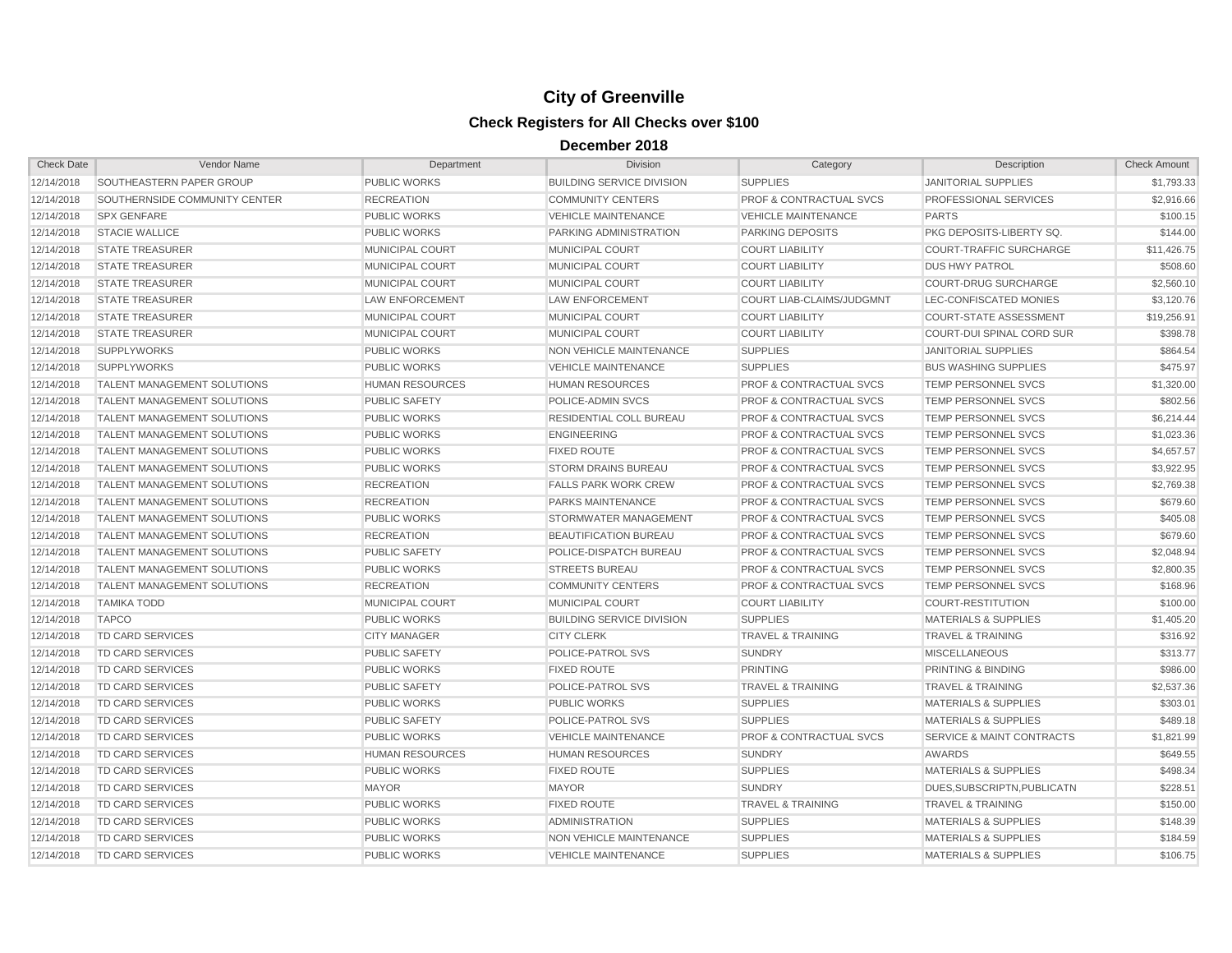| <b>Check Date</b> | Vendor Name                         | Department                  | <b>Division</b>                      | Category                           | Description                          | <b>Check Amount</b> |
|-------------------|-------------------------------------|-----------------------------|--------------------------------------|------------------------------------|--------------------------------------|---------------------|
| 12/14/2018        | <b>THOMAS &amp; HUTTON</b>          | NON DEPARTMENTAL            | <b>CAPITAL PROJECTS</b>              | <b>CAPITAL PROJECTS</b>            | PLANNING/DESIGN                      | \$850.00            |
| 12/14/2018        | <b>THOMSON REUTERS - WEST</b>       | <b>CITY ATTORNEY</b>        | <b>CITY ATTORNEY</b>                 | <b>SUNDRY</b>                      | DUES.SUBSCRIPTN.PUBLICATN            | \$2.259.97          |
| 12/14/2018        | <b>TIFFANY DAVIS</b>                | MUNICIPAL COURT             | MUNICIPAL COURT                      | <b>COURT LIABILITY</b>             | <b>COURT-RESTITUTION</b>             | \$150.00            |
| 12/14/2018        | <b>TIGER MOVING LLC</b>             | OFFICE OF MGMT & BUDGET     | <b>INFORMATION TECHNOLOGY</b>        | <b>SUPPLIES</b>                    | <b>MATERIALS &amp; SUPPLIES</b>      | \$231.75            |
| 12/14/2018        | TMS SOUTH INC                       | <b>PUBLIC WORKS</b>         | <b>BUILDING SERVICE DIVISION</b>     | <b>SUPPLIES</b>                    | <b>MATERIALS &amp; SUPPLIES</b>      | \$549.40            |
| 12/14/2018        | TOOL SHED INC, THE                  | <b>PUBLIC WORKS</b>         | <b>TRAFFIC ENGINEERING</b>           | <b>SUPPLIES</b>                    | M&S-SIGNALS                          | \$430.24            |
| 12/14/2018        | TRAVELERS REST FEED & SEED INC      | <b>RECREATION</b>           | <b>ADMINISTRATION</b>                | <b>SUPPLIES</b>                    | M&S-FOOD                             | \$2,753.88          |
| 12/14/2018        | <b>TRUCKPRO LLC</b>                 | <b>PUBLIC WORKS</b>         | <b>VEHICLE MAINTENANCE</b>           | <b>VEHICLE MAINTENANCE</b>         | <b>SMALL PARTS</b>                   | \$165.89            |
| 12/14/2018        | U S DEPARTMENT OF EDUCATION         | OFFICE OF MGMT & BUDGET     | NON-DEPARTMENTAL                     | PR-WH                              | <b>GARNISHMENTS</b>                  | \$172.88            |
| 12/14/2018        | <b>U S POSTAL SERVICE</b>           | <b>PUBLIC WORKS</b>         | PARKING ADMINISTRATION               | PROF & CONTRACTUAL SVCS            | <b>SERVICE &amp; MAINT CONTRACTS</b> | \$594.00            |
| 12/14/2018        | <b>UNIFIRST</b>                     | <b>PUBLIC WORKS</b>         | <b>VEHICLE MAINTENANCE</b>           | <b>SUPPLIES</b>                    | <b>CLOTHING &amp; UNIFORMS</b>       | \$286.36            |
| 12/14/2018        | UNITED WAY OF GREENVILLE COUNTY     | OFFICE OF MGMT & BUDGET     | NON-DEPARTMENTAL                     | PR-WH                              | <b>UNITED WAY</b>                    | \$1,848.00          |
| 12/14/2018        | UNIVERSITY OF GEORGIA - VET MED     | <b>RECREATION</b>           | <b>ADMINISTRATION</b>                | <b>PROF &amp; CONTRACTUAL SVCS</b> | PROFESSIONAL SERVICES                | \$150.00            |
| 12/14/2018        | UPPER SAVANNAH CARE SERVICES        | C. D. DIVISION              | <b>HOPWA</b>                         | <b>CD PROJECTS</b>                 | ADMIN - UPPER SAVANN CARE            | \$234.98            |
| 12/14/2018        | <b>UPPER SAVANNAH CARE SERVICES</b> | C. D. DIVISION              | <b>HOPWA</b>                         | <b>CD PROJECTS</b>                 | S-T RENT, MORT, UTIL UP SAV          | \$1,868.24          |
| 12/14/2018        | UPPER SAVANNAH CARE SERVICES        | C. D. DIVISION              | <b>HOPWA</b>                         | <b>CD PROJECTS</b>                 | SUPPORTIVE SVC-UPPER SAVA            | \$1,721.31          |
| 12/14/2018        | <b>UPPER SAVANNAH CARE SERVICES</b> | C. D. DIVISION              | <b>HOPWA</b>                         | <b>CD PROJECTS</b>                 | TENANT RENT ASSIST-SAVANN            | \$524.10            |
| 12/14/2018        | <b>VALLEN DISTRIBUTION INC</b>      | <b>FIRE</b>                 | <b>FIRE SUPPRESSION</b>              | <b>SUPPLIES</b>                    | <b>CLOTHING &amp; UNIFORMS</b>       | \$1,144.95          |
| 12/14/2018        | <b>VERIZON WIRELESS</b>             | <b>PUBLIC WORKS</b>         | <b>FLEET</b>                         | <b>COMMUNICATIONS</b>              | <b>OTHER</b>                         | \$258.51            |
| 12/14/2018        | <b>VERIZON WIRELESS</b>             | <b>PUBLIC WORKS</b>         | <b>STORM DRAINS BUREAU</b>           | <b>COMMUNICATIONS</b>              | <b>OTHER</b>                         | \$531.08            |
| 12/14/2018        | <b>VERIZON WIRELESS</b>             | <b>ECONOMIC DEVELOPMENT</b> | <b>BUILDING &amp; PROPERTY MAINT</b> | <b>COMMUNICATIONS</b>              | <b>OTHER</b>                         | \$280.98            |
| 12/14/2018        | <b>VERIZON WIRELESS</b>             | <b>PUBLIC WORKS</b>         | RESIDENTIAL COLL BUREAU              | <b>COMMUNICATIONS</b>              | <b>OTHER</b>                         | \$701.89            |
| 12/14/2018        | <b>VERIZON WIRELESS</b>             | <b>PUBLIC WORKS</b>         | <b>STREETS BUREAU</b>                | <b>COMMUNICATIONS</b>              | <b>OTHER</b>                         | \$331.03            |
| 12/14/2018        | <b>VERIZON WIRELESS</b>             | <b>RECREATION</b>           | PARKS MAINTENANCE                    | <b>COMMUNICATIONS</b>              | <b>OTHER</b>                         | \$1,211.85          |
| 12/14/2018        | <b>VERIZON WIRELESS</b>             | <b>RECREATION</b>           | PARKS AND RECREATION                 | <b>COMMUNICATIONS</b>              | <b>OTHER</b>                         | \$148.55            |
| 12/14/2018        | <b>VERIZON WIRELESS</b>             | <b>PUBLIC WORKS</b>         | <b>SEWERS BUREAU</b>                 | <b>COMMUNICATIONS</b>              | <b>OTHER</b>                         | \$701.35            |
| 12/14/2018        | <b>VERIZON WIRELESS</b>             | <b>PUBLIC WORKS</b>         | <b>ENGINEERING</b>                   | <b>COMMUNICATIONS</b>              | <b>OTHER</b>                         | \$311.71            |
| 12/14/2018        | <b>VERIZON WIRELESS</b>             | <b>PUBLIC WORKS</b>         | PARKING ADMINISTRATION               | <b>COMMUNICATIONS</b>              | <b>OTHER</b>                         | \$1,086.26          |
| 12/14/2018        | <b>VERIZON WIRELESS</b>             | <b>PUBLIC SAFETY</b>        | POLICE-PATROL SVS                    | <b>COMMUNICATIONS</b>              | <b>OTHER</b>                         | \$5,220.54          |
| 12/14/2018        | <b>VERIZON WIRELESS</b>             | <b>PUBLIC WORKS</b>         | <b>BUILDING SERVICE DIVISION</b>     | <b>COMMUNICATIONS</b>              | <b>OTHER</b>                         | \$459.87            |
| 12/14/2018        | <b>VERIZON WIRELESS</b>             | <b>RECREATION</b>           | <b>COMMUNITY CENTERS</b>             | <b>COMMUNICATIONS</b>              | <b>CABLE TELEVISION/INTERNET</b>     | \$152.19            |
| 12/14/2018        | <b>VERIZON WIRELESS</b>             | <b>PUBLIC WORKS</b>         | <b>PUBLIC WORKS</b>                  | <b>COMMUNICATIONS</b>              | <b>OTHER</b>                         | \$577.73            |
| 12/14/2018        | <b>VERIZON WIRELESS</b>             | <b>PUBLIC WORKS</b>         | STORMWATER MANAGEMENT                | <b>COMMUNICATIONS</b>              | <b>TELEPHONE</b>                     | \$489.18            |
| 12/14/2018        | <b>VERIZON WIRELESS</b>             | <b>PUBLIC WORKS</b>         | <b>VEHICLE MAINTENANCE</b>           | <b>COMMUNICATIONS</b>              | <b>CELLULAR PHONE SERVICE</b>        | \$840.12            |
| 12/14/2018        | <b>VERIZON WIRELESS</b>             | PUBLIC INFORMATION/EVENTS   | <b>EVENTS MANAGEMENT</b>             | <b>COMMUNICATIONS</b>              | <b>OTHER</b>                         | \$152.06            |
| 12/14/2018        | <b>VERIZON WIRELESS</b>             | <b>RECREATION</b>           | <b>EDUCATION</b>                     | <b>SUNDRY</b>                      | <b>RESTRD DONATION EXPENSE</b>       | \$111.48            |
| 12/14/2018        | <b>VERIZON WIRELESS</b>             | <b>PUBLIC WORKS</b>         | <b>CONSTRUCTION &amp; INSPECTION</b> | <b>COMMUNICATIONS</b>              | <b>OTHER</b>                         | \$497.06            |
| 12/14/2018        | <b>VERIZON WIRELESS</b>             | <b>PUBLIC WORKS</b>         | <b>TRAFFIC ENGINEERING</b>           | <b>COMMUNICATIONS</b>              | <b>OTHER</b>                         | \$668.10            |
| 12/14/2018        | <b>VICKY MCCLAIN</b>                | MUNICIPAL COURT             | MUNICIPAL COURT                      | <b>COURT LIABILITY</b>             | <b>COURT-RESTITUTION</b>             | \$100.00            |
| 12/14/2018        | <b>VIRGINIA STROUD</b>              | C. D. DIVISION              | <b>CDBG PROJECTS</b>                 | <b>TRAVEL &amp; TRAINING</b>       | <b>TRAVEL &amp; TRAINING</b>         | \$376.50            |
| 12/14/2018        | <b>WELLS FARGO &amp; CO</b>         | <b>RECREATION</b>           | <b>FALLS PARK WORK CREW</b>          | <b>PROF &amp; CONTRACTUAL SVCS</b> | PROFESSIONAL SERVICES                | \$200.00            |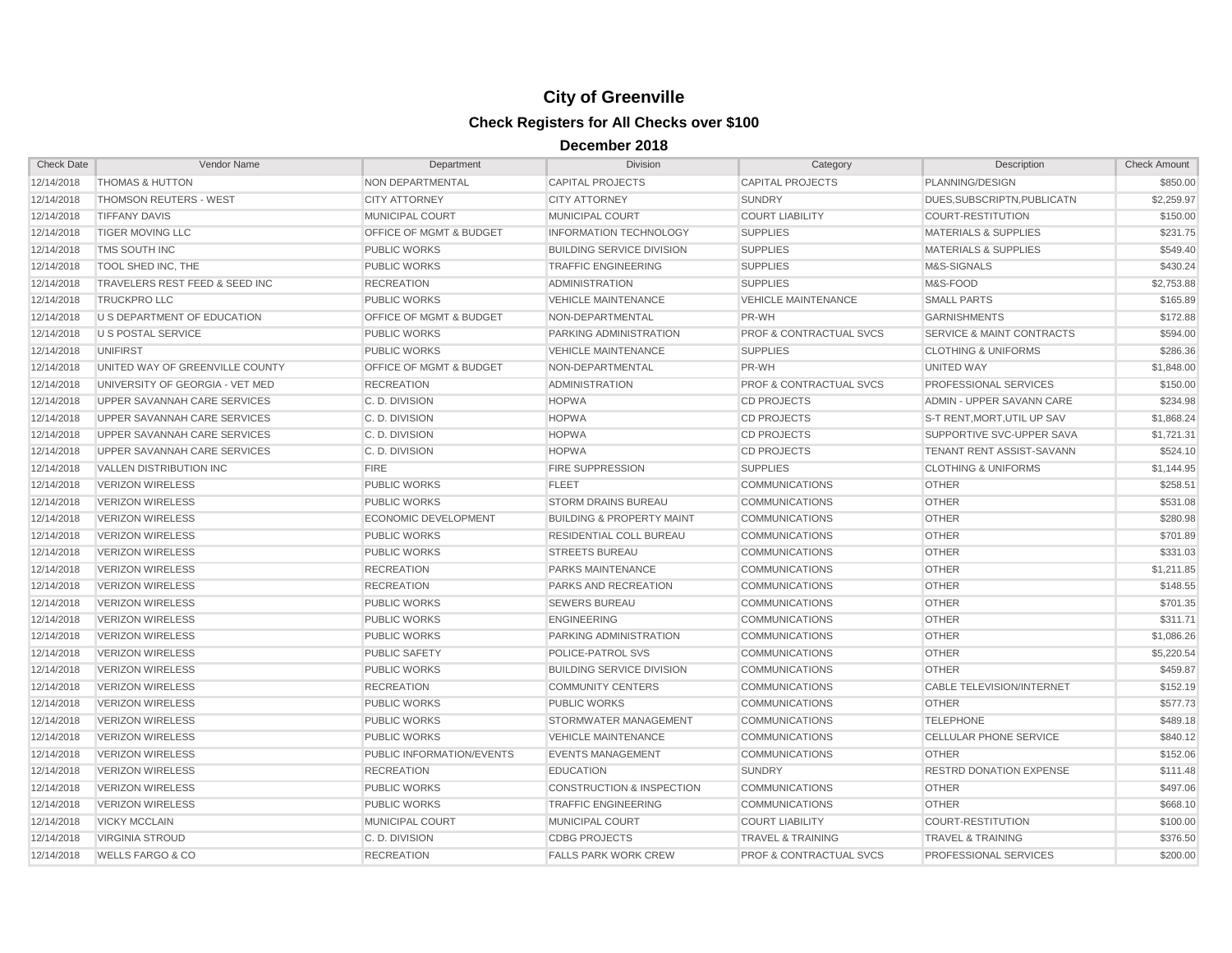| <b>Check Date</b> | Vendor Name                         | Department                  | <b>Division</b>                      | Category                           | Description                          | <b>Check Amount</b> |
|-------------------|-------------------------------------|-----------------------------|--------------------------------------|------------------------------------|--------------------------------------|---------------------|
| 12/14/2018        | <b>WILD BERRY INCENSE</b>           | <b>RECREATION</b>           | <b>PUBLIC SERVICES</b>               | <b>SUPPLIES</b>                    | <b>SALE GIFTS</b>                    | \$308.00            |
| 12/14/2018        | <b>WILDLANDS ENGINEERING INC</b>    | NON DEPARTMENTAL            | CAPITAL PROJECTS                     | <b>CAPITAL PROJECTS</b>            | PLANNING/DESIGN                      | \$8,367.85          |
| 12/14/2018        | <b>WILLIAMS FIRE APPARATUS</b>      | <b>FIRE</b>                 | <b>FIRE SUPPRESSION</b>              | <b>VEHICLE MAINTENANCE</b>         | <b>PARTS</b>                         | \$1,235.48          |
| 12/14/2018        | WILSON'S 5 TO \$1 STORES INC        | <b>RECREATION</b>           | <b>COMMUNITY CENTERS</b>             | <b>SUPPLIES</b>                    | <b>MATERIALS &amp; SUPPLIES</b>      | \$121.18            |
| 12/14/2018        | WORKWELL OCCUPATIONAL HEALTH CENTER | <b>HUMAN RESOURCES</b>      | <b>HEALTH CARE</b>                   | <b>SUNDRY</b>                      | <b>WELLNESS ACTIVITIES</b>           | \$1,648.00          |
| 12/14/2018        | WYOMING CHILD SUPPORT ENFORCEMENT   | OFFICE OF MGMT & BUDGET     | NON-DEPARTMENTAL                     | PR-WH                              | <b>GARNISHMENTS</b>                  | \$154.61            |
| 12/18/2018        | <b>TD CARD SERVICES</b>             | <b>COUNCIL</b>              | <b>CITY COUNCIL</b>                  | <b>TRAVEL &amp; TRAINING</b>       | <b>TRAVEL &amp; TRAINING</b>         | \$942.85            |
| 12/19/2018        | <b>S C DEPARTMENT OF REVENUE</b>    | <b>CITY MANAGER</b>         | NON-DEPARTMENTAL                     | <b>SUNDRY</b>                      | <b>TAXES</b>                         | \$3.859.43          |
| 12/19/2018        | <b>S C DEPARTMENT OF REVENUE</b>    | PUBLIC INFORMATION/EVENTS   | <b>EVENTS MANAGEMENT</b>             | <b>SUNDRY</b>                      | <b>TAXES</b>                         | \$1,784.29          |
| 12/21/2018        | <b>3P CONNECT LLC</b>               | <b>PUBLIC WORKS</b>         | <b>FLEET</b>                         | MACHINERY AND EQUIPMENT            | MACHINERY AND EQUIPMENT              | \$5,180.00          |
| 12/21/2018        | A SERVICES GROUP LLC                | <b>RECREATION</b>           | <b>ADMINISTRATION</b>                | <b>PROF &amp; CONTRACTUAL SVCS</b> | <b>SERVICE &amp; MAINT CONTRACTS</b> | \$1,389.15          |
| 12/21/2018        | ADAMS BISTRO INC                    | <b>PUBLIC WORKS</b>         | <b>ENGINEERING</b>                   | <b>SUNDRY</b>                      | <b>MISCELLANEOUS</b>                 | \$261.09            |
| 12/21/2018        | ADAMS BISTRO INC                    | <b>PUBLIC WORKS</b>         | STORMWATER MANAGEMENT                | <b>SUNDRY</b>                      | <b>MISCELLANEOUS</b>                 | \$261.09            |
| 12/21/2018        | ADT SECURITY SERVICES               | <b>RECREATION</b>           | <b>PARKS MAINTENANCE</b>             | <b>PROF &amp; CONTRACTUAL SVCS</b> | <b>SERVICE &amp; MAINT CONTRACTS</b> | \$158.46            |
| 12/21/2018        | ADVANCED FIRE PROTECTION            | <b>PUBLIC WORKS</b>         | <b>BUILDING SERVICE DIVISION</b>     | PROF & CONTRACTUAL SVCS            | <b>SERVICE &amp; MAINT CONTRACTS</b> | \$1,200.00          |
| 12/21/2018        | AID UPSTATE INC                     | C. D. DIVISION              | <b>HOPWA</b>                         | <b>CD PROJECTS</b>                 | TENANT RENT ASSIST-AID UP            | \$5,110.38          |
| 12/21/2018        | AID UPSTATE INC                     | C. D. DIVISION              | <b>HOPWA</b>                         | <b>CD PROJECTS</b>                 | S-T RENT.MORT.UTIL-AID UP            | \$11,759.42         |
| 12/21/2018        | AID UPSTATE INC                     | C. D. DIVISION              | <b>HOPWA</b>                         | <b>CD PROJECTS</b>                 | <b>HOUSING PLACEMNT-AID UPST</b>     | \$2,669.77          |
| 12/21/2018        | AID UPSTATE INC                     | C. D. DIVISION              | <b>HOPWA</b>                         | <b>CD PROJECTS</b>                 | SUPPORTING SVC-AID UPSTAT            | \$6,400.45          |
| 12/21/2018        | AID UPSTATE INC                     | C. D. DIVISION              | <b>HOPWA</b>                         | <b>CD PROJECTS</b>                 | PROJ CARE OP COST-AID UPS            | \$2,500.00          |
| 12/21/2018        | ALDRIDGE FAMILY PRODUCE             | <b>RECREATION</b>           | ADMINISTRATION                       | <b>SUPPLIES</b>                    | M&S-FOOD                             | \$699.73            |
| 12/21/2018        | ALTA PLANNING & DESIGN INC          | NON DEPARTMENTAL            | <b>CAPITAL PROJECTS</b>              | <b>CAPITAL PROJECTS</b>            | PLANNING/DESIGN                      | \$1,761.40          |
| 12/21/2018        | AMERIPRIDE SERVICES INC             | PUBLIC INFORMATION/EVENTS   | <b>EVENTS MANAGEMENT</b>             | <b>SUPPLIES</b>                    | <b>MATERIALS &amp; SUPPLIES</b>      | \$156.62            |
| 12/21/2018        | <b>ANGIE PROSSER</b>                | PUBLIC INFORMATION/EVENTS   | <b>EVENTS MANAGEMENT</b>             | <b>SUPPLIES</b>                    | <b>MATERIALS &amp; SUPPLIES</b>      | \$310.45            |
| 12/21/2018        | ANTECH DIAGNOSTICS INC              | <b>RECREATION</b>           | ADMINISTRATION                       | <b>PROF &amp; CONTRACTUAL SVCS</b> | PROFESSIONAL SERVICES                | \$1,049.76          |
| 12/21/2018        | APPLIED WEBOLOGY FL LLC             | <b>PUBLIC SAFETY</b>        | POLICE-PATROL SVS                    | <b>PROF &amp; CONTRACTUAL SVCS</b> | PROFESSIONAL SERVICES                | \$3,000.00          |
| 12/21/2018        | <b>ARC</b>                          | PUBLIC INFORMATION/EVENTS   | <b>EVENTS MANAGEMENT</b>             | <b>PRINTING</b>                    | <b>PRINTING &amp; BINDING</b>        | \$254.40            |
| 12/21/2018        | ASE AUTOMOTIVE SERV EXCELLENCE      | <b>PUBLIC WORKS</b>         | <b>VEHICLE MAINTENANCE</b>           | <b>TRAVEL &amp; TRAINING</b>       | <b>TRAVEL &amp; TRAINING</b>         | \$441.00            |
| 12/21/2018        | ASSOCIATION OF ZOO & AQUARIUMS      | <b>RECREATION</b>           | <b>ADMINISTRATION</b>                | <b>SUNDRY</b>                      | DUES.SUBSCRIPTN.PUBLICATN            | \$195.00            |
| 12/21/2018        | AT&T                                | OFFICE OF MGMT & BUDGET     | <b>INFORMATION TECHNOLOGY</b>        | <b>COMMUNICATIONS</b>              | TELECOMMUNICATIONS/WIRELE            | \$103.89            |
| 12/21/2018        | AT & T MOBILITY                     | OFFICE OF MGMT & BUDGET     | <b>INFORMATION TECHNOLOGY</b>        | <b>COMMUNICATIONS</b>              | TELECOMMUNICATIONS/WIRELE            | \$120.72            |
| 12/21/2018        | AT & T MOBILITY                     | <b>PUBLIC SAFETY</b>        | POLICE-PATROL SVS                    | <b>COMMUNICATIONS</b>              | <b>OTHER</b>                         | \$159.96            |
| 12/21/2018        | BAKER & BAKER REAL ESTATE DEVELOPER | <b>RECREATION</b>           | PARKS AND RECREATION                 | <b>SUNDRY</b>                      | <b>TAXES</b>                         | \$1,248.77          |
| 12/21/2018        | <b>BLACK BEAR FARM</b>              | <b>RECREATION</b>           | <b>FALLS PARK WORK CREW</b>          | <b>SUPPLIES</b>                    | <b>MATERIALS &amp; SUPPLIES</b>      | \$480.00            |
| 12/21/2018        | <b>BLACK BEAR FARM</b>              | <b>RECREATION</b>           | <b>BEAUTIFICATION BUREAU</b>         | <b>SUPPLIES</b>                    | <b>MATERIALS &amp; SUPPLIES</b>      | \$375.00            |
| 12/21/2018        | <b>BRAD RICE</b>                    | <b>ECONOMIC DEVELOPMENT</b> | <b>BUILDING &amp; PROPERTY MAINT</b> | <b>TRAVEL &amp; TRAINING</b>       | <b>TRAVEL &amp; TRAINING</b>         | \$412.10            |
| 12/21/2018        | BRAGG WASTE SERVICES INC            | <b>RECREATION</b>           | PARKS MAINTENANCE                    | PROF & CONTRACTUAL SVCS            | <b>SERVICE &amp; MAINT CONTRACTS</b> | \$132.34            |
| 12/21/2018        | <b>BRANDSTICKITY</b>                | <b>RECREATION</b>           | <b>BEAUTIFICATION BUREAU</b>         | <b>SUPPLIES</b>                    | <b>CLOTHING &amp; UNIFORMS</b>       | \$465.13            |
| 12/21/2018        | <b>BRANDSTICKITY</b>                | <b>RECREATION</b>           | <b>FALLS PARK WORK CREW</b>          | <b>SUPPLIES</b>                    | <b>CLOTHING &amp; UNIFORMS</b>       | \$803.16            |
| 12/21/2018        | <b>BRANDSTICKITY</b>                | <b>RECREATION</b>           | RIGHTS-OF-WAY                        | <b>SUPPLIES</b>                    | <b>CLOTHING &amp; UNIFORMS</b>       | \$319.06            |
| 12/21/2018        | <b>BRANDSTICKITY</b>                | <b>RECREATION</b>           | TREE MAINTENANCE BUREAU              | <b>SUPPLIES</b>                    | <b>CLOTHING &amp; UNIFORMS</b>       | \$220.32            |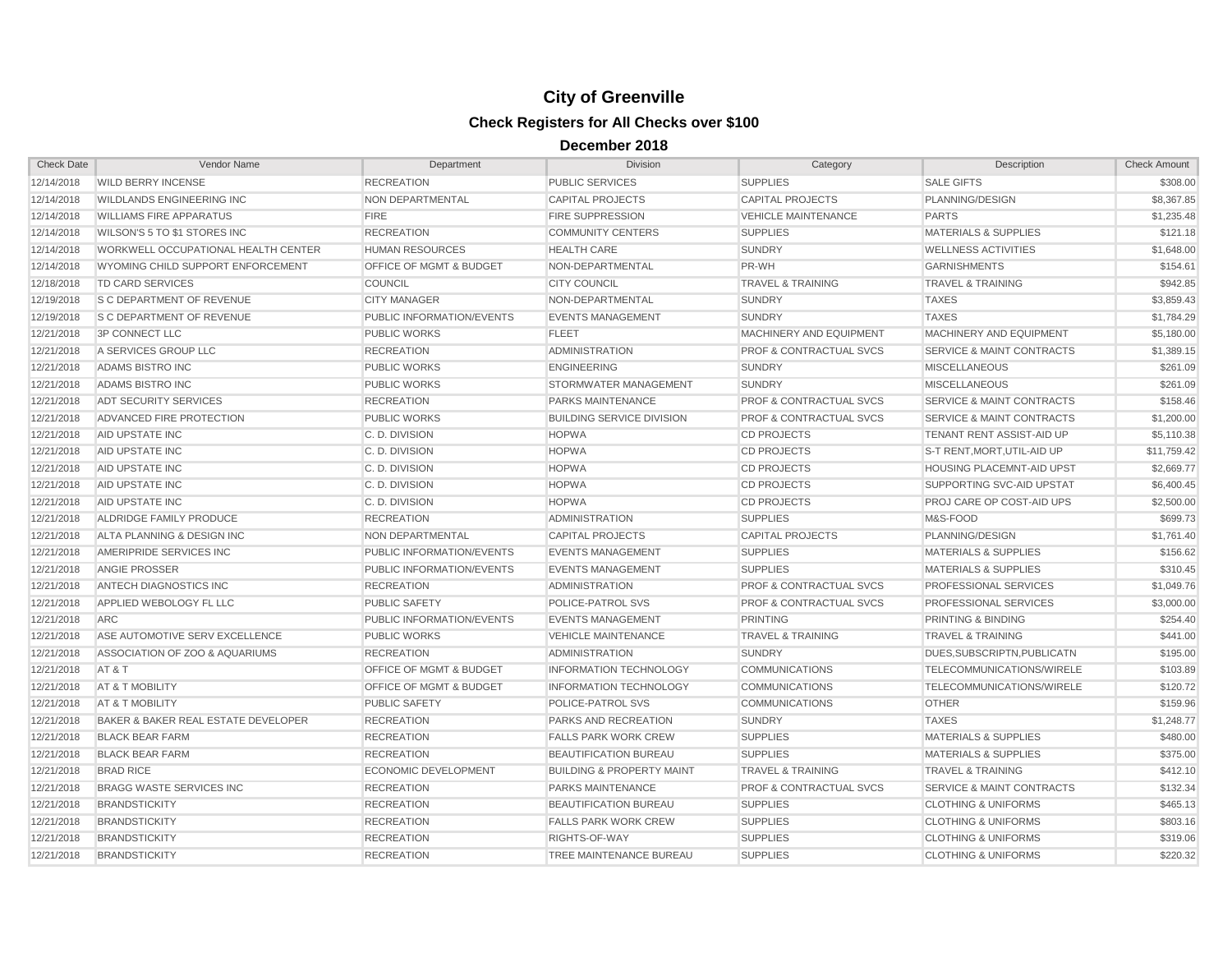| <b>Check Date</b> | Vendor Name                           | Department                         | <b>Division</b>                  | Category                           | Description                          | <b>Check Amount</b> |
|-------------------|---------------------------------------|------------------------------------|----------------------------------|------------------------------------|--------------------------------------|---------------------|
| 12/21/2018        | <b>BRAVO1 PROTECTION</b>              | PUBLIC WORKS                       | PARKING ADMINISTRATION           | <b>PROF &amp; CONTRACTUAL SVCS</b> | <b>SERVICE &amp; MAINT CONTRACTS</b> | \$3,612.00          |
| 12/21/2018        | <b>BRIAN WILLIS</b>                   | <b>PUBLIC WORKS</b>                | <b>BUILDING SERVICE DIVISION</b> | <b>TRAVEL &amp; TRAINING</b>       | <b>TRAVEL &amp; TRAINING</b>         | \$155.05            |
| 12/21/2018        | BSN/PASSON'S/GSC/COLIN SPORTS         | <b>RECREATION</b>                  | PARKS MAINTENANCE                | <b>SUPPLIES</b>                    | <b>MATERIALS &amp; SUPPLIES</b>      | \$145.77            |
| 12/21/2018        | BSN/PASSON'S/GSC/COLIN SPORTS         | <b>RECREATION</b>                  | <b>COMMUNITY CENTERS</b>         | <b>SUPPLIES</b>                    | <b>MATERIALS &amp; SUPPLIES</b>      | \$110.07            |
| 12/21/2018        | <b>CAMELOT CINEMAS</b>                | <b>RECREATION</b>                  | <b>COMMUNITY CENTERS</b>         | <b>SUPPLIES</b>                    | <b>MATERIALS &amp; SUPPLIES</b>      | \$120.00            |
| 12/21/2018        | CAROLINA CONCRETE COMPANY INC         | PUBLIC WORKS                       | <b>STREETS BUREAU</b>            | <b>SUPPLIES</b>                    | <b>MATERIALS &amp; SUPPLIES</b>      | \$4,753.05          |
| 12/21/2018        | CDW/G                                 | <b>FIRE</b>                        | <b>FIRE SUPPRESSION</b>          | <b>SUPPLIES</b>                    | <b>MATERIALS &amp; SUPPLIES</b>      | \$135.37            |
| 12/21/2018        | CHARTER COMMUNICATIONS                | <b>PUBLIC SAFETY</b>               | POLICE-PATROL SVS                | <b>COMMUNICATIONS</b>              | <b>OTHER</b>                         | \$455.45            |
| 12/21/2018        | CHARTER COMMUNICATIONS                | PUBLIC WORKS                       | <b>PUBLIC WORKS</b>              | <b>PROF &amp; CONTRACTUAL SVCS</b> | PROFESSIONAL SERVICES                | \$195.15            |
| 12/21/2018        | CHARTER COMMUNICATIONS                | <b>RECREATION</b>                  | <b>COMMUNITY CENTERS</b>         | <b>COMMUNICATIONS</b>              | CABLE TELEVISION/INTERNET            | \$578.83            |
| 12/21/2018        | <b>CHEESECAKE FACTORY</b>             | <b>OFFICE OF MGMT &amp; BUDGET</b> | <b>REVENUE</b>                   | <b>FEES &amp; CHARGES</b>          | <b>FALSE BURGLAR ALARM</b>           | \$500.00            |
| 12/21/2018        | <b>CINTAS</b>                         | <b>PUBLIC WORKS</b>                | <b>FLEET</b>                     | <b>SUPPLIES</b>                    | <b>CLOTHING &amp; UNIFORMS</b>       | \$153.14            |
| 12/21/2018        | <b>CINTAS</b>                         | <b>PUBLIC WORKS</b>                | <b>CBD TIF CREW</b>              | <b>SUPPLIES</b>                    | <b>CLOTHING &amp; UNIFORMS</b>       | \$323.15            |
| 12/21/2018        | <b>CINTAS</b>                         | PUBLIC WORKS                       | <b>SEWERS BUREAU</b>             | <b>SUPPLIES</b>                    | <b>CLOTHING &amp; UNIFORMS</b>       | \$3,303.37          |
| 12/21/2018        | <b>CINTAS</b>                         | <b>PUBLIC WORKS</b>                | <b>STREETS BUREAU</b>            | <b>SUPPLIES</b>                    | <b>CLOTHING &amp; UNIFORMS</b>       | \$4,100.91          |
| 12/21/2018        | <b>CINTAS</b>                         | <b>PUBLIC WORKS</b>                | <b>RECYCLING</b>                 | <b>SUPPLIES</b>                    | <b>CLOTHING &amp; UNIFORMS</b>       | \$731.81            |
| 12/21/2018        | <b>CINTAS</b>                         | PUBLIC SAFETY                      | POLICE-PATROL SVS                | <b>SUNDRY</b>                      | <b>MISCELLANEOUS</b>                 | \$157.38            |
| 12/21/2018        | <b>CINTAS</b>                         | PUBLIC WORKS                       | RESIDENTIAL COLL BUREAU          | <b>SUPPLIES</b>                    | <b>CLOTHING &amp; UNIFORMS</b>       | \$6,820.40          |
| 12/21/2018        | CINTAS FIRE PROTECTION 636525         | <b>PUBLIC WORKS</b>                | <b>BUILDING SERVICE DIVISION</b> | <b>REPAIR &amp; MAINT SVCS</b>     | <b>REPAIRS &amp; MAINTENANCE</b>     | \$218.66            |
| 12/21/2018        | <b>CLEMSON UNIVERSITY</b>             | C. D. DIVISION                     | <b>CDBG PROJECTS</b>             | <b>PROF &amp; CONTRACTUAL SVCS</b> | <b>TEMP PERSONNEL SVCS</b>           | \$1,575.00          |
| 12/21/2018        | <b>CONVERGENT PROPERTY GROUP</b>      | C. D. DIVISION                     | <b>CDBG PROJECTS</b>             | <b>CD PROJECTS</b>                 | <b>LAND ACQUISITION</b>              | \$607.20            |
| 12/21/2018        | <b>COVERTTRACK GROUP INC</b>          | PUBLIC SAFETY                      | POLICE-PATROL SVS                | <b>SUNDRY</b>                      | DUES, SUBSCRIPTN, PUBLICATN          | \$600.00            |
| 12/21/2018        | <b>CUMMINS ATLANTIC</b>               | <b>PUBLIC WORKS</b>                | <b>VEHICLE MAINTENANCE</b>       | <b>VEHICLE MAINTENANCE</b>         | <b>PARTS</b>                         | \$7,221.54          |
| 12/21/2018        | <b>DEAN'S ALTERNATOR</b>              | <b>PUBLIC WORKS</b>                | <b>VEHICLE MAINTENANCE</b>       | <b>VEHICLE MAINTENANCE</b>         | <b>PARTS</b>                         | \$1,750.00          |
| 12/21/2018        | <b>DELEON RICHARDSON</b>              | <b>LAW ENFORCEMENT</b>             | <b>LAW ENFORCEMENT</b>           | <b>COURT LIAB-CLAIMS/JUDGMNT</b>   | LEC-CONFISCATED MONIES               | \$296.00            |
| 12/21/2018        | DESIGN DEVELOPMENT LLC                | <b>RECREATION</b>                  | PARKS AND RECREATION             | <b>PROF &amp; CONTRACTUAL SVCS</b> | RENTAL OF REAL PROPERTY              | \$1,300.13          |
| 12/21/2018        | <b>DESIGN DEVELOPMENT LLC</b>         | <b>RECREATION</b>                  | <b>COMMUNITY CENTERS</b>         | <b>PROF &amp; CONTRACTUAL SVCS</b> | RENTAL OF REAL PROPERTY              | \$1,300.12          |
| 12/21/2018        | <b>DESTINATION TRAVEL NETWORK</b>     | <b>RECREATION</b>                  | PUBLIC SERVICES                  | <b>SUPPLIES</b>                    | <b>SUPPLIES PROMOTIONS</b>           | \$104.17            |
| 12/21/2018        | <b>DISPLAY SALES INC</b>              | NON DEPARTMENTAL                   | <b>HOSPITALITY TAX</b>           | <b>PROF &amp; CONTRACTUAL SVCS</b> | <b>SPECIAL PROJECTS</b>              | \$2,759.00          |
| 12/21/2018        | DIVERSIFIED ELECTRONICS INC           | <b>PUBLIC SAFETY</b>               | POLICE-DISPATCH BUREAU           | MACHINERY AND EQUIPMENT            | MACHINERY AND EQUIPMENT              | \$13,279.93         |
| 12/21/2018        | DIVERSIFIED ELECTRONICS INC           | PUBLIC INFORMATION/EVENTS          | <b>SPECIAL EVENTS</b>            | <b>PROF &amp; CONTRACTUAL SVCS</b> | <b>EQUIPMENT RENTAL</b>              | \$477.00            |
| 12/21/2018        | <b>DUKE ENERGY</b>                    | C. D. DIVISION                     | <b>CDBG PROJECTS</b>             | <b>CD PROJECTS</b>                 | PUBLIC SERVICES (GENERAL)            | \$142.02            |
| 12/21/2018        | <b>DUKE ENERGY</b>                    | <b>FIRE</b>                        | <b>FIRE SERVICES</b>             | <b>UTILITIES</b>                   | <b>ELECTRICITY</b>                   | \$1,218.35          |
| 12/21/2018        | <b>DURVIN HILL</b>                    | <b>PUBLIC WORKS</b>                | STORMWATER MANAGEMENT            | <b>TRAVEL &amp; TRAINING</b>       | <b>TRAVEL &amp; TRAINING</b>         | \$211.00            |
| 12/21/2018        | <b>EAGLE EMBROIDERY</b>               | OFFICE OF MGMT & BUDGET            | <b>REVENUE</b>                   | <b>SUPPLIES</b>                    | OFFICE SUPPLIES&MATERIALS            | \$676.15            |
| 12/21/2018        | EASTERGARD HVAC INC                   | <b>RECREATION</b>                  | <b>FALLS PARK WORK CREW</b>      | PROF & CONTRACTUAL SVCS            | <b>SERVICE &amp; MAINT CONTRACTS</b> | \$3,940.00          |
| 12/21/2018        | ECHOLS OIL COMPANY INC                | <b>PUBLIC WORKS</b>                | <b>ADMINISTRATION</b>            | <b>VEHICLE MAINTENANCE</b>         | <b>FUEL</b>                          | \$15,759.06         |
| 12/21/2018        | <b>ECHOLS OIL COMPANY INC</b>         | <b>PUBLIC WORKS</b>                | <b>FLEET</b>                     | <b>VEHICLE MAINTENANCE</b>         | <b>FUEL</b>                          | \$31,507.66         |
| 12/21/2018        | <b>EMPLOYMENT SCREENING RESOURCES</b> | <b>HUMAN RESOURCES</b>             | <b>HUMAN RESOURCES</b>           | <b>PROF &amp; CONTRACTUAL SVCS</b> | PROFESSIONAL SERVICES                | \$293.25            |
| 12/21/2018        | <b>FAIRFOREST OF GREENVILLE LLC</b>   | <b>PUBLIC SAFETY</b>               | POLICE-PATROL SVS                | <b>PROF &amp; CONTRACTUAL SVCS</b> | <b>RENTAL OF REAL PROPERTY</b>       | \$3,600.00          |
| 12/21/2018        | <b>FGP INTERNATIONAL</b>              | <b>ECONOMIC DEVELOPMENT</b>        | PLANNING AND ZONING              | <b>PROF &amp; CONTRACTUAL SVCS</b> | <b>TEMP PERSONNEL SVCS</b>           | \$886.11            |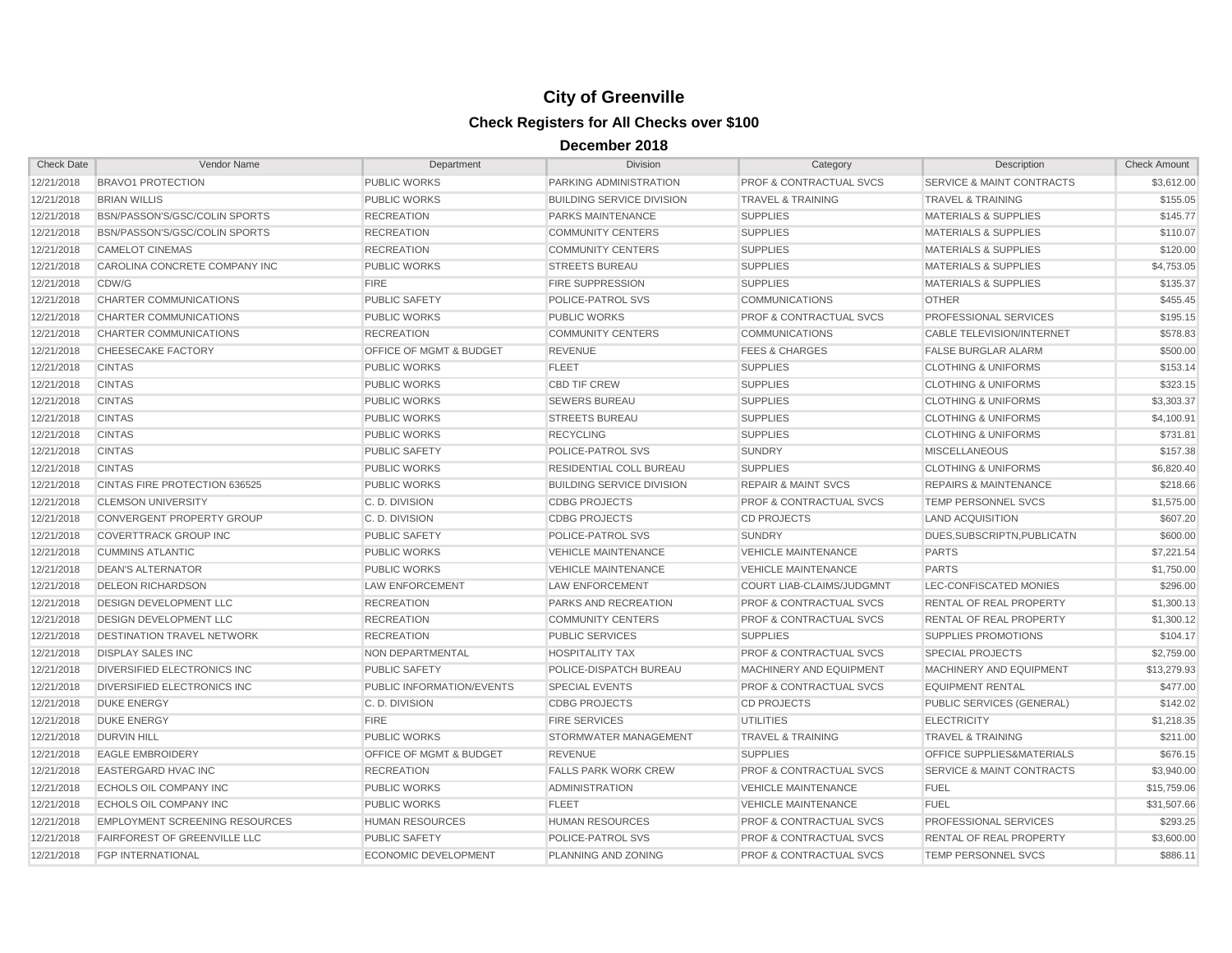| <b>Check Date</b> | Vendor Name                            | Department                         | <b>Division</b>                      | Category                           | Description                          | <b>Check Amount</b> |
|-------------------|----------------------------------------|------------------------------------|--------------------------------------|------------------------------------|--------------------------------------|---------------------|
| 12/21/2018        | <b>FGP INTERNATIONAL</b>               | <b>FIRE</b>                        | <b>FIRE PREVENTION</b>               | <b>PROF &amp; CONTRACTUAL SVCS</b> | TEMP PERSONNEL SVCS                  | \$854.49            |
| 12/21/2018        | <b>FGP INTERNATIONAL</b>               | <b>OFFICE OF MGMT &amp; BUDGET</b> | <b>REVENUE</b>                       | <b>PROF &amp; CONTRACTUAL SVCS</b> | <b>TEMP PERSONNEL SVCS</b>           | \$371.63            |
| 12/21/2018        | FIRE SYSTEMS INC                       | OFFICE OF MGMT & BUDGET            | INFORMATION TECHNOLOGY               | PROF & CONTRACTUAL SVCS            | <b>SERVICE &amp; MAINT CONTRACTS</b> | \$400.00            |
| 12/21/2018        | <b>GALLS LLC</b>                       | <b>PUBLIC SAFETY</b>               | NARCOTICS FUNDS                      | <b>SUPPLIES</b>                    | <b>MATERIALS &amp; SUPPLIES</b>      | \$1,899.75          |
| 12/21/2018        | <b>GEORGE COLEMAN FORD INC</b>         | <b>PUBLIC WORKS</b>                | <b>VEHICLE MAINTENANCE</b>           | <b>VEHICLE MAINTENANCE</b>         | <b>PARTS</b>                         | \$424.80            |
| 12/21/2018        | <b>GILLIG LLC</b>                      | <b>PUBLIC WORKS</b>                | <b>VEHICLE MAINTENANCE</b>           | <b>VEHICLE MAINTENANCE</b>         | <b>PARTS</b>                         | \$470.91            |
| 12/21/2018        | GIMME-A-SIGN CO INC                    | NON DEPARTMENTAL                   | <b>MISC GRANTS</b>                   | <b>SUNDRY</b>                      | <b>MISCELLANEOUS</b>                 | \$155.01            |
| 12/21/2018        | GIMME-A-SIGN CO INC                    | NON DEPARTMENTAL                   | <b>CAPITAL PROJECTS</b>              | <b>CAPITAL PROJECTS</b>            | PLANNING/DESIGN                      | \$683.70            |
| 12/21/2018        | <b>GIMME-A-SIGN CO INC</b>             | NON DEPARTMENTAL                   | NON DEPARTMENTAL                     | <b>CAPITAL PROJECTS</b>            | <b>PROJECT EXPENSE</b>               | \$2,144.28          |
| 12/21/2018        | GIMME-A-SIGN CO INC                    | NON DEPARTMENTAL                   | NON DEPARTMENTAL                     | <b>CAPITAL PROJECTS</b>            | CONSTRUCTION                         | \$864.00            |
| 12/21/2018        | GRAINGER 803858935                     | <b>FIRE</b>                        | <b>FIRE SUPPRESSION</b>              | <b>SUPPLIES</b>                    | <b>MATERIALS &amp; SUPPLIES</b>      | \$367.59            |
| 12/21/2018        | <b>GRAYBAR ELECTRIC CO INC</b>         | <b>RECREATION</b>                  | <b>ADMINISTRATION</b>                | <b>REPAIR &amp; MAINT SVCS</b>     | <b>REPAIRS &amp; MAINTENANCE</b>     | \$316.27            |
| 12/21/2018        | <b>GREENVILLE COUNTY</b>               | <b>MUNICIPAL COURT</b>             | MUNICIPAL COURT                      | <b>PROF &amp; CONTRACTUAL SVCS</b> | PROFESSIONAL SERVICES                | \$13,548.21         |
| 12/21/2018        | <b>GREENVILLE COUNTY BAR ASSOC</b>     | <b>CITY ATTORNEY</b>               | <b>CITY ATTORNEY</b>                 | <b>SUNDRY</b>                      | DUES.SUBSCRIPTN.PUBLICATN            | \$180.00            |
| 12/21/2018        | <b>GREENVILLE COUNTY TAX COLLECTOR</b> | <b>RECREATION</b>                  | PARKS AND RECREATION                 | <b>SUNDRY</b>                      | <b>TAXES</b>                         | \$1,798.73          |
| 12/21/2018        | <b>GREENVILLE COUNTY TAX COLLECTOR</b> | <b>PUBLIC WORKS</b>                | <b>PARKING LOTS</b>                  | <b>SUNDRY</b>                      | <b>TAXES</b>                         | \$1,813.42          |
| 12/21/2018        | <b>GREENVILLE COUNTY TAX COLLECTOR</b> | <b>CITY MANAGER</b>                | NON-DEPARTMENTAL                     | <b>SUNDRY</b>                      | <b>TAXES</b>                         | \$13,029.21         |
| 12/21/2018        | <b>GREENVILLE NEWS SUBSCRIPTIONS</b>   | C. D. DIVISION                     | <b>CDBG PROJECTS</b>                 | <b>SUNDRY</b>                      | <b>MISCELLANEOUS</b>                 | \$180.02            |
| 12/21/2018        | GREENVILLE OFFICE SUPPLY CO INC        | OFFICE OF MGMT & BUDGET            | <b>REVENUE</b>                       | <b>SUPPLIES</b>                    | OFFICE SUPPLIES&MATERIALS            | \$121.57            |
| 12/21/2018        | <b>GREENVILLE OFFICE SUPPLY CO INC</b> | <b>PUBLIC WORKS</b>                | <b>CONSTRUCTION &amp; INSPECTION</b> | <b>SUPPLIES</b>                    | <b>OFFICE SUPPLIES&amp;MATERIALS</b> | \$410.15            |
| 12/21/2018        | <b>GREENVILLE ZOO FOUNDATION</b>       | <b>RECREATION</b>                  | <b>PUBLIC SERVICES</b>               | <b>SUPPLIES</b>                    | <b>SALE GIFTS</b>                    | \$250.00            |
| 12/21/2018        | <b>HANDI CLEAN PRODUCTS</b>            | <b>FIRE</b>                        | <b>FIRE SUPPRESSION</b>              | <b>SUPPLIES</b>                    | <b>JANITORIAL SUPPLIES</b>           | \$651.69            |
| 12/21/2018        | <b>HAT TRICK FARM</b>                  | <b>RECREATION</b>                  | <b>ADMINISTRATION</b>                | <b>SUPPLIES</b>                    | M&S-FOOD                             | \$285.00            |
| 12/21/2018        | <b>HERC RENTALS INC</b>                | PUBLIC INFORMATION/EVENTS          | SPECIAL EVENTS                       | PROF & CONTRACTUAL SVCS            | PROFESSIONAL SERVICES                | \$710.20            |
| 12/21/2018        | HOME DEPOT CREDIT SERVICE 5906         | <b>PUBLIC WORKS</b>                | <b>BUILDING SERVICE DIVISION</b>     | <b>SUPPLIES</b>                    | <b>MATERIALS &amp; SUPPLIES</b>      | \$371.58            |
| 12/21/2018        | <b>IRON MOUNTAIN 27129</b>             | OFFICE OF MGMT & BUDGET            | <b>INFORMATION TECHNOLOGY</b>        | <b>PROF &amp; CONTRACTUAL SVCS</b> | <b>SERVICE &amp; MAINT CONTRACTS</b> | \$598.07            |
| 12/21/2018        | J & R FENCE                            | <b>PUBLIC WORKS</b>                | <b>RESIDENTIAL COLL BUREAU</b>       | <b>SUPPLIES</b>                    | <b>MATERIALS &amp; SUPPLIES</b>      | \$634.60            |
| 12/21/2018        | J & R FENCE                            | <b>PUBLIC WORKS</b>                | <b>SEWERS BUREAU</b>                 | <b>SUPPLIES</b>                    | <b>MATERIALS &amp; SUPPLIES</b>      | \$634.60            |
| 12/21/2018        | J & R FENCE                            | <b>PUBLIC WORKS</b>                | <b>STREETS BUREAU</b>                | <b>SUPPLIES</b>                    | <b>MATERIALS &amp; SUPPLIES</b>      | \$634.60            |
| 12/21/2018        | J & R FENCE                            | <b>PUBLIC WORKS</b>                | <b>STORM DRAINS BUREAU</b>           | <b>SUPPLIES</b>                    | <b>MATERIALS &amp; SUPPLIES</b>      | \$634.60            |
| 12/21/2018        | J & R FENCE                            | <b>PUBLIC WORKS</b>                | <b>FLEET</b>                         | <b>SUPPLIES</b>                    | <b>MATERIALS &amp; SUPPLIES</b>      | \$634.60            |
| 12/21/2018        | <b>JACOB ROBINSON</b>                  | <b>PUBLIC SAFETY</b>               | POLICE-PATROL SVS                    | <b>TRAVEL &amp; TRAINING</b>       | <b>TRAVEL &amp; TRAINING</b>         | \$289.00            |
| 12/21/2018        | <b>JAMES PATRICK TIMMS</b>             | <b>ECONOMIC DEVELOPMENT</b>        | <b>BUILDING &amp; PROPERTY MAINT</b> | <b>TRAVEL &amp; TRAINING</b>       | <b>LOCAL TRANSPORTATION</b>          | \$242.53            |
| 12/21/2018        | <b>JAVIERE BENSON</b>                  | C. D. DIVISION                     | <b>CDBG PROJECTS</b>                 | <b>CD PROJECTS</b>                 | <b>LAND ACQUISITION</b>              | \$1,275.60          |
| 12/21/2018        | JET-VAC SEWER EQUIPMENT CO             | <b>PUBLIC WORKS</b>                | <b>STORM DRAINS BUREAU</b>           | <b>SUPPLIES</b>                    | <b>CONSTRUCTION &amp; REPAIR</b>     | \$2,491.00          |
| 12/21/2018        | <b>JOHN GARZA</b>                      | <b>CITY ATTORNEY</b>               | <b>CITY ATTORNEY</b>                 | <b>TRAVEL &amp; TRAINING</b>       | <b>TRAVEL &amp; TRAINING</b>         | \$104.64            |
| 12/21/2018        | <b>KIRK'S AUTOMOTIVE INC</b>           | <b>PUBLIC WORKS</b>                | <b>VEHICLE MAINTENANCE</b>           | <b>VEHICLE MAINTENANCE</b>         | <b>PARTS</b>                         | \$700.00            |
| 12/21/2018        | <b>KRISTINA JUNKER</b>                 | OFFICE OF MGMT & BUDGET            | <b>ADMINISTRATION</b>                | <b>TRAVEL &amp; TRAINING</b>       | <b>LOCAL TRANSPORTATION</b>          | \$112.27            |
| 12/21/2018        | LARK & ASSOCIATES POLYGRAPH SERVICE    | <b>HUMAN RESOURCES</b>             | <b>HUMAN RESOURCES</b>               | <b>PROF &amp; CONTRACTUAL SVCS</b> | <b>PROFESSIONAL SERVICES</b>         | \$270.00            |
| 12/21/2018        | <b>LEXISNEXIS 1403290</b>              | <b>ECONOMIC DEVELOPMENT</b>        | <b>BUILDING &amp; PROPERTY MAINT</b> | <b>PROF &amp; CONTRACTUAL SVCS</b> | PROFESSIONAL SERVICES                | \$156.35            |
| 12/21/2018        | <b>LINA</b>                            | <b>HUMAN RESOURCES</b>             | <b>HEALTH CARE</b>                   | <b>OTHER INSURANCE</b>             | SHORT-TERM DISABILITY                | \$672.36            |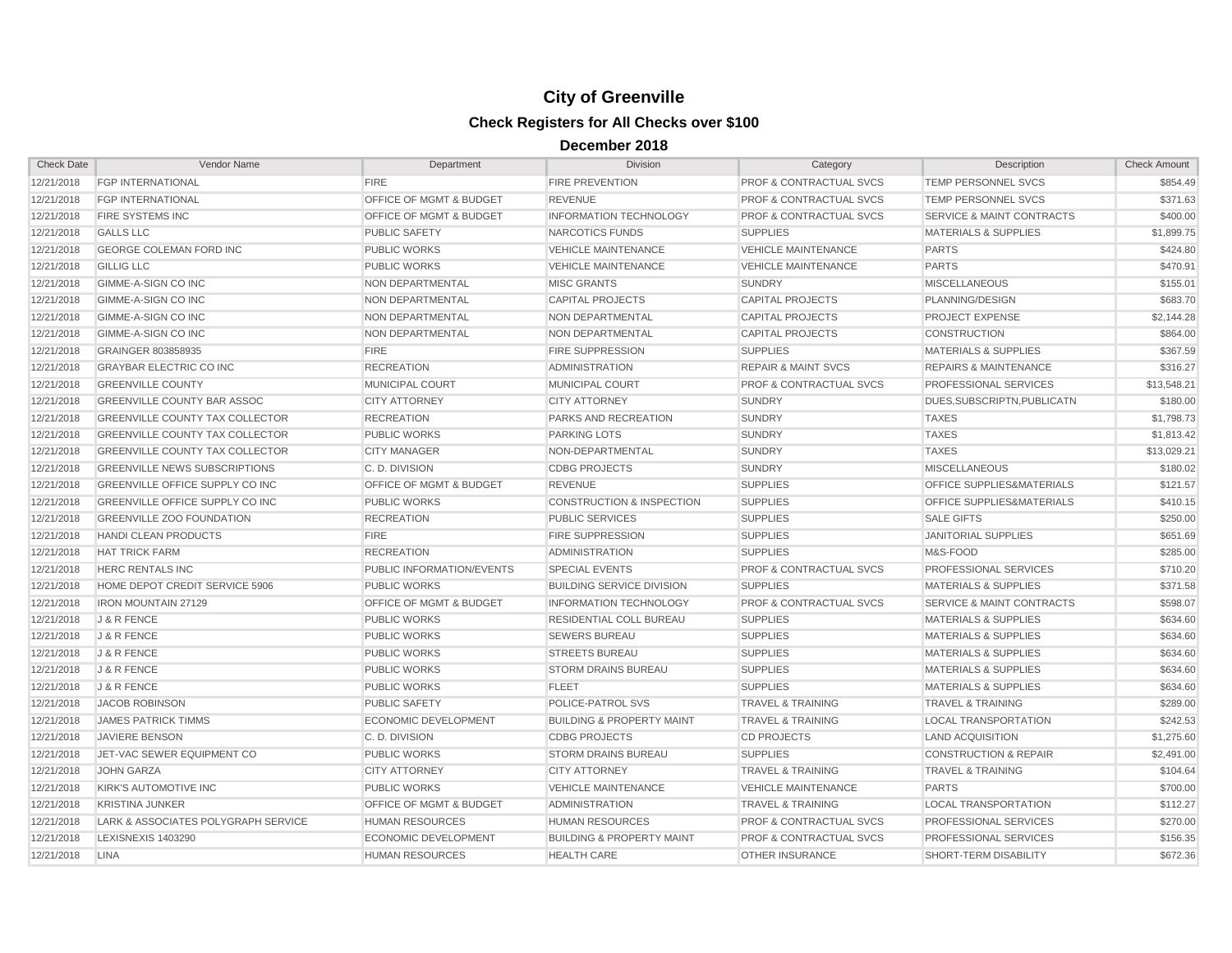| <b>Check Date</b> | Vendor Name                        | Department                         | <b>Division</b>                      | Category                           | Description                          | <b>Check Amount</b> |
|-------------------|------------------------------------|------------------------------------|--------------------------------------|------------------------------------|--------------------------------------|---------------------|
| 12/21/2018        | LOWES                              | <b>FIRE</b>                        | FIRE SUPPRESSION                     | <b>SUPPLIES</b>                    | <b>MATERIALS &amp; SUPPLIES</b>      | \$109.65            |
| 12/21/2018        | <b>MARATHON STAFFING INC</b>       | PUBLIC INFORMATION/EVENTS          | <b>EVENTS MANAGEMENT</b>             | <b>PROF &amp; CONTRACTUAL SVCS</b> | <b>TEMP PERSONNEL SVCS</b>           | \$3,238.56          |
| 12/21/2018        | <b>MARK NELSON</b>                 | <b>PUBLIC SAFETY</b>               | POLICE-PATROL SVS                    | <b>TRAVEL &amp; TRAINING</b>       | <b>TRAVEL &amp; TRAINING</b>         | \$244.00            |
| 12/21/2018        | MARY DOUGLAS NEAL HIRSCH           | NON DEPARTMENTAL                   | <b>MISC GRANTS</b>                   | <b>SUNDRY</b>                      | <b>MISCELLANEOUS</b>                 | \$202.34            |
| 12/21/2018        | MEDBRIDGE HOME MEDICAL             | OFFICE OF MGMT & BUDGET            | <b>REVENUE</b>                       | <b>BUSINESS LICENSE(HOLDING)</b>   | <b>REFUND</b>                        | \$1,268.66          |
| 12/21/2018        | MELLOW MUSHROOM                    | OFFICE OF MGMT & BUDGET            | <b>REVENUE</b>                       | <b>FEES &amp; CHARGES</b>          | <b>FALSE BURGLAR ALARM</b>           | \$150.00            |
| 12/21/2018        | <b>MICHAEL PANASKO</b>             | <b>ECONOMIC DEVELOPMENT</b>        | <b>ECONOMIC DEVELOPMENT</b>          | <b>TRAVEL &amp; TRAINING</b>       | <b>TRAVEL &amp; TRAINING</b>         | \$296.58            |
| 12/21/2018        | <b>MIKE ESTES</b>                  | <b>PUBLIC SAFETY</b>               | <b>POLICE-PATROL SVS</b>             | <b>TRAVEL &amp; TRAINING</b>       | <b>TRAVEL &amp; TRAINING</b>         | \$136.00            |
| 12/21/2018        | MIKE'S BODY SHOP & TOWING INC      | <b>PUBLIC WORKS</b>                | <b>FLEET</b>                         | <b>VEHICLE MAINTENANCE</b>         | <b>OUTSIDE REPAIRS</b>               | \$225.00            |
| 12/21/2018        | MILEPOST CONSULTING                | <b>RECREATION</b>                  | PARKS AND RECREATION                 | <b>PROF &amp; CONTRACTUAL SVCS</b> | PROFESSIONAL SERVICES                | \$5,737.50          |
| 12/21/2018        | <b>MKSK</b>                        | NON DEPARTMENTAL                   | <b>CAPITAL PROJECTS</b>              | <b>CAPITAL PROJECTS</b>            | PLANNING/DESIGN                      | \$17,328.01         |
| 12/21/2018        | NAPA AUTO PARTS                    | <b>PUBLIC WORKS</b>                | <b>VEHICLE MAINTENANCE</b>           | <b>VEHICLE MAINTENANCE</b>         | <b>PARTS</b>                         | \$167.18            |
| 12/21/2018        | NAPA AUTO PARTS                    | <b>FIRE</b>                        | <b>FIRE SUPPRESSION</b>              | <b>VEHICLE MAINTENANCE</b>         | <b>PARTS</b>                         | \$685.68            |
| 12/21/2018        | NORRIS SUPPLY CO                   | <b>PUBLIC WORKS</b>                | <b>TRAFFIC ENGINEERING</b>           | <b>SUPPLIES</b>                    | <b>CLOTHING &amp; UNIFORMS</b>       | \$152.64            |
| 12/21/2018        | NORRIS SUPPLY CO                   | <b>PUBLIC WORKS</b>                | <b>CONSTRUCTION &amp; INSPECTION</b> | <b>SUPPLIES</b>                    | <b>MATERIALS &amp; SUPPLIES</b>      | \$315.35            |
| 12/21/2018        | PAUL B WICKENSIMER                 | MUNICIPAL COURT                    | <b>MUNICIPAL COURT</b>               | <b>COURT LIABILITY</b>             | <b>COURT-STATE BOND</b>              | \$5,000.00          |
| 12/21/2018        | <b>PAUL DOW</b>                    | <b>PUBLIC WORKS</b>                | STORMWATER MANAGEMENT                | <b>TRAVEL &amp; TRAINING</b>       | <b>TRAVEL &amp; TRAINING</b>         | \$239.00            |
| 12/21/2018        | PECAN PIE PRODUCTIONS              | <b>RECREATION</b>                  | <b>PUBLIC SERVICES</b>               | <b>SUPPLIES</b>                    | <b>SUPPLIES PROMOTIONS</b>           | \$233.33            |
| 12/21/2018        | PETERBILT STORE OF GREENVILLE, THE | <b>PUBLIC WORKS</b>                | <b>VEHICLE MAINTENANCE</b>           | <b>VEHICLE MAINTENANCE</b>         | <b>PARTS</b>                         | \$4,459.00          |
| 12/21/2018        | PIEDMONT NATURAL GAS CO INC        | <b>FIRE</b>                        | <b>FIRE SERVICES</b>                 | <b>UTILITIES</b>                   | <b>GAS</b>                           | \$1,485.94          |
| 12/21/2018        | PLAYGROUND SAFETY SERVICES INC     | NON DEPARTMENTAL                   | <b>CAPITAL PROJECTS</b>              | <b>CAPITAL PROJECTS</b>            | <b>CONSTRUCTION</b>                  | \$1,532.00          |
| 12/21/2018        | PRESORT PLUS INC                   | OFFICE OF MGMT & BUDGET            | PURCHASING                           | <b>COMMUNICATIONS</b>              | <b>POSTAGE</b>                       | \$288.79            |
| 12/21/2018        | PRESORT PLUS INC                   | PUBLIC INFORMATION/EVENTS          | PUBLIC INFORMATION                   | <b>PRINTING</b>                    | PRINTING & BINDING                   | \$150.00            |
| 12/21/2018        | PROMOTE YOUR BIZ                   | <b>PUBLIC WORKS</b>                | <b>FIXED ROUTE</b>                   | <b>SUPPLIES</b>                    | <b>CLOTHING &amp; UNIFORMS</b>       | \$2,687.61          |
| 12/21/2018        | PSYCHEMEDICS CORPORATION           | <b>HUMAN RESOURCES</b>             | OCCUPATIONAL HEALTH                  | PROF & CONTRACTUAL SVCS            | PROFESSIONAL SERVICES                | \$1,755.50          |
| 12/21/2018        | QUEEN STREET BAPTIST CHURCH        | OFFICE OF MGMT & BUDGET            | <b>REVENUE</b>                       | <b>FEES &amp; CHARGES</b>          | <b>FALSE BURGLAR ALARM</b>           | \$100.00            |
| 12/21/2018        | R J SHIRLEY INC                    | <b>RECREATION</b>                  | TREE MAINTENANCE BUREAU              | <b>PROF &amp; CONTRACTUAL SVCS</b> | PROFESSIONAL SERVICES                | \$539.55            |
| 12/21/2018        | <b>RAI PRODUCTS</b>                | <b>PUBLIC WORKS</b>                | <b>TRAFFIC ENGINEERING</b>           | <b>SUPPLIES</b>                    | M&S-SIGNALS                          | \$3,351.50          |
| 12/21/2018        | <b>RCI THEATRICALS</b>             | <b>PUBLIC WORKS</b>                | PARKING ADMINISTRATION               | <b>PARKING DEPOSITS</b>            | PKG DEP-RIVER ST GARAGE              | \$400.00            |
| 12/21/2018        | RENEWABLE WATER RESOURCES          | OFFICE OF MGMT & BUDGET            | <b>REVENUE</b>                       | MISCELLANEOUS REVENUE              | REWA ADMIN FEE                       | \$5,500.00          |
| 12/21/2018        | RIVERPLACE DEVELOPMENT II LLC      | <b>PUBLIC WORKS</b>                | RIVERPLACE GARAGE                    | UTILITIES                          | <b>ELECTRICITY</b>                   | \$242.12            |
| 12/21/2018        | RIVERPLACE DEVELOPMENT II LLC      | <b>PUBLIC WORKS</b>                | RIVERPLACE GARAGE                    | <b>REPAIR &amp; MAINT SVCS</b>     | <b>REPAIRS &amp; MAINTENANCE</b>     | \$337.63            |
| 12/21/2018        | S C BAR                            | <b>CITY ATTORNEY</b>               | <b>CITY ATTORNEY</b>                 | <b>SUNDRY</b>                      | DUES, SUBSCRIPTN, PUBLICATN          | \$1,410.00          |
| 12/21/2018        | <b>SAFE INDUSTRIES</b>             | <b>FIRE</b>                        | <b>FIRE SUPPRESSION</b>              | <b>SUPPLIES</b>                    | <b>MATERIALS &amp; SUPPLIES</b>      | \$3,685.37          |
| 12/21/2018        | SAF-GARD SAFETY SHOE COMPANY       | <b>RECREATION</b>                  | <b>PARKS MAINTENANCE</b>             | <b>SUPPLIES</b>                    | <b>CLOTHING &amp; UNIFORMS</b>       | \$220.99            |
| 12/21/2018        | SALUDA CONSTRUCTION LLC            | NON DEPARTMENTAL                   | <b>CAPITAL PROJECTS</b>              | <b>CAPITAL PROJECTS</b>            | <b>CONSTRUCTION</b>                  | \$132,862.50        |
| 12/21/2018        | <b>SAM'S CLUB</b>                  | <b>FIRE</b>                        | <b>FIRE SUPPRESSION</b>              | <b>SUPPLIES</b>                    | <b>MATERIALS &amp; SUPPLIES</b>      | \$1,818.92          |
| 12/21/2018        | <b>SEJ SERVICES LLC</b>            | <b>PUBLIC WORKS</b>                | PARKING ADMINISTRATION               | <b>PROF &amp; CONTRACTUAL SVCS</b> | <b>SERVICE &amp; MAINT CONTRACTS</b> | \$600.00            |
| 12/21/2018        | SHARONVIEW FEDERAL CREDIT UNION    | OFFICE OF MGMT & BUDGET            | <b>REVENUE</b>                       | <b>FEES &amp; CHARGES</b>          | <b>FALSE BURGLAR ALARM</b>           | \$100.00            |
| 12/21/2018        | SIP ROOFTOP LOUNGE                 | <b>OFFICE OF MGMT &amp; BUDGET</b> | <b>REVENUE</b>                       | <b>FEES &amp; CHARGES</b>          | <b>FALSE BURGLAR ALARM</b>           | \$150.00            |
| 12/21/2018        | <b>SITE DESIGN INC</b>             | NON DEPARTMENTAL                   | <b>CAPITAL PROJECTS</b>              | <b>CAPITAL PROJECTS</b>            | PLANNING/DESIGN                      | \$460.00            |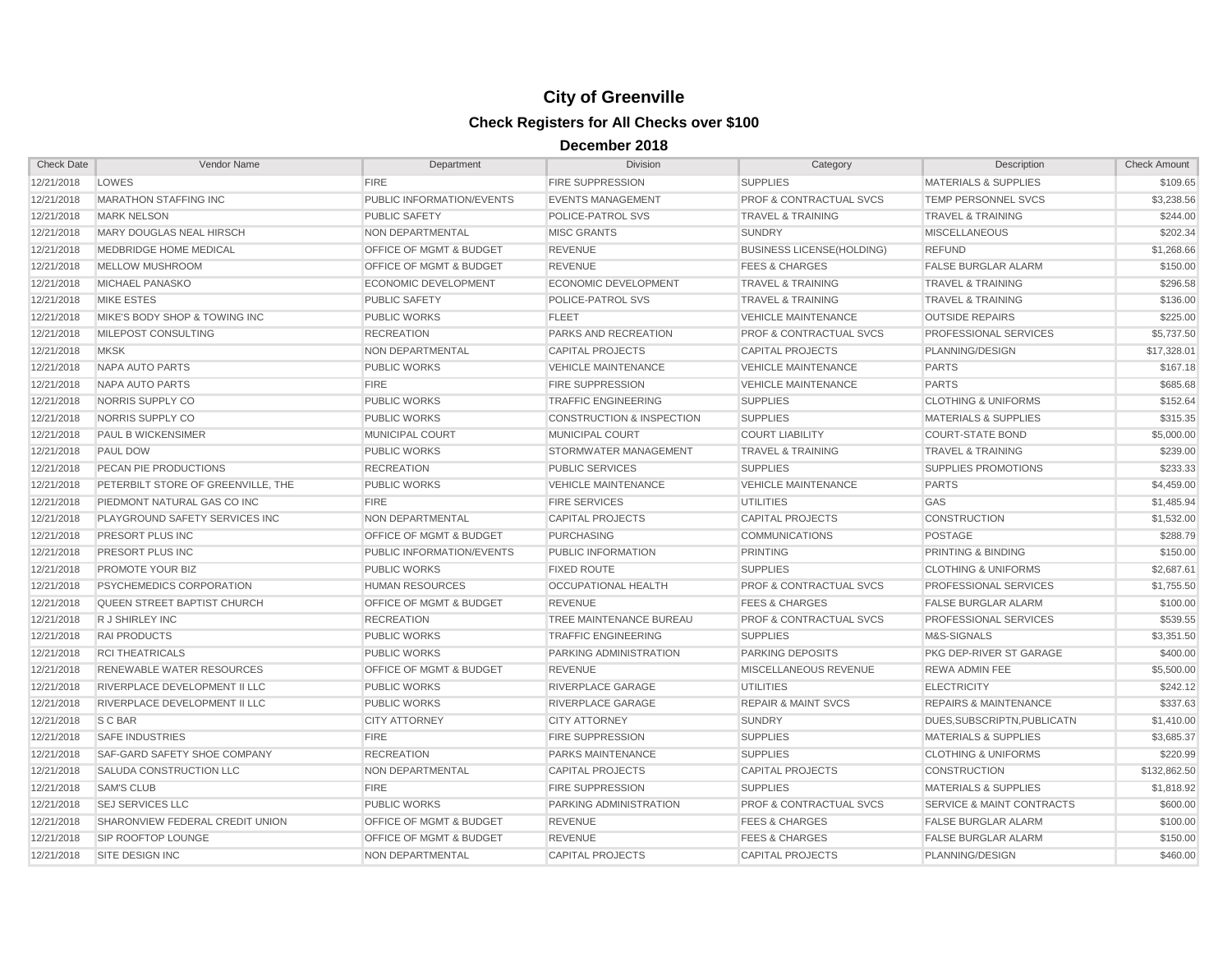| <b>Check Date</b> | Vendor Name                         | Department                         | <b>Division</b>                  | Category                           | Description                          | <b>Check Amount</b> |
|-------------------|-------------------------------------|------------------------------------|----------------------------------|------------------------------------|--------------------------------------|---------------------|
| 12/21/2018        | SNIDER FLEET SOLUTIONS              | <b>PUBLIC WORKS</b>                | <b>FLEET</b>                     | <b>VEHICLE MAINTENANCE</b>         | <b>OUTSIDE REPAIRS</b>               | \$780.99            |
| 12/21/2018        | SODFATHER INC                       | <b>PUBLIC WORKS</b>                | <b>SEWERS BUREAU</b>             | <b>PROF &amp; CONTRACTUAL SVCS</b> | MAINTENANCE CONTRACTS                | \$476.83            |
| 12/21/2018        | SODFATHER INC                       | <b>PUBLIC WORKS</b>                | <b>FLEET</b>                     | <b>PROF &amp; CONTRACTUAL SVCS</b> | <b>SERVICE &amp; MAINT CONTRACTS</b> | \$476.83            |
| 12/21/2018        | SODFATHER INC                       | <b>RECREATION</b>                  | PARKS MAINTENANCE                | <b>PROF &amp; CONTRACTUAL SVCS</b> | <b>SERVICE &amp; MAINT CONTRACTS</b> | \$1,219.99          |
| 12/21/2018        | SODFATHER INC                       | <b>PUBLIC WORKS</b>                | RESIDENTIAL COLL BUREAU          | <b>PROF &amp; CONTRACTUAL SVCS</b> | MAINTENANCE CONTRACTS                | \$476.83            |
| 12/21/2018        | SODFATHER INC                       | <b>PUBLIC WORKS</b>                | <b>STREETS BUREAU</b>            | <b>PROF &amp; CONTRACTUAL SVCS</b> | <b>SERVICE &amp; MAINT CONTRACTS</b> | \$476.83            |
| 12/21/2018        | SODFATHER INC                       | <b>PUBLIC WORKS</b>                | <b>STORM DRAINS BUREAU</b>       | <b>PROF &amp; CONTRACTUAL SVCS</b> | <b>SERVICE &amp; MAINT CONTRACTS</b> | \$476.83            |
| 12/21/2018        | SOUTHEASTERN DOCK & DOOR LLC        | <b>FIRE</b>                        | <b>FIRE SUPPRESSION</b>          | <b>REPAIR &amp; MAINT SVCS</b>     | <b>REPAIRS &amp; MAINTENANCE</b>     | \$172.49            |
| 12/21/2018        | SOUTHEASTERN EMERGENCY EQUIPMENT CO | <b>FIRE</b>                        | FIRE SUPPRESSION                 | <b>SUPPLIES</b>                    | OTHER MEDICAL SUPPLIES               | \$221.29            |
| 12/21/2018        | SOUTHEASTERN PAPER GROUP            | <b>PUBLIC WORKS</b>                | <b>BUILDING SERVICE DIVISION</b> | <b>SUPPLIES</b>                    | <b>JANITORIAL SUPPLIES</b>           | \$1,225.27          |
| 12/21/2018        | SPARETIME                           | OFFICE OF MGMT & BUDGET            | <b>REVENUE</b>                   | <b>FEES &amp; CHARGES</b>          | <b>FALSE BURGLAR ALARM</b>           | \$500.00            |
| 12/21/2018        | SPARTAN FIRE & EMERGENCY APPARATUS  | <b>FIRE</b>                        | <b>FIRE SUPPRESSION</b>          | <b>VEHICLE MAINTENANCE</b>         | <b>PARTS</b>                         | \$374.76            |
| 12/21/2018        | SPRING SERVICE GREENVILLE           | <b>PUBLIC WORKS</b>                | <b>VEHICLE MAINTENANCE</b>       | <b>VEHICLE MAINTENANCE</b>         | <b>OUTSIDE REPAIRS</b>               | \$184.80            |
| 12/21/2018        | SPRUCE: SERVICES & SOLUTIONS        | PUBLIC INFORMATION/EVENTS          | <b>EVENTS MANAGEMENT</b>         | <b>SUPPLIES</b>                    | <b>MATERIALS &amp; SUPPLIES</b>      | \$2,333.00          |
| 12/21/2018        | <b>SPX GENFARE</b>                  | <b>PUBLIC WORKS</b>                | <b>VEHICLE MAINTENANCE</b>       | <b>VEHICLE MAINTENANCE</b>         | <b>PARTS</b>                         | \$2,011.94          |
| 12/21/2018        | <b>STACEY OWENS</b>                 | <b>PUBLIC SAFETY</b>               | POLICE-PATROL SVS                | <b>TRAVEL &amp; TRAINING</b>       | <b>TRAVEL &amp; TRAINING</b>         | \$157.00            |
| 12/21/2018        | <b>SWANK MOTION PICTURES INC</b>    | PUBLIC INFORMATION/EVENTS          | <b>SPECIAL EVENTS</b>            | <b>PROF &amp; CONTRACTUAL SVCS</b> | PROFESSIONAL SERVICES                | \$506.68            |
| 12/21/2018        | TALENT MANAGEMENT SOLUTIONS         | <b>PUBLIC SAFETY</b>               | POLICE-DISPATCH BUREAU           | <b>PROF &amp; CONTRACTUAL SVCS</b> | <b>TEMP PERSONNEL SVCS</b>           | \$146.52            |
| 12/21/2018        | <b>TALENT MANAGEMENT SOLUTIONS</b>  | <b>PUBLIC WORKS</b>                | <b>FIXED ROUTE</b>               | <b>PROF &amp; CONTRACTUAL SVCS</b> | TEMP PERSONNEL SVCS                  | \$4,981.11          |
| 12/21/2018        | <b>TALENT MANAGEMENT SOLUTIONS</b>  | <b>PUBLIC WORKS</b>                | <b>STREETS BUREAU</b>            | <b>PROF &amp; CONTRACTUAL SVCS</b> | <b>TEMP PERSONNEL SVCS</b>           | \$2,668.67          |
| 12/21/2018        | <b>TALENT MANAGEMENT SOLUTIONS</b>  | <b>PUBLIC WORKS</b>                | <b>RESIDENTIAL COLL BUREAU</b>   | <b>PROF &amp; CONTRACTUAL SVCS</b> | <b>TEMP PERSONNEL SVCS</b>           | \$3,099.32          |
| 12/21/2018        | <b>TALENT MANAGEMENT SOLUTIONS</b>  | <b>RECREATION</b>                  | <b>COMMUNITY CENTERS</b>         | <b>PROF &amp; CONTRACTUAL SVCS</b> | <b>TEMP PERSONNEL SVCS</b>           | \$1,334.04          |
| 12/21/2018        | <b>TALENT MANAGEMENT SOLUTIONS</b>  | PUBLIC WORKS                       | <b>STORM DRAINS BUREAU</b>       | <b>PROF &amp; CONTRACTUAL SVCS</b> | TEMP PERSONNEL SVCS                  | \$1,778.40          |
| 12/21/2018        | <b>TALENT MANAGEMENT SOLUTIONS</b>  | <b>PUBLIC WORKS</b>                | STORMWATER MANAGEMENT            | <b>PROF &amp; CONTRACTUAL SVCS</b> | <b>TEMP PERSONNEL SVCS</b>           | \$786.71            |
| 12/21/2018        | TALENT MANAGEMENT SOLUTIONS         | <b>RECREATION</b>                  | <b>FALLS PARK WORK CREW</b>      | <b>PROF &amp; CONTRACTUAL SVCS</b> | <b>TEMP PERSONNEL SVCS</b>           | \$679.60            |
| 12/21/2018        | TALENT MANAGEMENT SOLUTIONS         | <b>HUMAN RESOURCES</b>             | <b>HUMAN RESOURCES</b>           | <b>PROF &amp; CONTRACTUAL SVCS</b> | TEMP PERSONNEL SVCS                  | \$775.50            |
| 12/21/2018        | THERMO KING OF GREENVILLE           | <b>PUBLIC WORKS</b>                | <b>VEHICLE MAINTENANCE</b>       | <b>VEHICLE MAINTENANCE</b>         | <b>PARTS</b>                         | \$411.42            |
| 12/21/2018        | <b>TRUCKPRO LLC</b>                 | <b>PUBLIC WORKS</b>                | <b>VEHICLE MAINTENANCE</b>       | <b>VEHICLE MAINTENANCE</b>         | <b>SMALL PARTS</b>                   | \$234.68            |
| 12/21/2018        | <b>TUCK AND HOWELL INC</b>          | <b>OFFICE OF MGMT &amp; BUDGET</b> | <b>REVENUE</b>                   | <b>BUSINESS LICENSE(HOLDING)</b>   | <b>REFUND</b>                        | \$225.00            |
| 12/21/2018        | ULI URBAN LAND INSTITUTE            | C. D. DIVISION                     | <b>CDBG PROJECTS</b>             | <b>SUNDRY</b>                      | <b>MISCELLANEOUS</b>                 | \$220.00            |
| 12/21/2018        | <b>UNIFIRST</b>                     | <b>PUBLIC WORKS</b>                | <b>VEHICLE MAINTENANCE</b>       | <b>SUPPLIES</b>                    | <b>CLOTHING &amp; UNIFORMS</b>       | \$572.72            |
| 12/21/2018        | UNITED ELECTRICAL DISTRIBUTORS INC  | <b>PUBLIC WORKS</b>                | NON VEHICLE MAINTENANCE          | <b>SUPPLIES</b>                    | <b>MATERIALS &amp; SUPPLIES</b>      | \$250.84            |
| 12/21/2018        | <b>VERIZON WIRELESS</b>             | <b>PUBLIC SAFETY</b>               | POLICE-PATROL SVS                | <b>COMMUNICATIONS</b>              | <b>OTHER</b>                         | \$114.03            |
| 12/21/2018        | <b>VERIZON WIRELESS</b>             | <b>FIRE</b>                        | <b>FIRE</b>                      | <b>COMMUNICATIONS</b>              | <b>OTHER</b>                         | \$2,209.76          |
| 12/21/2018        | <b>VISITGREENVILLESC</b>            | NON DEPARTMENTAL                   | ACCOMMODATION TAX                | <b>PROF &amp; CONTRACTUAL SVCS</b> | <b>TOURISM PROMOTIONS</b>            | \$180,719.42        |
| 12/21/2018        | <b>VULCAN MATERIALS</b>             | PUBLIC WORKS                       | <b>STORM DRAINS BUREAU</b>       | <b>SUPPLIES</b>                    | <b>MATERIALS &amp; SUPPLIES</b>      | \$2,232.28          |
| 12/21/2018        | VULCAN MATERIALS                    | <b>PUBLIC WORKS</b>                | <b>STREETS BUREAU</b>            | <b>SUPPLIES</b>                    | <b>MATERIALS &amp; SUPPLIES</b>      | \$1,488.18          |
| 12/21/2018        | <b>VULCAN MATERIALS</b>             | <b>PUBLIC WORKS</b>                | <b>SEWERS BUREAU</b>             | <b>SUPPLIES</b>                    | <b>MATERIALS &amp; SUPPLIES</b>      | \$3,720.47          |
| 12/21/2018        | W N WATSON-WEST TIRE & AUTOMOTIVE   | <b>FIRE</b>                        | <b>FIRE SUPPRESSION</b>          | <b>VEHICLE MAINTENANCE</b>         | <b>PARTS</b>                         | \$513.05            |
| 12/21/2018        | <b>WELLS FARGO BANK</b>             | <b>RECREATION</b>                  | <b>PARKS AND RECREATION</b>      | <b>SUNDRY</b>                      | <b>TAXES</b>                         | \$612.90            |
| 12/21/2018        | <b>WP LAW INC</b>                   | <b>RECREATION</b>                  | <b>FALLS PARK WORK CREW</b>      | <b>REPAIR &amp; MAINT SVCS</b>     | <b>REPAIRS &amp; MAINTENANCE</b>     | \$598.86            |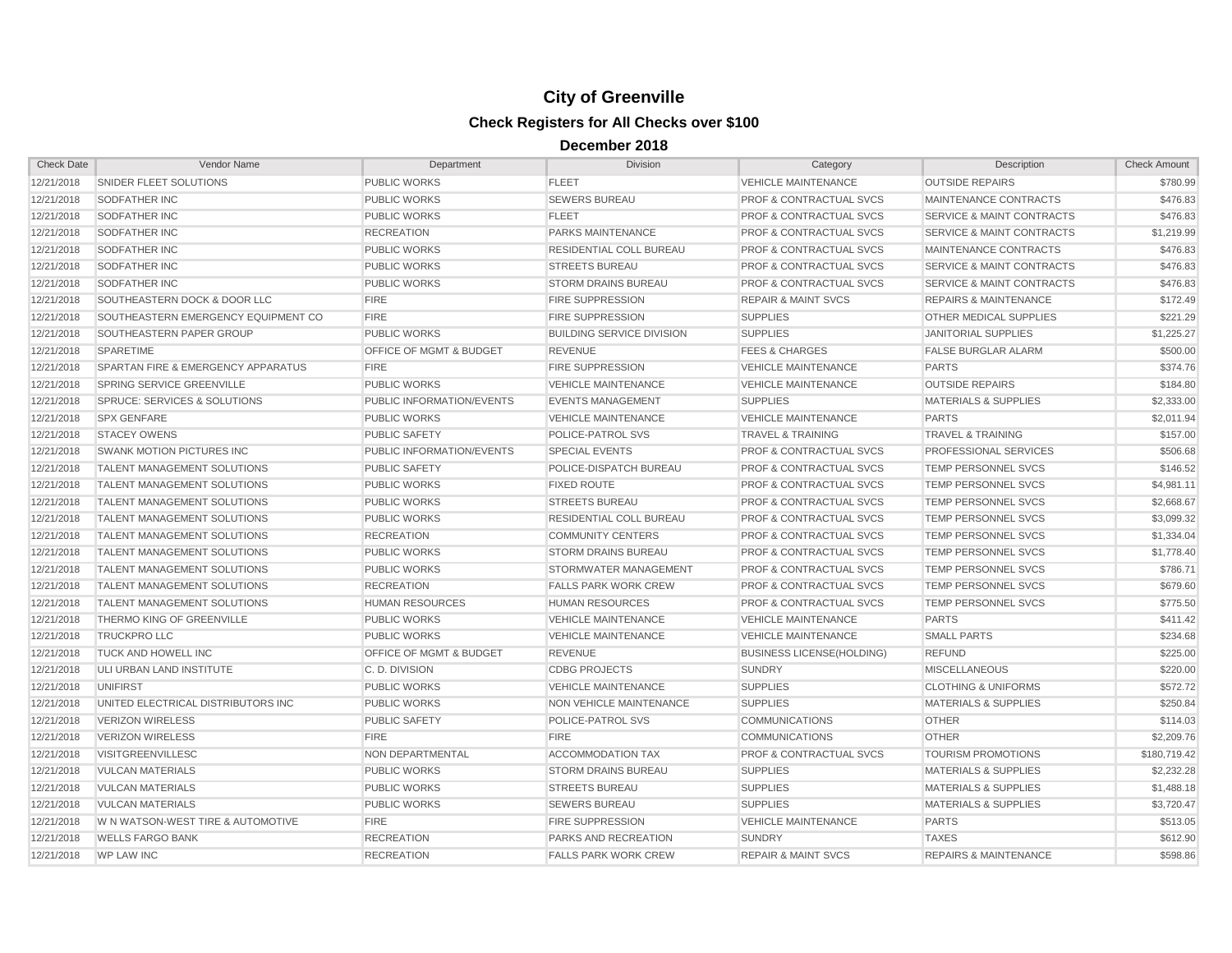| <b>Check Date</b> | Vendor Name             | Department                         | <b>Division</b>                      | Category                       | Description                          | <b>Check Amount</b> |
|-------------------|-------------------------|------------------------------------|--------------------------------------|--------------------------------|--------------------------------------|---------------------|
| 12/27/2018        | <b>TD CARD SERVICES</b> | <b>PUBLIC WORKS</b>                | <b>STORMWATER MANAGEMENT</b>         | <b>SUNDRY</b>                  | <b>MISCELLANEOUS</b>                 | \$105.24            |
| 12/27/2018        | TD CARD SERVICES        | <b>RECREATION</b>                  | PARKS MAINTENANCE                    | <b>TRAVEL &amp; TRAINING</b>   | <b>TRAVEL &amp; TRAINING</b>         | \$112.00            |
| 12/27/2018        | TD CARD SERVICES        | <b>RECREATION</b>                  | ADMINISTRATION                       | <b>TRAVEL &amp; TRAINING</b>   | <b>TRAVEL &amp; TRAINING</b>         | \$350.00            |
| 12/27/2018        | <b>TD CARD SERVICES</b> | OFFICE OF MGMT & BUDGET            | <b>INFORMATION TECHNOLOGY</b>        | <b>TRAVEL &amp; TRAINING</b>   | <b>TRAVEL &amp; TRAINING</b>         | \$731.46            |
| 12/27/2018        | <b>TD CARD SERVICES</b> | PUBLIC INFORMATION/EVENTS          | PUBLIC INFORMATION                   | <b>PRINTING</b>                | PRINTING & BINDING                   | \$225.67            |
| 12/27/2018        | <b>TD CARD SERVICES</b> | <b>CITY ATTORNEY</b>               | <b>CITY ATTORNEY</b>                 | <b>SUPPLIES</b>                | <b>MATERIALS &amp; SUPPLIES</b>      | \$171.04            |
| 12/27/2018        | TD CARD SERVICES        | <b>PUBLIC SAFETY</b>               | <b>DEPT OF TREASURY</b>              | <b>SUPPLIES</b>                | <b>MATERIALS &amp; SUPPLIES</b>      | \$1,601.29          |
| 12/27/2018        | TD CARD SERVICES        | PUBLIC INFORMATION/EVENTS          | <b>EVENTS MANAGEMENT</b>             | <b>SUPPLIES</b>                | <b>MATERIALS &amp; SUPPLIES</b>      | \$533.37            |
| 12/27/2018        | TD CARD SERVICES        | <b>RECREATION</b>                  | <b>PUBLIC SERVICES</b>               | <b>TRAVEL &amp; TRAINING</b>   | <b>TRAVEL &amp; TRAINING</b>         | \$576.14            |
| 12/27/2018        | <b>TD CARD SERVICES</b> | <b>PUBLIC WORKS</b>                | <b>STORM DRAINS BUREAU</b>           | <b>SUPPLIES</b>                | <b>MATERIALS &amp; SUPPLIES</b>      | \$100.31            |
| 12/27/2018        | TD CARD SERVICES        | <b>RECREATION</b>                  | <b>PUBLIC SERVICES</b>               | <b>SUNDRY</b>                  | <b>RESEARCH CONSERVATION EXP</b>     | \$1,737.47          |
| 12/27/2018        | TD CARD SERVICES        | <b>PUBLIC SAFETY</b>               | POLICE-PATROL SVS                    | <b>TRAVEL &amp; TRAINING</b>   | <b>TRAVEL &amp; TRAINING</b>         | \$2,797.85          |
| 12/27/2018        | <b>TD CARD SERVICES</b> | <b>HUMAN RESOURCES</b>             | <b>HUMAN RESOURCES</b>               | <b>SUNDRY</b>                  | <b>RECRUITMENT ADS</b>               | \$1,240.00          |
| 12/27/2018        | TD CARD SERVICES        | <b>PUBLIC WORKS</b>                | PARKING ADMINISTRATION               | <b>SUPPLIES</b>                | <b>MATERIALS &amp; SUPPLIES</b>      | \$735.26            |
| 12/27/2018        | <b>TD CARD SERVICES</b> | <b>RECREATION</b>                  | TREE MAINTENANCE BUREAU              | <b>TRAVEL &amp; TRAINING</b>   | <b>TRAVEL &amp; TRAINING</b>         | \$610.92            |
| 12/27/2018        | TD CARD SERVICES        | <b>HUMAN RESOURCES</b>             | <b>HUMAN RESOURCES</b>               | <b>SUNDRY</b>                  | <b>AWARDS</b>                        | \$404.61            |
| 12/27/2018        | TD CARD SERVICES        | <b>PUBLIC SAFETY</b>               | <b>POLICE-PATROL SVS</b>             | <b>SUPPLIES</b>                | <b>MATERIALS &amp; SUPPLIES</b>      | \$716.61            |
| 12/27/2018        | TD CARD SERVICES        | <b>ECONOMIC DEVELOPMENT</b>        | <b>BUILDING &amp; PROPERTY MAINT</b> | <b>SUPPLIES</b>                | <b>OFFICE SUPPLIES&amp;MATERIALS</b> | \$347.29            |
| 12/27/2018        | <b>TD CARD SERVICES</b> | <b>FIRE</b>                        | <b>FIRE SERVICES</b>                 | <b>SUNDRY</b>                  | <b>MISCELLANEOUS</b>                 | \$343.92            |
| 12/27/2018        | TD CARD SERVICES        | PUBLIC INFORMATION/EVENTS          | <b>SPECIAL EVENTS</b>                | <b>SUPPLIES</b>                | <b>MATERIALS &amp; SUPPLIES</b>      | \$719.34            |
| 12/27/2018        | TD CARD SERVICES        | <b>PUBLIC SAFETY</b>               | POLICE-PATROL SVS                    | <b>SUNDRY</b>                  | <b>RECRUITMENT ADS</b>               | \$377.39            |
| 12/27/2018        | <b>TD CARD SERVICES</b> | ECONOMIC DEVELOPMENT               | ECONOMIC DEVELOPMENT                 | MACHINERY AND EQUIPMENT        | <b>FURNITURE</b>                     | \$544.07            |
| 12/27/2018        | <b>TD CARD SERVICES</b> | <b>PUBLIC WORKS</b>                | <b>BUILDING SERVICE DIVISION</b>     | <b>SUPPLIES</b>                | <b>MATERIALS &amp; SUPPLIES</b>      | \$1,289.36          |
| 12/27/2018        | <b>TD CARD SERVICES</b> | <b>OFFICE OF MGMT &amp; BUDGET</b> | <b>INFORMATION TECHNOLOGY</b>        | <b>COMMUNICATIONS</b>          | TELECOMMUNICATIONS/WIRELE            | \$473.40            |
| 12/27/2018        | TD CARD SERVICES        | <b>RECREATION</b>                  | <b>ADMINISTRATION</b>                | <b>REPAIR &amp; MAINT SVCS</b> | <b>REPAIRS &amp; MAINTENANCE</b>     | \$149.67            |
| 12/27/2018        | TD CARD SERVICES        | PUBLIC INFORMATION/EVENTS          | <b>EVENTS MANAGEMENT</b>             | <b>SUNDRY</b>                  | <b>MISCELLANEOUS</b>                 | \$371.94            |
| 12/27/2018        | TD CARD SERVICES        | <b>PUBLIC SAFETY</b>               | POLICE-PATROL SVS                    | <b>VEHICLE MAINTENANCE</b>     | POLICE CAR UPFITS                    | \$1,599.00          |
| 12/27/2018        | TD CARD SERVICES        | <b>PUBLIC WORKS</b>                | <b>PUBLIC WORKS</b>                  | <b>TRAVEL &amp; TRAINING</b>   | <b>TRAVEL &amp; TRAINING</b>         | \$145.00            |
| 12/27/2018        | TD CARD SERVICES        | <b>PUBLIC SAFETY</b>               | POLICE-PATROL SVS                    | <b>SUNDRY</b>                  | <b>MISCELLANEOUS</b>                 | \$498.18            |
| 12/27/2018        | <b>TD CARD SERVICES</b> | <b>PUBLIC WORKS</b>                | PARKING ADMINISTRATION               | <b>SUNDRY</b>                  | <b>MISCELLANEOUS</b>                 | \$241.26            |
| 12/27/2018        | TD CARD SERVICES        | <b>RECREATION</b>                  | PARKS AND RECREATION                 | <b>SUNDRY</b>                  | DUES, SUBSCRIPTN, PUBLICATN          | \$245.00            |
| 12/27/2018        | <b>TD CARD SERVICES</b> | <b>ECONOMIC DEVELOPMENT</b>        | <b>ECONOMIC DEVELOPMENT</b>          | <b>TRAVEL &amp; TRAINING</b>   | <b>TRAVEL &amp; TRAINING</b>         | \$375.00            |
| 12/27/2018        | <b>TD CARD SERVICES</b> | C. D. DIVISION                     | <b>CDBG PROJECTS</b>                 | <b>TRAVEL &amp; TRAINING</b>   | <b>TRAVEL &amp; TRAINING</b>         | \$205.91            |
| 12/27/2018        | TD CARD SERVICES        | <b>PUBLIC WORKS</b>                | <b>FLEET</b>                         | <b>SUNDRY</b>                  | DUES.SUBSCRIPTN.PUBLICATN            | \$499.00            |
| 12/27/2018        | TD CARD SERVICES        | <b>ECONOMIC DEVELOPMENT</b>        | <b>BUILDING &amp; PROPERTY MAINT</b> | <b>TRAVEL &amp; TRAINING</b>   | <b>TRAVEL &amp; TRAINING</b>         | \$951.25            |
| 12/27/2018        | TD CARD SERVICES        | OFFICE OF MGMT & BUDGET            | <b>INFORMATION TECHNOLOGY</b>        | <b>SUPPLIES</b>                | <b>MATERIALS &amp; SUPPLIES</b>      | \$1,528.79          |
| 12/27/2018        | TD CARD SERVICES        | <b>RECREATION</b>                  | <b>EDUCATION</b>                     | <b>SUPPLIES</b>                | <b>SUPPLIES PROGRAM</b>              | \$207.40            |
| 12/27/2018        | TD CARD SERVICES        | <b>RECREATION</b>                  | <b>COMMUNITY CENTERS</b>             | <b>SUPPLIES</b>                | MATERIALS & SUPPLIES                 | \$991.51            |
| 12/27/2018        | TD CARD SERVICES        | <b>FIRE</b>                        | <b>FIRE SUPPRESSION</b>              | <b>VEHICLE MAINTENANCE</b>     | <b>PARTS</b>                         | \$122.58            |
| 12/27/2018        | <b>TD CARD SERVICES</b> | <b>RECREATION</b>                  | <b>ADMINISTRATION</b>                | <b>SUPPLIES</b>                | M&S-VETERINARY                       | \$310.39            |
| 12/27/2018        | <b>TD CARD SERVICES</b> | <b>FIRE</b>                        | <b>FIRE SUPPRESSION</b>              | <b>SUPPLIES</b>                | <b>MATERIALS &amp; SUPPLIES</b>      | \$4.229.30          |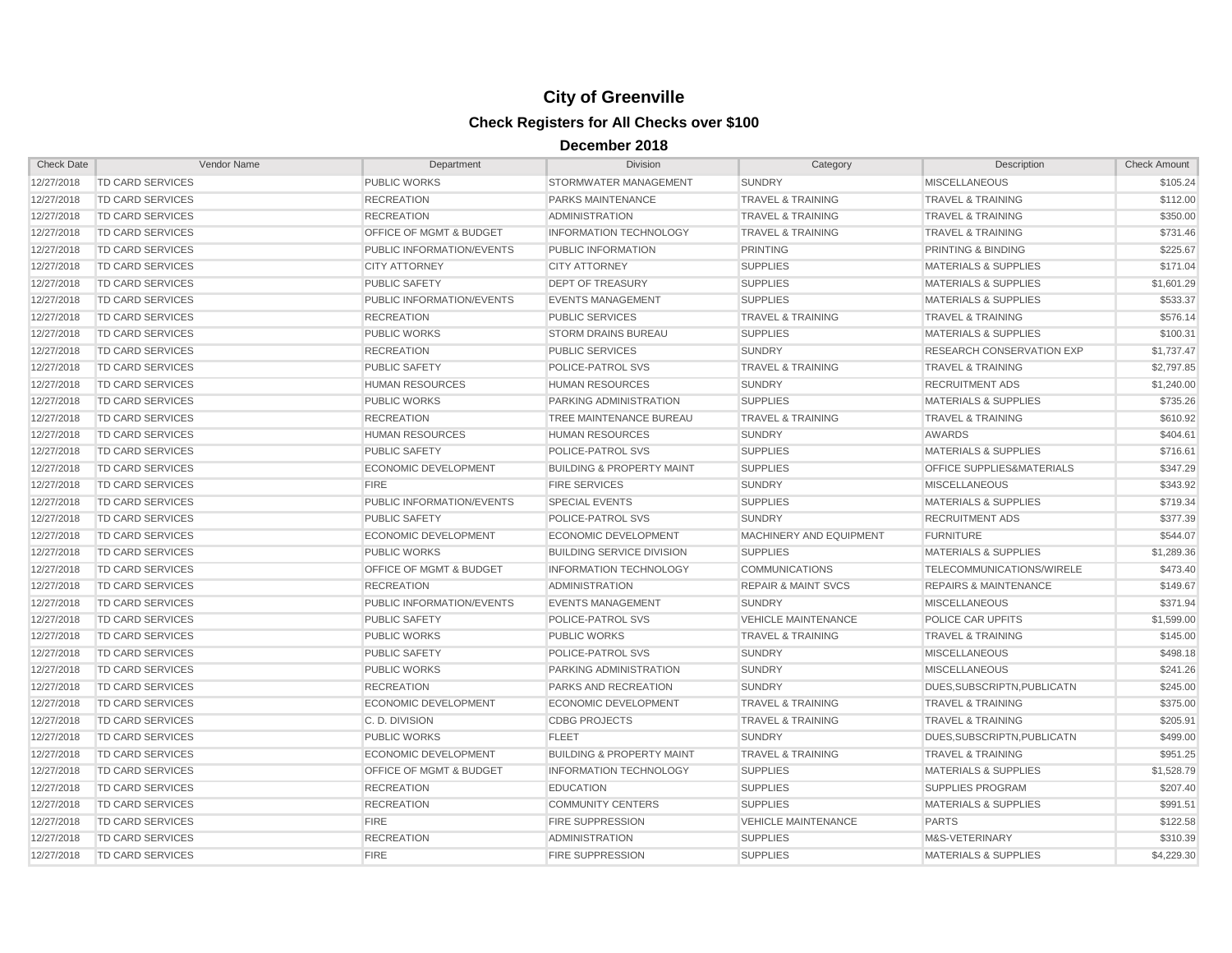| <b>Check Date</b> | Vendor Name                     | Department                         | <b>Division</b>                  | Category                           | <b>Description</b>                   | <b>Check Amount</b> |
|-------------------|---------------------------------|------------------------------------|----------------------------------|------------------------------------|--------------------------------------|---------------------|
| 12/27/2018        | <b>TD CARD SERVICES</b>         | <b>RECREATION</b>                  | <b>BEAUTIFICATION BUREAU</b>     | <b>SUPPLIES</b>                    | <b>MATERIALS &amp; SUPPLIES</b>      | \$2,076.17          |
| 12/27/2018        | <b>TD CARD SERVICES</b>         | <b>RECREATION</b>                  | <b>ADMINISTRATION</b>            | <b>SUPPLIES</b>                    | M&S-ANIMALS                          | \$273.12            |
| 12/27/2018        | TD CARD SERVICES                | <b>HUMAN RESOURCES</b>             | OCCUPATIONAL HEALTH              | <b>SUPPLIES</b>                    | <b>MATERIALS &amp; SUPPLIES</b>      | \$103.88            |
| 12/27/2018        | TD CARD SERVICES                | <b>HUMAN RESOURCES</b>             | OCCUPATIONAL HEALTH              | <b>TRAVEL &amp; TRAINING</b>       | <b>TRAVEL &amp; TRAINING</b>         | \$649.00            |
| 12/27/2018        | TD CARD SERVICES                | <b>PUBLIC SAFETY</b>               | POLICE-PATROL SVS                | <b>SUNDRY</b>                      | DUES.SUBSCRIPTN.PUBLICATN            | \$790.00            |
| 12/27/2018        | TD CARD SERVICES                | <b>FIRE</b>                        | <b>FIRE PREVENTION</b>           | <b>TRAVEL &amp; TRAINING</b>       | <b>TRAVEL &amp; TRAINING</b>         | \$322.70            |
| 12/27/2018        | TD CARD SERVICES                | NON DEPARTMENTAL                   | <b>CAPITAL PROJECTS</b>          | <b>CAPITAL PROJECTS</b>            | PLANNING/DESIGN                      | \$429.30            |
| 12/27/2018        | TD CARD SERVICES                | <b>RECREATION</b>                  | <b>PUBLIC SERVICES</b>           | <b>SUPPLIES</b>                    | <b>OFFICE SUPPLIES&amp;MATERIALS</b> | \$172.93            |
| 12/27/2018        | <b>TD CARD SERVICES</b>         | <b>PUBLIC WORKS</b>                | <b>STREETS BUREAU</b>            | <b>SUPPLIES</b>                    | <b>MATERIALS &amp; SUPPLIES</b>      | \$100.31            |
| 12/27/2018        | TD CARD SERVICES                | <b>FIRE</b>                        | <b>FIRE SERVICES</b>             | <b>SUPPLIES</b>                    | <b>MATERIALS &amp; SUPPLIES</b>      | \$482.80            |
| 12/27/2018        | TD CARD SERVICES                | <b>RECREATION</b>                  | <b>PARKS MAINTENANCE</b>         | <b>SUPPLIES</b>                    | <b>MATERIALS &amp; SUPPLIES</b>      | \$353.67            |
| 12/27/2018        | <b>TD CARD SERVICES</b>         | <b>PUBLIC WORKS</b>                | STORMWATER MANAGEMENT            | <b>TRAVEL &amp; TRAINING</b>       | <b>TRAVEL &amp; TRAINING</b>         | \$806.60            |
| 12/27/2018        | TD CARD SERVICES                | PUBLIC WORKS                       | <b>SEWERS BUREAU</b>             | <b>SUPPLIES</b>                    | <b>MATERIALS &amp; SUPPLIES</b>      | \$100.31            |
| 12/27/2018        | TD CARD SERVICES                | <b>PUBLIC WORKS</b>                | <b>PUBLIC WORKS</b>              | <b>SUNDRY</b>                      | <b>AWARDS</b>                        | \$239.81            |
| 12/28/2018        | A SERVICES GROUP LLC            | <b>RECREATION</b>                  | <b>ADMINISTRATION</b>            | <b>PROF &amp; CONTRACTUAL SVCS</b> | <b>SERVICE &amp; MAINT CONTRACTS</b> | \$1,389.15          |
| 12/28/2018        | <b>ADVANCE AUTO PARTS</b>       | <b>PUBLIC WORKS</b>                | <b>VEHICLE MAINTENANCE</b>       | <b>VEHICLE MAINTENANCE</b>         | <b>SMALL PARTS</b>                   | \$138.99            |
| 12/28/2018        | ADVANCED DOOR SYSTEMS INC       | <b>PUBLIC WORKS</b>                | <b>BUILDING SERVICE DIVISION</b> | <b>REPAIR &amp; MAINT SVCS</b>     | <b>REPAIRS &amp; MAINTENANCE</b>     | \$370.70            |
| 12/28/2018        | <b>AFLAC</b>                    | <b>OFFICE OF MGMT &amp; BUDGET</b> | NON-DEPARTMENTAL                 | PR-WH                              | INSURANCE-CANCER                     | \$11,800.46         |
| 12/28/2018        | AMTEC                           | <b>PUBLIC WORKS</b>                | PARKING ADMINISTRATION           | <b>FISCAL AGENT</b>                | <b>FISCAL AGENT FEES</b>             | \$500.00            |
| 12/28/2018        | APPLIED INDUSTRIAL TECHNOLOGIES | <b>PUBLIC WORKS</b>                | <b>VEHICLE MAINTENANCE</b>       | <b>VEHICLE MAINTENANCE</b>         | <b>SMALL PARTS</b>                   | \$360.36            |
| 12/28/2018        | <b>APRIL HERRON</b>             | <b>CITY ATTORNEY</b>               | <b>CITY ATTORNEY</b>             | <b>PROF &amp; CONTRACTUAL SVCS</b> | PROFESSIONAL SERVICES                | \$229.25            |
| 12/28/2018        | ASE AUTOMOTIVE SERV EXCELLENCE  | PUBLIC WORKS                       | <b>FLEET</b>                     | <b>TRAVEL &amp; TRAINING</b>       | <b>TRAVEL &amp; TRAINING</b>         | \$164.00            |
| 12/28/2018        | AT & T MOBILITY                 | <b>PUBLIC WORKS</b>                | <b>FIXED ROUTE</b>               | <b>COMMUNICATIONS</b>              | <b>CABLE TELEVISION/INTERNET</b>     | \$789.25            |
| 12/28/2018        | <b>BELL PARTNERS INC</b>        | OFFICE OF MGMT & BUDGET            | <b>REVENUE</b>                   | <b>BUSINESS LICENSE(HOLDING)</b>   | <b>REFUND</b>                        | \$259.25            |
| 12/28/2018        | <b>BLUE EAGLE RENTALS INC</b>   | <b>PUBLIC WORKS</b>                | <b>MAINTENANCE</b>               | <b>SUPPLIES</b>                    | MATERIALS & SUPPLIES                 | \$210.72            |
| 12/28/2018        | <b>BOOT BARN</b>                | <b>PUBLIC WORKS</b>                | STORMWATER MANAGEMENT            | <b>SUPPLIES</b>                    | <b>CLOTHING &amp; UNIFORMS</b>       | \$160.00            |
| 12/28/2018        | C O G RETIREE INSURANCE         | <b>HUMAN RESOURCES</b>             | <b>HEALTH CARE</b>               | <b>OTHER INSURANCE</b>             | <b>HEALTH MEDICARE SUPPL</b>         | \$15,010.04         |
| 12/28/2018        | CAROLINA INTERNATIONAL TRUCKS   | <b>PUBLIC WORKS</b>                | <b>FLEET</b>                     | <b>VEHICLE MAINTENANCE</b>         | <b>OUTSIDE REPAIRS</b>               | \$868.90            |
| 12/28/2018        | CDW/G                           | PUBLIC SAFETY                      | POLICE-PATROL SVS                | <b>VEHICLE MAINTENANCE</b>         | POLICE CAR UPFITS                    | \$327.97            |
| 12/28/2018        | <b>CHEM-AQUA INC</b>            | <b>PUBLIC WORKS</b>                | <b>BUILDING SERVICE DIVISION</b> | <b>PROF &amp; CONTRACTUAL SVCS</b> | <b>SERVICE &amp; MAINT CONTRACTS</b> | \$473.82            |
| 12/28/2018        | <b>CINCINNATI SYSTEMS INC</b>   | <b>PUBLIC WORKS</b>                | <b>CHURCH STREET GARAGE</b>      | <b>REPAIR &amp; MAINT SVCS</b>     | <b>REPAIRS &amp; MAINTENANCE</b>     | \$360.00            |
| 12/28/2018        | <b>CINCINNATI SYSTEMS INC</b>   | <b>PUBLIC WORKS</b>                | <b>RICHARDSON STREET GARAGE</b>  | <b>REPAIR &amp; MAINT SVCS</b>     | <b>REPAIRS &amp; MAINTENANCE</b>     | \$544.43            |
| 12/28/2018        | CINCINNATI SYSTEMS INC          | <b>PUBLIC WORKS</b>                | <b>POINSETT GARAGE</b>           | <b>REPAIR &amp; MAINT SVCS</b>     | <b>REPAIRS &amp; MAINTENANCE</b>     | \$315.00            |
| 12/28/2018        | <b>CINCINNATI SYSTEMS INC</b>   | <b>PUBLIC WORKS</b>                | <b>BROAD STREET GARAGE</b>       | <b>REPAIR &amp; MAINT SVCS</b>     | <b>REPAIRS &amp; MAINTENANCE</b>     | \$180.00            |
| 12/28/2018        | <b>CINCINNATI SYSTEMS INC</b>   | PUBLIC WORKS                       | <b>ONE GARAGE</b>                | <b>REPAIR &amp; MAINT SVCS</b>     | <b>REPAIRS &amp; MAINTENANCE</b>     | \$731.25            |
| 12/28/2018        | <b>CINCINNATI SYSTEMS INC</b>   | <b>PUBLIC WORKS</b>                | S. SPRING STREET GARAGE          | <b>REPAIR &amp; MAINT SVCS</b>     | <b>REPAIRS &amp; MAINTENANCE</b>     | \$461.25            |
| 12/28/2018        | <b>CINCINNATI SYSTEMS INC</b>   | PUBLIC WORKS                       | RIVER STREET GARAGE              | <b>REPAIR &amp; MAINT SVCS</b>     | <b>REPAIRS &amp; MAINTENANCE</b>     | \$1,576.85          |
| 12/28/2018        | <b>CINCINNATI SYSTEMS INC</b>   | PUBLIC WORKS                       | <b>COMMONS GARAGE</b>            | <b>REPAIR &amp; MAINT SVCS</b>     | <b>REPAIRS &amp; MAINTENANCE</b>     | \$247.50            |
| 12/28/2018        | <b>CINTAS</b>                   | PUBLIC WORKS                       | <b>FLEET</b>                     | <b>SUPPLIES</b>                    | <b>CLOTHING &amp; UNIFORMS</b>       | \$160.48            |
| 12/28/2018        | <b>CINTAS</b>                   | <b>PUBLIC WORKS</b>                | <b>RECYCLING</b>                 | <b>SUPPLIES</b>                    | <b>CLOTHING &amp; UNIFORMS</b>       | \$104.94            |
| 12/28/2018        | CLERK OF COURT ANDERSON         | <b>OFFICE OF MGMT &amp; BUDGET</b> | NON-DEPARTMENTAL                 | PR-WH                              | <b>GARNISHMENTS</b>                  | \$365.40            |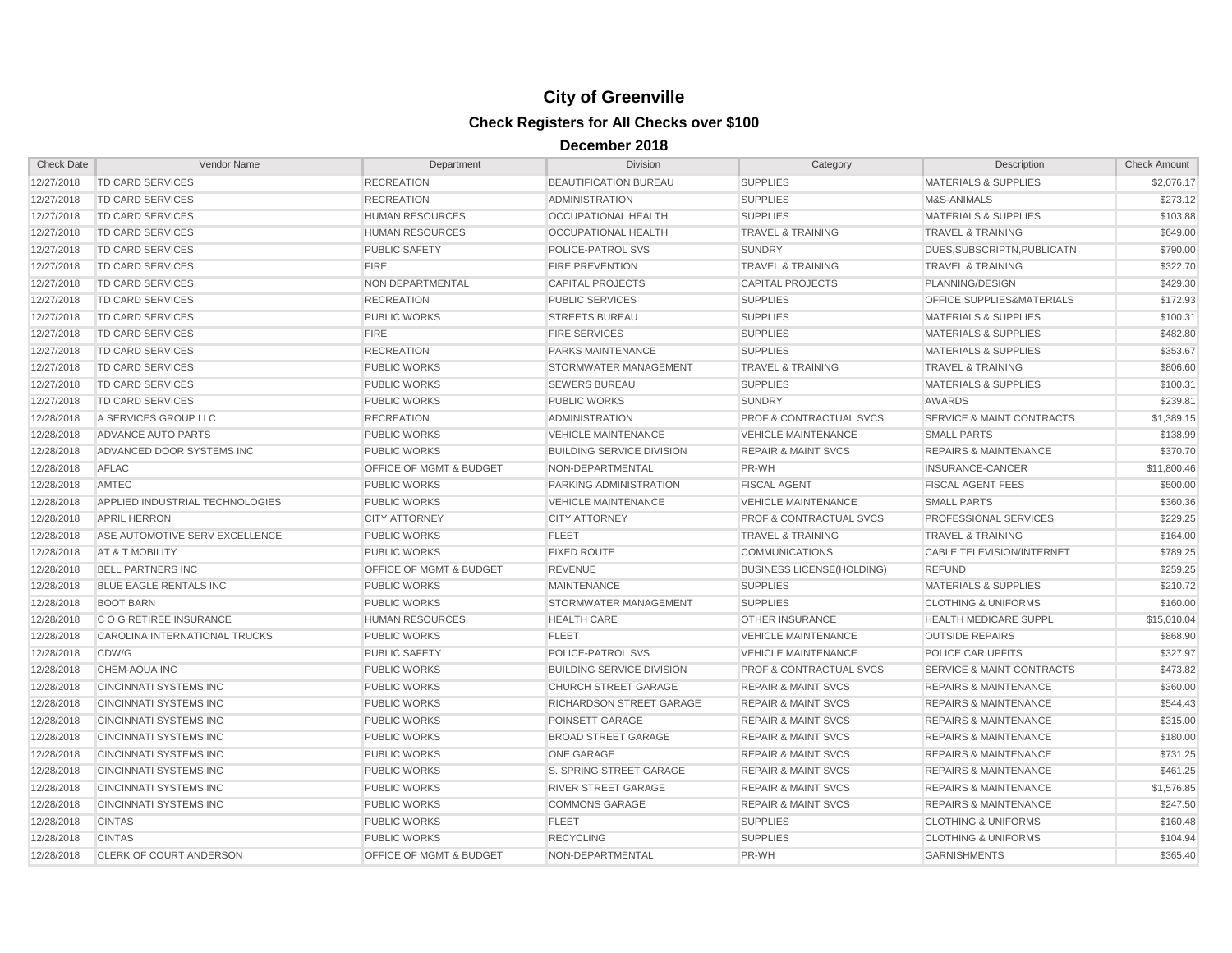| <b>Check Date</b> | Vendor Name                            | Department                         | <b>Division</b>                  | Category                           | Description                          | <b>Check Amount</b> |
|-------------------|----------------------------------------|------------------------------------|----------------------------------|------------------------------------|--------------------------------------|---------------------|
| 12/28/2018        | CLERK OF COURT PICKENS COUNTY          | OFFICE OF MGMT & BUDGET            | NON-DEPARTMENTAL                 | PR-WH                              | <b>GARNISHMENTS</b>                  | \$304.34            |
| 12/28/2018        | <b>CLERK OF COURT ROCK HILL</b>        | <b>OFFICE OF MGMT &amp; BUDGET</b> | NON-DEPARTMENTAL                 | PR-WH                              | <b>GARNISHMENTS</b>                  | \$211.05            |
| 12/28/2018        | CLERK OF COURT SPARTANBURG             | <b>OFFICE OF MGMT &amp; BUDGET</b> | NON-DEPARTMENTAL                 | PR-WH                              | <b>GARNISHMENTS</b>                  | \$457.80            |
| 12/28/2018        | CLINE HOSE & HYDRAULICS LLC            | <b>PUBLIC WORKS</b>                | <b>SEWERS BUREAU</b>             | <b>SUPPLIES</b>                    | <b>MATERIALS &amp; SUPPLIES</b>      | \$298.39            |
| 12/28/2018        | CONSOLIDATED PIPE & SUPPLY CO INC      | <b>PUBLIC WORKS</b>                | <b>CBD TIF CREW</b>              | <b>SUPPLIES</b>                    | <b>MATERIALS &amp; SUPPLIES</b>      | \$921.37            |
| 12/28/2018        | CONSOLIDATED PIPE & SUPPLY CO INC      | PUBLIC WORKS                       | <b>STORM DRAINS BUREAU</b>       | <b>SUPPLIES</b>                    | <b>MATERIALS &amp; SUPPLIES</b>      | \$748.57            |
| 12/28/2018        | <b>CUMMINS ATLANTIC</b>                | <b>PUBLIC WORKS</b>                | <b>VEHICLE MAINTENANCE</b>       | <b>TRAVEL &amp; TRAINING</b>       | <b>TRAVEL &amp; TRAINING</b>         | \$555.00            |
| 12/28/2018        | <b>DELL MARKETING LP</b>               | <b>OFFICE OF MGMT &amp; BUDGET</b> | <b>INFORMATION TECHNOLOGY</b>    | <b>MIS PROJECTS</b>                | <b>PCS/UPGRADES</b>                  | \$506.08            |
| 12/28/2018        | <b>DESIGNLAB INC</b>                   | <b>PUBLIC WORKS</b>                | <b>MAINTENANCE</b>               | <b>SUPPLIES</b>                    | <b>CLOTHING &amp; UNIFORMS</b>       | \$185.50            |
| 12/28/2018        | <b>DESIGNLAB INC</b>                   | <b>PUBLIC SAFETY</b>               | POLICE-PATROL SVS                | <b>SUPPLIES</b>                    | <b>CLOTHING &amp; UNIFORMS</b>       | \$2,786.55          |
| 12/28/2018        | DIVERSIFIED ELECTRONICS INC.           | <b>PUBLIC SAFETY</b>               | POLICE-PATROL SVS                | <b>SUPPLIES</b>                    | <b>MATERIALS &amp; SUPPLIES</b>      | \$526.97            |
| 12/28/2018        | <b>ECHOLS OIL COMPANY INC</b>          | PUBLIC WORKS                       | <b>FLEET</b>                     | <b>VEHICLE MAINTENANCE</b>         | <b>FUEL</b>                          | \$2,428.03          |
| 12/28/2018        | <b>ECMC</b>                            | <b>OFFICE OF MGMT &amp; BUDGET</b> | NON-DEPARTMENTAL                 | PR-WH                              | <b>GARNISHMENTS</b>                  | \$319.27            |
| 12/28/2018        | <b>EDWARD MYERS III</b>                | <b>PUBLIC WORKS</b>                | <b>BUILDING SERVICE DIVISION</b> | <b>TRAVEL &amp; TRAINING</b>       | <b>TRAVEL &amp; TRAINING</b>         | \$734.50            |
| 12/28/2018        | <b>EMERGENCYMD LLC</b>                 | <b>HUMAN RESOURCES</b>             | OCCUPATIONAL HEALTH              | <b>PROF &amp; CONTRACTUAL SVCS</b> | PROFESSIONAL SERVICES                | \$3,265.00          |
| 12/28/2018        | <b>FAIRWAY FORD INC</b>                | <b>PUBLIC WORKS</b>                | <b>FLEET</b>                     | <b>VEHICLE MAINTENANCE</b>         | <b>OUTSIDE REPAIRS</b>               | \$115.00            |
| 12/28/2018        | FAMILY CT OF THE 13TH CIRCUIT          | <b>OFFICE OF MGMT &amp; BUDGET</b> | NON-DEPARTMENTAL                 | PR-WH                              | <b>GARNISHMENTS</b>                  | \$3,203.35          |
| 12/28/2018        | <b>FAMILY SUPPORT REGISTRY</b>         | <b>OFFICE OF MGMT &amp; BUDGET</b> | NON-DEPARTMENTAL                 | PR-WH                              | <b>GARNISHMENTS</b>                  | \$223.84            |
| 12/28/2018        | <b>FASTSIGNS</b>                       | <b>PUBLIC WORKS</b>                | <b>BUILDING SERVICE DIVISION</b> | <b>SUPPLIES</b>                    | <b>MATERIALS &amp; SUPPLIES</b>      | \$222.47            |
| 12/28/2018        | <b>FEDERAL EXPRESS CORP</b>            | <b>PUBLIC WORKS</b>                | <b>SEWERS BUREAU</b>             | <b>SUPPLIES</b>                    | <b>MATERIALS &amp; SUPPLIES</b>      | \$457.18            |
| 12/28/2018        | <b>FEDERAL EXPRESS CORP</b>            | <b>RECREATION</b>                  | <b>ADMINISTRATION</b>            | <b>COMMUNICATIONS</b>              | <b>POSTAGE</b>                       | \$345.49            |
| 12/28/2018        | <b>FGP INTERNATIONAL</b>               | <b>FIRE</b>                        | FIRE PREVENTION                  | PROF & CONTRACTUAL SVCS            | <b>TEMP PERSONNEL SVCS</b>           | \$854.49            |
| 12/28/2018        | <b>FGP INTERNATIONAL</b>               | ECONOMIC DEVELOPMENT               | PLANNING AND ZONING              | <b>PROF &amp; CONTRACTUAL SVCS</b> | <b>TEMP PERSONNEL SVCS</b>           | \$491.09            |
| 12/28/2018        | <b>FGP INTERNATIONAL</b>               | OFFICE OF MGMT & BUDGET            | <b>REVENUE</b>                   | <b>PROF &amp; CONTRACTUAL SVCS</b> | TEMP PERSONNEL SVCS                  | \$293.40            |
| 12/28/2018        | <b>GALLS LLC</b>                       | PUBLIC SAFETY                      | NARCOTICS FUNDS                  | <b>SUPPLIES</b>                    | <b>MATERIALS &amp; SUPPLIES</b>      | \$903.12            |
| 12/28/2018        | <b>GILLIG LLC</b>                      | <b>PUBLIC WORKS</b>                | <b>VEHICLE MAINTENANCE</b>       | <b>VEHICLE MAINTENANCE</b>         | <b>PARTS</b>                         | \$692.71            |
| 12/28/2018        | <b>GIMME-A-SIGN CO INC</b>             | <b>PUBLIC WORKS</b>                | <b>BROAD STREET GARAGE</b>       | <b>SUPPLIES</b>                    | <b>MATERIALS &amp; SUPPLIES</b>      | \$774.14            |
| 12/28/2018        | GIMME-A-SIGN CO INC                    | <b>PUBLIC WORKS</b>                | RIVERPLACE GARAGE                | <b>SUPPLIES</b>                    | <b>MATERIALS &amp; SUPPLIES</b>      | \$610.56            |
| 12/28/2018        | GRAINGER 803858935                     | <b>PUBLIC WORKS</b>                | <b>MAINTENANCE</b>               | <b>SUPPLIES</b>                    | <b>MATERIALS &amp; SUPPLIES</b>      | \$338.13            |
| 12/28/2018        | <b>GREENVILLE CONVENTION CENTER</b>    | NON DEPARTMENTAL                   | <b>MISC GRANTS</b>               | <b>SUNDRY</b>                      | <b>MISCELLANEOUS</b>                 | \$3,011.37          |
| 12/28/2018        | <b>GREENVILLE NEWS</b>                 | OFFICE OF MGMT & BUDGET            | <b>PURCHASING</b>                | <b>PROF &amp; CONTRACTUAL SVCS</b> | ADVERTISING EXPENSE                  | \$292.05            |
| 12/28/2018        | <b>GREENVILLE OFFICE SUPPLY CO INC</b> | <b>PUBLIC WORKS</b>                | <b>MAINTENANCE</b>               | <b>SUPPLIES</b>                    | <b>CLOTHING &amp; UNIFORMS</b>       | \$112.54            |
| 12/28/2018        | GREENVILLE OFFICE SUPPLY CO INC        | ECONOMIC DEVELOPMENT               | PLANNING AND ZONING              | <b>SUPPLIES</b>                    | <b>MATERIALS &amp; SUPPLIES</b>      | \$213.93            |
| 12/28/2018        | <b>GREENVILLE OFFICE SUPPLY CO INC</b> | <b>PUBLIC WORKS</b>                | PARKING ADMINISTRATION           | <b>SUPPLIES</b>                    | <b>CLOTHING &amp; UNIFORMS</b>       | \$144.21            |
| 12/28/2018        | <b>GREENVILLE WATER</b>                | <b>PUBLIC WORKS</b>                | <b>BUILDING SERVICE DIVISION</b> | <b>UTILITIES</b>                   | <b>OTHER</b>                         | \$155.71            |
| 12/28/2018        | <b>GREGORY PEST SOLUTIONS</b>          | <b>PUBLIC WORKS</b>                | <b>BUILDING SERVICE DIVISION</b> | <b>PROF &amp; CONTRACTUAL SVCS</b> | <b>SERVICE &amp; MAINT CONTRACTS</b> | \$230.50            |
| 12/28/2018        | HAYNSWORTH SINKLER BOYD PA             | <b>CITY ATTORNEY</b>               | <b>CITY ATTORNEY</b>             | <b>PROF &amp; CONTRACTUAL SVCS</b> | PROFESSIONAL SERVICES                | \$120.00            |
| 12/28/2018        | HAYWOOD ACE HARDWARE                   | <b>PUBLIC WORKS</b>                | RIVERPLACE GARAGE                | <b>SUPPLIES</b>                    | <b>MATERIALS &amp; SUPPLIES</b>      | \$508.25            |
| 12/28/2018        | HAYWOOD ACE HARDWARE                   | PUBLIC WORKS                       | <b>CBD TIF CREW</b>              | <b>SUPPLIES</b>                    | <b>MATERIALS &amp; SUPPLIES</b>      | \$2,033.00          |
| 12/28/2018        | <b>HESC</b>                            | <b>OFFICE OF MGMT &amp; BUDGET</b> | NON-DEPARTMENTAL                 | PR-WH                              | <b>GARNISHMENTS</b>                  | \$191.65            |
| 12/28/2018        | HOME DEPOT CREDIT SERVICE 3104         | <b>PUBLIC WORKS</b>                | <b>MAINTENANCE</b>               | <b>SUPPLIES</b>                    | <b>MATERIALS &amp; SUPPLIES</b>      | \$192.58            |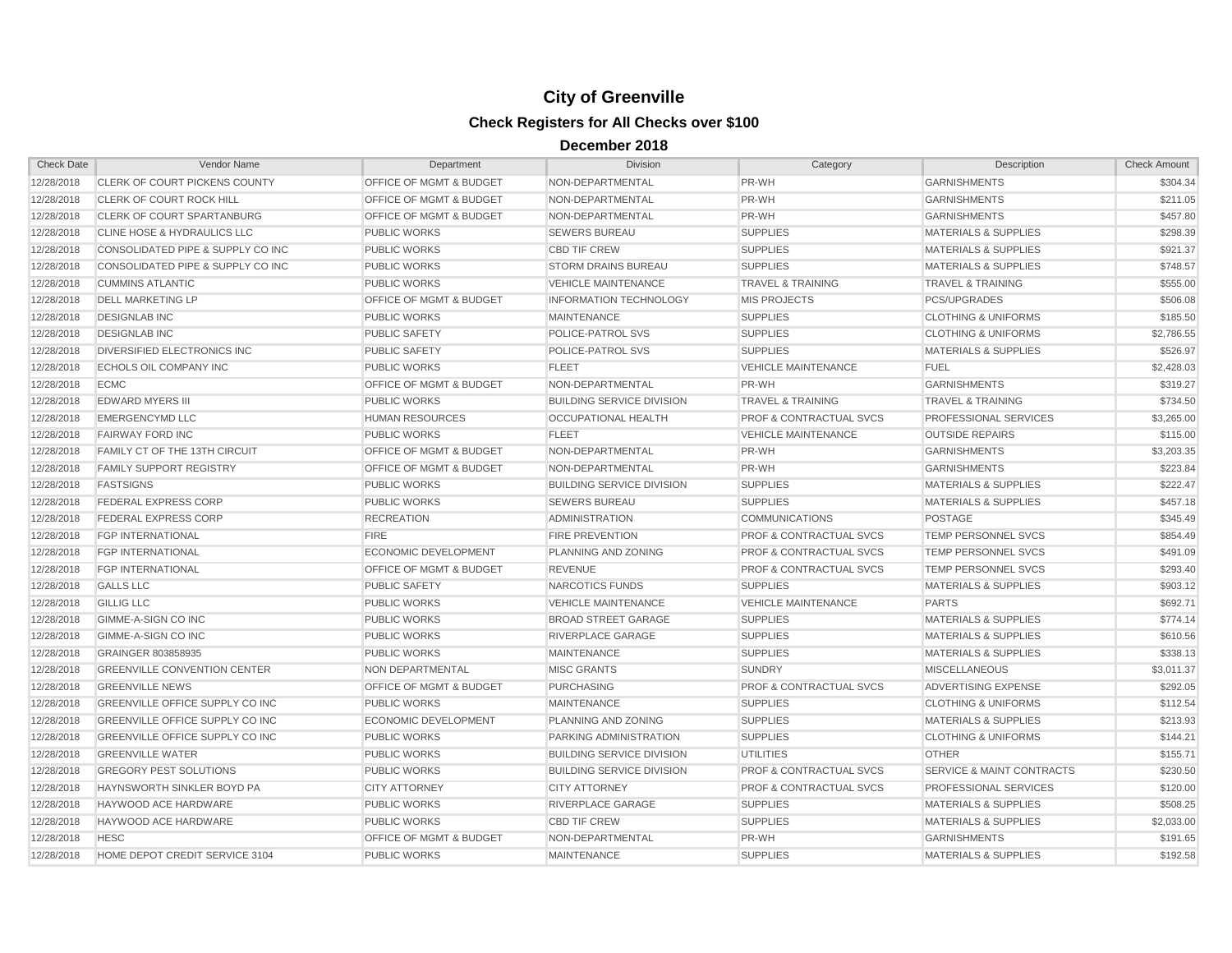| <b>Check Date</b> | Vendor Name                         | Department                         | <b>Division</b>                      | Category                           | Description                          | <b>Check Amount</b> |
|-------------------|-------------------------------------|------------------------------------|--------------------------------------|------------------------------------|--------------------------------------|---------------------|
| 12/28/2018        | HOME DEPOT CREDIT SERVICE 5906      | PUBLIC WORKS                       | <b>BUILDING SERVICE DIVISION</b>     | <b>SUPPLIES</b>                    | <b>MATERIALS &amp; SUPPLIES</b>      | \$567.25            |
| 12/28/2018        | <b>IMAGE MANUFACTURING GROUP</b>    | <b>PUBLIC WORKS</b>                | S. SPRING STREET GARAGE              | <b>REPAIR &amp; MAINT SVCS</b>     | <b>REPAIRS &amp; MAINTENANCE</b>     | \$1,366.00          |
| 12/28/2018        | INTERNAL REVENUE SERVICE            | OFFICE OF MGMT & BUDGET            | NON-DEPARTMENTAL                     | PR-WH                              | <b>GARNISHMENTS</b>                  | \$202.50            |
| 12/28/2018        | <b>JAMES CROSBY JR</b>              | <b>PUBLIC WORKS</b>                | <b>BUILDING SERVICE DIVISION</b>     | <b>TRAVEL &amp; TRAINING</b>       | <b>TRAVEL &amp; TRAINING</b>         | \$236.34            |
| 12/28/2018        | JAMES E JONES GRADING & LANDSCAPING | <b>ECONOMIC DEVELOPMENT</b>        | <b>BUILDING &amp; PROPERTY MAINT</b> | <b>PROF &amp; CONTRACTUAL SVCS</b> | <b>DEMOLITIONS</b>                   | \$5,500.00          |
| 12/28/2018        | JOHNSTONE SUPPLY OF GREENVILLE      | <b>PUBLIC WORKS</b>                | <b>BUILDING SERVICE DIVISION</b>     | <b>SUPPLIES</b>                    | <b>MATERIALS &amp; SUPPLIES</b>      | \$112.06            |
| 12/28/2018        | K-MART STORE 4016                   | <b>PUBLIC WORKS</b>                | <b>RECYCLING</b>                     | <b>SUPPLIES</b>                    | <b>MATERIALS &amp; SUPPLIES</b>      | \$101.81            |
| 12/28/2018        | LEVEL 3 COMMUNICATIONS LLC          | OFFICE OF MGMT & BUDGET            | <b>INFORMATION TECHNOLOGY</b>        | <b>COMMUNICATIONS</b>              | TELECOMMUNICATIONS/WIRELE            | \$1,144.71          |
| 12/28/2018        | <b>LINA</b>                         | <b>HUMAN RESOURCES</b>             | <b>HEALTH CARE</b>                   | <b>OTHER INSURANCE</b>             | <b>LIFE INSURANCE</b>                | \$20,434.14         |
| 12/28/2018        | <b>LINA</b>                         | <b>HUMAN RESOURCES</b>             | <b>HEALTH CARE</b>                   | <b>OTHER INSURANCE</b>             | <b>LONG TERM DISABILITY</b>          | \$7,532.34          |
| 12/28/2018        | <b>MARATHON STAFFING INC</b>        | <b>PUBLIC SAFETY</b>               | POLICE-DISPATCH BUREAU               | <b>PROF &amp; CONTRACTUAL SVCS</b> | <b>TEMP PERSONNEL SVCS</b>           | \$4,013.64          |
| 12/28/2018        | <b>MARATHON STAFFING INC</b>        | PUBLIC INFORMATION/EVENTS          | <b>EVENTS MANAGEMENT</b>             | <b>PROF &amp; CONTRACTUAL SVCS</b> | TEMP PERSONNEL SVCS                  | \$5,163.50          |
| 12/28/2018        | MARIETTA TIRE SHOP INC AND          | PUBLIC WORKS                       | <b>CBD TIF CREW</b>                  | <b>SUPPLIES</b>                    | MATERIALS & SUPPLIES                 | \$419.85            |
| 12/28/2018        | MARIETTA TIRE SHOP INC AND          | <b>PUBLIC WORKS</b>                | <b>MAINTENANCE</b>                   | <b>SUPPLIES</b>                    | <b>MATERIALS &amp; SUPPLIES</b>      | \$101.72            |
| 12/28/2018        | MIKE'S BODY SHOP & TOWING INC       | PUBLIC WORKS                       | <b>VEHICLE MAINTENANCE</b>           | <b>PROF &amp; CONTRACTUAL SVCS</b> | <b>SERVICE &amp; MAINT CONTRACTS</b> | \$675.00            |
| 12/28/2018        | MIKE'S BODY SHOP & TOWING INC       | <b>PUBLIC WORKS</b>                | <b>FLEET</b>                         | <b>VEHICLE MAINTENANCE</b>         | <b>OUTSIDE REPAIRS</b>               | \$180.00            |
| 12/28/2018        | NEW SOUTH CONSTRUCTION SUPPLY LLC   | <b>PUBLIC WORKS</b>                | <b>STREETS BUREAU</b>                | <b>SUPPLIES</b>                    | <b>MATERIALS &amp; SUPPLIES</b>      | \$349.80            |
| 12/28/2018        | <b>NGLIC</b>                        | <b>HUMAN RESOURCES</b>             | <b>HEALTH CARE</b>                   | <b>OTHER INSURANCE</b>             | <b>VISION - SUPERIOR</b>             | \$9.744.25          |
| 12/28/2018        | OMNILINK SYSTEMS INC                | <b>PUBLIC SAFETY</b>               | POLICE-PATROL SVS                    | <b>PROF &amp; CONTRACTUAL SVCS</b> | <b>SERVICE &amp; MAINT CONTRACTS</b> | \$3,907.75          |
| 12/28/2018        | PETERBILT STORE OF GREENVILLE. THE  | <b>PUBLIC WORKS</b>                | <b>VEHICLE MAINTENANCE</b>           | <b>VEHICLE MAINTENANCE</b>         | <b>PARTS</b>                         | \$144.30            |
| 12/28/2018        | PIEDMONT NATURAL GAS CO INC         | <b>RECREATION</b>                  | <b>COMMUNITY CENTERS</b>             | <b>UTILITIES</b>                   | GAS                                  | \$1,125.06          |
| 12/28/2018        | PIEDMONT NATURAL GAS CO INC         | <b>PUBLIC WORKS</b>                | PARKING ADMINISTRATION               | <b>UTILITIES</b>                   | GAS                                  | \$115.20            |
| 12/28/2018        | PIEDMONT NATURAL GAS CO INC         | PUBLIC WORKS                       | NON VEHICLE MAINTENANCE              | <b>UTILITIES</b>                   | GAS                                  | \$2,031.77          |
| 12/28/2018        | PIEDMONT NATURAL GAS CO INC         | <b>PUBLIC WORKS</b>                | <b>BUILDING SERVICE DIVISION</b>     | <b>UTILITIES</b>                   | GAS                                  | \$1,231.43          |
| 12/28/2018        | PIEDMONT NATURAL GAS CO INC         | <b>PUBLIC SAFETY</b>               | POLICE-PATROL SVS                    | <b>UTILITIES</b>                   | GAS                                  | \$175.41            |
| 12/28/2018        | PIEDMONT NATURAL GAS CO INC         | <b>RECREATION</b>                  | PARKS MAINTENANCE                    | <b>UTILITIES</b>                   | GAS                                  | \$1,075.29          |
| 12/28/2018        | PIEDMONT NATURAL GAS CO INC         | <b>RECREATION</b>                  | <b>ADMINISTRATION</b>                | <b>UTILITIES</b>                   | GAS                                  | \$1,181.25          |
| 12/28/2018        | PIEDMONT NATURAL GAS CO INC         | PUBLIC WORKS                       | <b>FLEET</b>                         | <b>UTILITIES</b>                   | GAS                                  | \$2,073.52          |
| 12/28/2018        | PIEDMONT NATURAL GAS CO INC         | <b>PUBLIC WORKS</b>                | <b>PUBLIC WORKS</b>                  | <b>UTILITIES</b>                   | GAS                                  | \$813.60            |
| 12/28/2018        | PIEDMONT NATURAL GAS CO INC         | PUBLIC WORKS                       | <b>TRAFFIC ENGINEERING</b>           | <b>UTILITIES</b>                   | GAS                                  | \$288.59            |
| 12/28/2018        | PRESORT PLUS INC                    | <b>RECREATION</b>                  | <b>PUBLIC SERVICES</b>               | PRINTING                           | PRINTING & BINDING                   | \$1,353.46          |
| 12/28/2018        | PRESORT PLUS INC                    | <b>OFFICE OF MGMT &amp; BUDGET</b> | <b>PURCHASING</b>                    | <b>COMMUNICATIONS</b>              | <b>POSTAGE</b>                       | \$1,795.75          |
| 12/28/2018        | <b>PRINTTEK INC</b>                 | <b>PUBLIC WORKS</b>                | <b>RECYCLING</b>                     | <b>PROF &amp; CONTRACTUAL SVCS</b> | <b>ADVERTISING EXPENSE</b>           | \$3,545.70          |
| 12/28/2018        | RILEY POPE & LANEY, LLC             | <b>CITY MANAGER</b>                | <b>CITY MANAGER</b>                  | <b>PROF &amp; CONTRACTUAL SVCS</b> | PROFESSIONAL SERVICES                | \$5,750.00          |
| 12/28/2018        | <b>RISI INC</b>                     | <b>PUBLIC WORKS</b>                | <b>RECYCLING</b>                     | <b>PRINTING</b>                    | PRINTING & BINDING                   | \$2,875.00          |
| 12/28/2018        | S C BAR                             | MUNICIPAL COURT                    | <b>MUNICIPAL COURT</b>               | <b>SUNDRY</b>                      | <b>MISCELLANEOUS</b>                 | \$100.00            |
| 12/28/2018        | S C POLICE OFFICERS RETIREMENT      | <b>OFFICE OF MGMT &amp; BUDGET</b> | <b>ACCOUNTING</b>                    | PR-WH                              | RETIREMENT SVS PURCHASE              | \$279.24            |
| 12/28/2018        | <b>S C RETIREMENT SYSTEM</b>        | OFFICE OF MGMT & BUDGET            | <b>ACCOUNTING</b>                    | PR-WH                              | RETIREMENT SVS PURCHASE              | \$1,447.22          |
| 12/28/2018        | SAF-GARD SAFETY SHOE COMPANY        | <b>RECREATION</b>                  | <b>PARKS MAINTENANCE</b>             | <b>SUPPLIES</b>                    | <b>CLOTHING &amp; UNIFORMS</b>       | \$121.89            |
| 12/28/2018        | <b>SALOMON MORENO</b>               | <b>PUBLIC WORKS</b>                | <b>BUILDING SERVICE DIVISION</b>     | <b>TRAVEL &amp; TRAINING</b>       | <b>TRAVEL &amp; TRAINING</b>         | \$734.50            |
| 12/28/2018        | SALUDA RIVER PET FOOD CENTER INC.   | <b>PUBLIC SAFETY</b>               | POLICE-PATROL SVS                    | <b>SUPPLIES</b>                    | <b>MATERIALS &amp; SUPPLIES</b>      | \$190.09            |